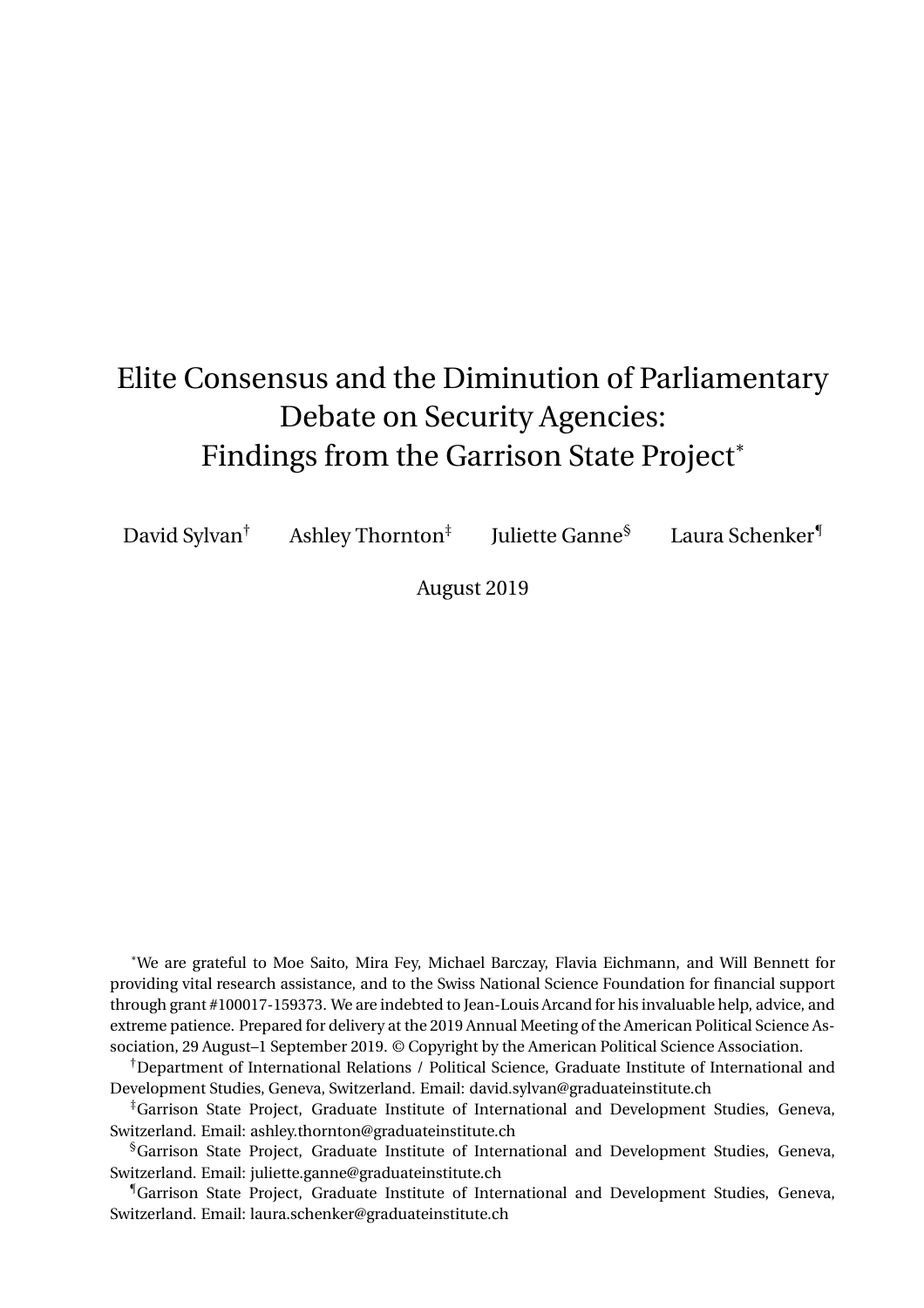### **Abstract**

Shortly before the United States entered World War II, the political scientist Harold Lasswell argued in his article "The Garrison State" that structural tendencies would lead "specialists on violence" to play an ever greater role in the political life of democracies, with the ultimate risk of having large swaths of collective activities dominated by those specialists and not accountable to the public. Updated and put differently, fear of threats from foreign militaries, or terrorists, or their presumed domestic collaborators, when combined with organizational inertia on the part of agencies created to counter those threats, conduce to render the activities and size of those agencies increasingly unquestioned by legislators: there will be significant decline in oversight and even parliamentary discussion of security agencies. For the last four years, the Garrison State Project has been generating data and testing hypotheses about this trend; the findings suggest that Lasswell was indeed correct and that since the dawn of the cold war, parliaments in all democracies, regardless of size, colonial past, or alliance membership, have increasingly tended to restrict debate (what is talked about, how much talk there is at all) when it comes to the size and role of security-related agencies. The result is that in every country, security issues are in the process of becoming democratic no-go zones.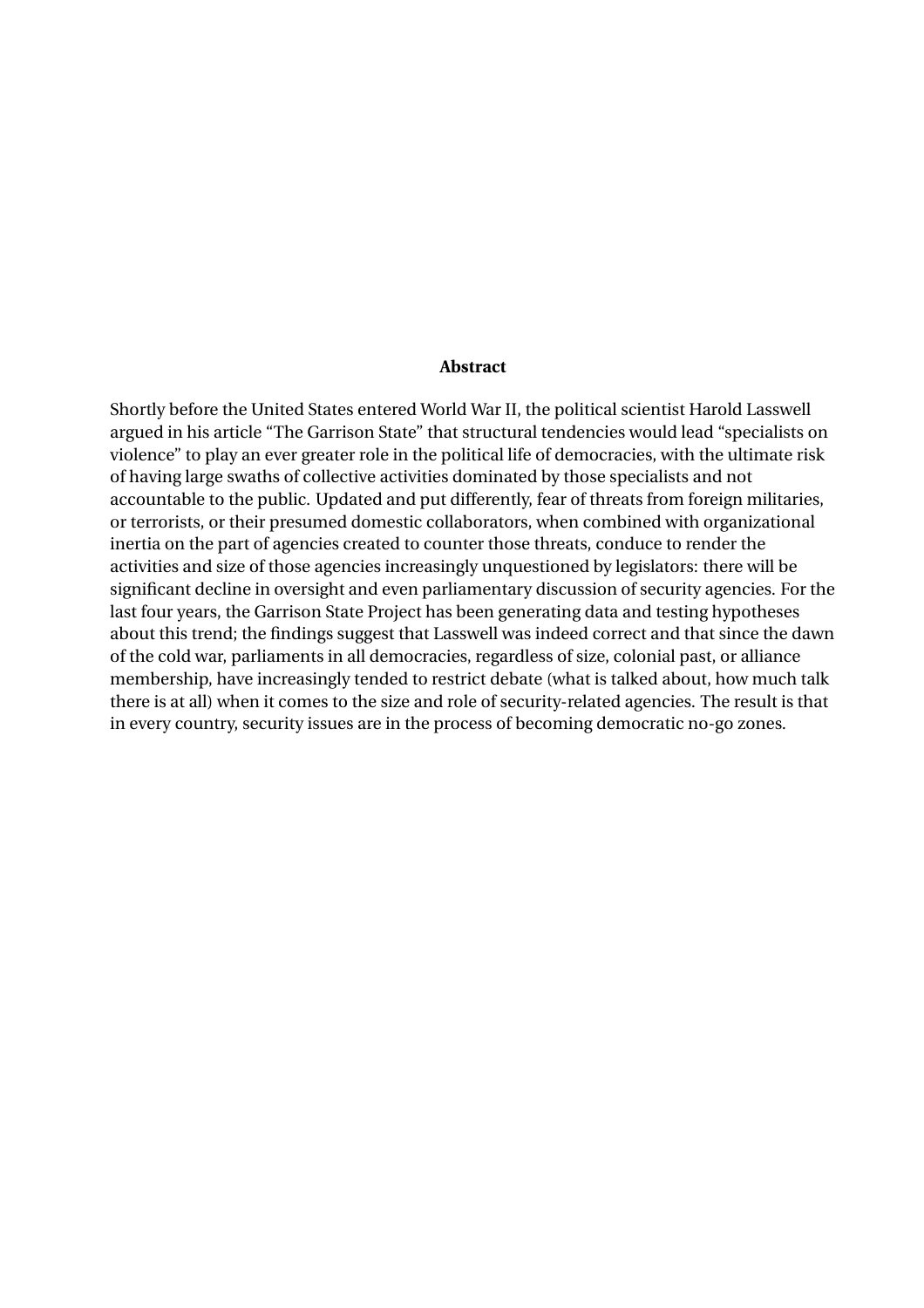## **Introduction**

In the six years since Edward Snowden's revelations about the U.S. National Security Agency (NSA), it has become clear in one country after another that such surveillance is carried out by each country's own agencies, that the surveillance has been going on for some time, and that it is on a wider scale than had previously been suspected. In spite of this realization, the majority reaction among political elites has been that although some correctives may be needed, the world is simply too dangerous to forgo these tools. Thus, two years after Snowden thrust the NSA into the news, a mild reform of the agency – which nonetheless continued, directly or indirectly, its data collection programs – passed the U.S. Congress overwhelmingly and was signed immediately into law.<sup>1</sup> In France, a bill expanding surveillance powers was approved a good four months before the Bataclan attacks in Paris; after the attacks, a state of emergency, which involved further expansion of surveillance powers, was declared, then extended several times. Similar legislation was, around that time, either already enacted or in the process of being approved by the parliaments of other countries, with even the Swiss doing the same.<sup>2</sup> In

<sup>&</sup>lt;sup>1</sup>The reaction by the former head of the NSA to the congressional vote was "If somebody would come up to me and say 'Look, Hayden, here's the thing: This Snowden thing is going to be a nightmare for you guys for about two years. And when we get all done with it, what you're going to be required to do is that little 215 program about American telephony metadata – and by the way, you can still have access to it, but you got to go to the court and get access to it from the companies, rather than keep it to yourself' – I go: 'And this is it after two years? Cool!'" https://firstlook.org/theintercept/2015/06/17/hayden-mocks-extent-post-snowden-surveillance-reform-2 years-cool/

<sup>2</sup>For example, the UK parliament expanded surveillance in 2014 (http://www.hrw.org/news/2014/07/14/ uk-emergency-surveillance-law-blow-privacy) and was described as "likely to be satisfied" if future legislation were to embody the recommendations of a new watchdog report: http://www.theguardian.com/world/2015/ jun/11/uk-intelligence-agencies-should-keep-mass-surveillance-powers-report-gchq. In fact, a bill passed by Parliament in 2016 was revised to give the police even greater powers: [http://www.theguardian.com/uk](http://www.hrw.org/news/2014/07/14/uk-emergency-surveillance-law-blow-privacy)[news/2016/mar/01/snoopers-charter-to-exten](http://www.hrw.org/news/2014/07/14/uk-emergency-surveillance-law-blow-privacy)d-police-access-to-phone-and-internet-data. On its third and final reading in the House of Commons, the bill was passed 4[44-69, with the Labour Party spokesman,](http://www.theguardian.com/world/2015/jun/11/uk-intelligence-agencies-should-keep-mass-surveillance-powers-report-gchq) [Keir Starmer, notably praising the bill in terms identical to the government \("Safety and](http://www.theguardian.com/world/2015/jun/11/uk-intelligence-agencies-should-keep-mass-surveillance-powers-report-gchq) security matter. The current threat level for terrorism is severe, which as we all know, mea[ns that an attack is highly likely.](http://www.theguardian.com/uk-news/2016/mar/01/snoopers-charter-to-extend-police-access-to-phone-and-internet-data) [We all remember and are deeply conscious of the attacks in Paris and Brussels in the not too d](http://www.theguardian.com/uk-news/2016/mar/01/snoopers-charter-to-extend-police-access-to-phone-and-internet-data)istant past, as well as other attacks": https://hansard.parliament.uk/Commons/2016-06-06/debates/16060613000001/ InvestigatoryPowersBill. In France, both houses of parliament passed versions of a new law expanding surveil-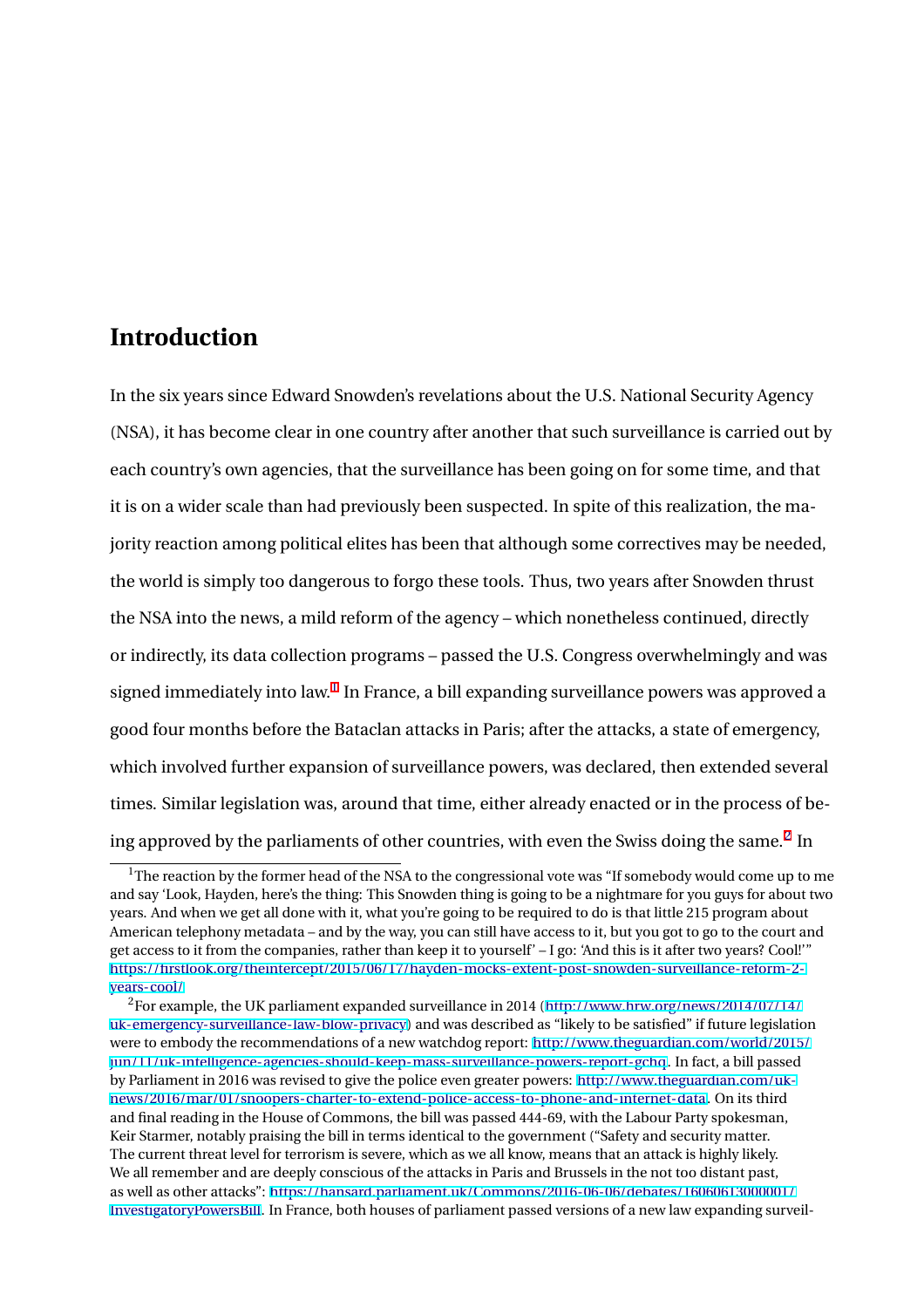sum, while Snowden's documents may well have sparked a focus on surveillance, they did not lead to significant restrictions on the agencies engaging in those activities more broadly but instead provoked explicit approval of them by national legislatures.

Moreover, in spite of the numerous controversies raised about the NSA's activities in other countries, cooperation between the agency and its foreign counterparts has ended up being either resumed or strengthened. That cooperation was extensive, covering some 38 states with whom the NSA had ongoing relationships. Although comparable data for the present day are of course unavailable, country-specific news stories suggest that the political fracas did not seriously interrupt either bilateral or multilateral forms of signals intelligence cooperation.<sup>3</sup> This persistence of cooperation in the face of condemnation – to be specific, the apparent surprise at the extent of surveillance, the carefully worded condemnations, the eventual return to the status quo ante, and the legislative thumbs-up to even more extensive and intrusive actions – extends well beyond NSA surveillance to myriad forms of security-related activities. Take for

 $3A$  good summary of the situation as of 2013 is a roundup piece (updated February 2018) by a surveillance blog: http://electrospaces.blogspot.ch/2014/09/nsas-foreign-partnerships.html; examples of continuing or renewed signals intelligence cooperation include Germany: http://www.dw.com/en/germanyrestarts-joint-intelligence-surveillance-with-us/a-18968519; the UK: https://www.justsecurity.org/29203/ british-searches-america-tremendous-opportunity/; France: http://www.defense.gov/News-Article-View/ Article/630[024/us-france-to-strengthen-intelligence-sharing; and, in spite of its own N](http://electrospaces.blogspot.ch/2014/09/nsas-foreign-partnerships.html)SA spying scandal (http://thediplomat.com/2015/08/nsa-spying-on-japan-the-fallout/), Japan: [http://www.japantimes.co.](http://www.dw.com/en/germany-restarts-joint-intelligence-surveillance-with-us/a-18968519)jp/ [news/2015/09/12/national/japan-u-s-enhance-maritime-su](http://www.dw.com/en/germany-restarts-joint-intelligence-surveillance-with-us/a-18968519)rveillance-space/#.Vtr2fpMrKys.

lance: http://www.theguardian.com/world/2015/may/05/france-passes-new-surveillance-law-in-wakeof-charlie-hebdo-attack and http://www.csmonitor.com/World/Passcode/2015/0609/France-movescloser-to-adopting-expansive-surveillance-law; the bill was then approved two months later by the Constitutional Council: http://www.theverge.com/2015/7/24/9030851/france-surveillance-law-charlie-hebdoconsti[tutional-court. The state of emergency extended further the state's powers to search computer data:](http://www.theguardian.com/world/2015/may/05/france-passes-new-surveillance-law-in-wake-of-charlie-hebdo-attack) [https://www.justsecurity](http://www.theguardian.com/world/2015/may/05/france-passes-new-surveillance-law-in-wake-of-charlie-hebdo-attack).org[/27812/emergency-powers-accumulate/, powers which were maintained](http://www.csmonitor.com/World/Passcode/2015/0609/France-moves-closer-to-adopting-expansive-surveillance-law) in the [extension. Following the July 2016 act of terroris](http://www.csmonitor.com/World/Passcode/2015/0609/France-moves-closer-to-adopting-expansive-surveillance-law)m in Nice, the fourth extension of the state of emergency, which gave the police a[dditional powers, passed the National Assembly by 489-26, with even the Communist opp](http://www.theverge.com/2015/7/24/9030851/france-surveillance-law-charlie-hebdo-constitutional-court)onents [of the bill conceding](http://www.theverge.com/2015/7/24/9030851/france-surveillance-law-charlie-hebdo-constitutional-court) the "intensity of the threat" (André Chassaigne, http://www.assemblee-nationale.fr/14/ cri/2015-2016-extra/20161015.asp). In Switzerland, a bill expanding surveillance was approved by the lower house of parliament in the spring of 2015 (http://www.letemps.ch/Page/Uuid/37d03a12-cc8f-11e4-ab43- 77e6948b78b0/Loi\_sur\_le\_Renseignement\_la\_gauche\_ne\_parvient\_pas\_%C3%A0\_la\_corriger) and, with language somewhat more favorable still to the intelligence services, by the upper house: [http://www.tdg.ch/suis](http://www.assemblee-nationale.fr/14/cri/2015-2016-extra/20161015.asp)se/ [autorite-independante-doit-surve](http://www.assemblee-nationale.fr/14/cri/2015-2016-extra/20161015.asp)iller-services-secrets/story/12889918; the bill was passed in September 2015, and a subsequent referendum endorsed it by a 2/3 margin: [http://www.bbc.com/news/world-europ](http://www.letemps.ch/Page/Uuid/37d03a12-cc8f-11e4-ab43-77e6948b78b0/Loi_sur_le_Renseignement_la_gauche_ne_parvient_pas_%C3%A0_la_corriger)e-37465853 [; advocates of the bill, proclaiming their concern to protect civil liberties, defended th](http://www.letemps.ch/Page/Uuid/37d03a12-cc8f-11e4-ab43-77e6948b78b0/Loi_sur_le_Renseignement_la_gauche_ne_parvient_pas_%C3%A0_la_corriger)e bill on the grounds that "the frontier between military or civilian, domestic or foreign threat, no [longer is meaningful"](http://www.tdg.ch/suisse/autorite-independante-doit-surveiller-services-secrets/story/12889918) [and that to ignore this is to "blind" the state:](http://www.tdg.ch/suisse/autorite-independante-doit-surveiller-services-secrets/story/12889918) https://www.letemps.ch/opinions/2016/08/26/craignez-letatfouineur-crains-letat-aveugle. In Germany, notwithstanding poli[ticians' condemnation of data retention](http://www.bbc.com/news/world-europe-37465853) [laws, a bil](http://www.bbc.com/news/world-europe-37465853)l permitting law enforcement agencies to access metadata for phone calls and internet connections was passed in October 2015: https://lawfareblog.com/german-bundestag-passes-new-data-retention-law. Following additional attacks, a new bill was introduced in August 2016, with the Social Democrats supporting many of its provisions on the grounds that terrorism had become a reality for much of the public: http: //www.nytimes.com/2016/08/12/world/europe/germany-antiterrorism-measures.html; that and other legislation was passed the following year. Even in Japan, a country neither involved militarily in the Middle East nor seen as having a potentially suspect domestic minority, legislation was passed reinforcing surveillance regulations: https://giswatch.org/en/country-report/communications-surveillance/japan.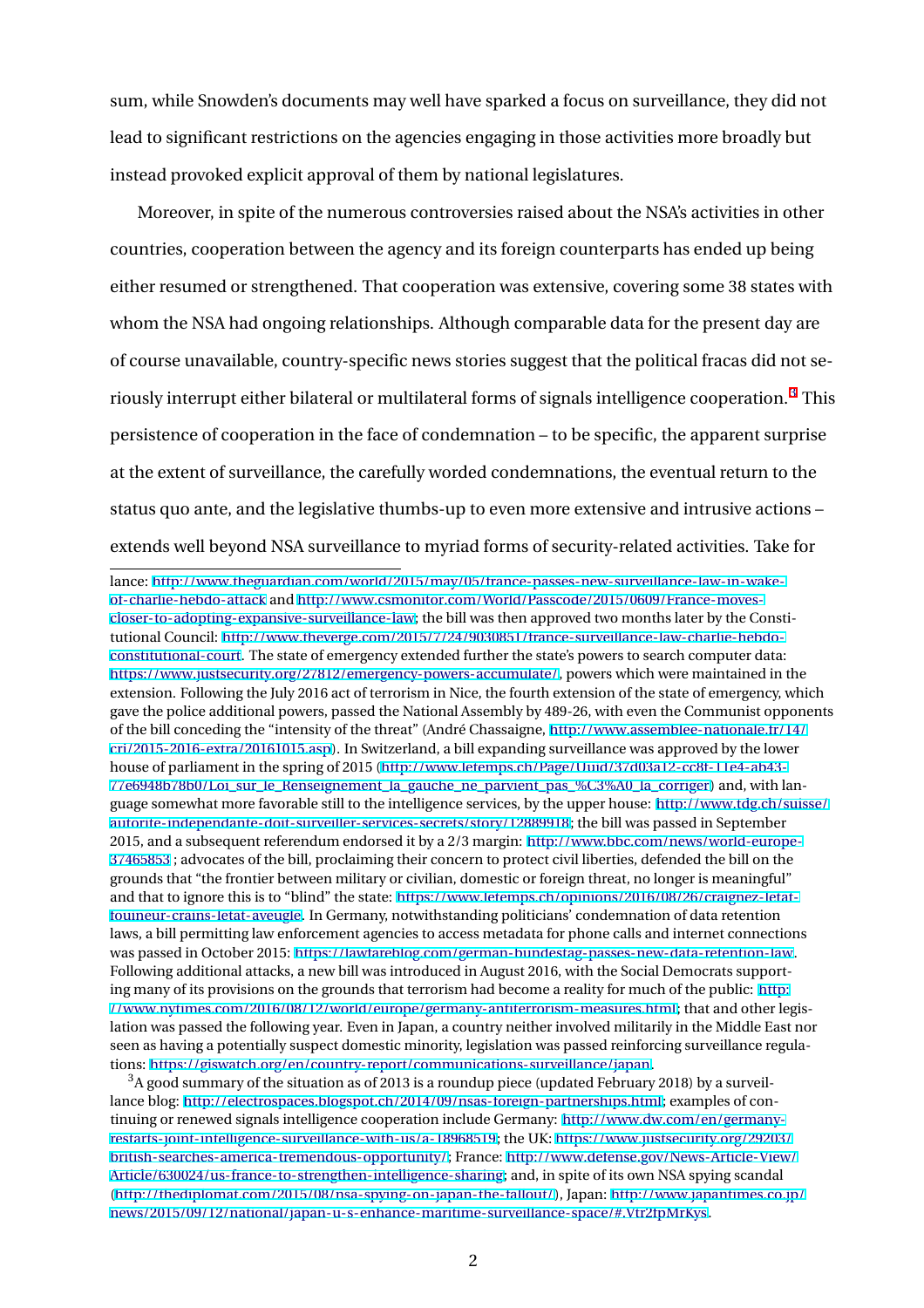example the issue of drone strikes by the U.S. against targets in Pakistan and Yemen. These strikes, which became far more frequent under the Obama Administration than its predecessor, were widely condemned, so much so that five years ago, only France and the UK stood with the U.S. on the issue, while Germany, the host to an airbase from which almost every strike is coordinated, said it was unaware that the base was being used for that purpose. But Germany did nothing to end the strikes, with a high-ranking prosecutor concluding that they were not in fact illegal; and another U.S. ally, Italy, in spite of concern over the death of one of its own nationals in a strike, refused to condemn the operation. Some months later, Italy ended up agreeing to the use of its own territory for drone strikes in Libya.<sup>4</sup> Indeed, in spite of the strong European antipathy to Donald Trump, his administration's continuation of drone strikes received no pushback (the more widely condemned 2017 missile strike on Syria was in fact supported by European leaders<sup>5</sup>), with occasional explicit coordination continuing (as in the 2018 strikes on Syria, or as in anti-ISIL bombing operations in both Iraq and Syria). Even the significant kerfuffle over the deaths of U.S. soldiers in Niger did not end U.S. operations there, nor continued coordination in the region with France and various African partners.

The short-lived controversies over surveillance, drone strikes, and other operations suggest two things: that security-related activities of this sort have become increasingly ubiquitous by states acting both unilaterally and multilaterally; and that those activities are strongly backed by the majority of legislative elites in the countries carrying them out, to the extent that political debate about, or even parliamentary oversight of, the activities has significantly declined. Indeed, there is a close connection between these two points since it is the support of legislative (and other) elites which makes it possible for legislation to be passed, budgets to grow, and controversies to be avoided or short-circuited. Thus, counterterrorism budgets in Western countries have increased massively since the start of the century (Sgueo 2015), with very little political opposition, and even earlier domestic security agency scandals such as

<sup>4</sup>See: http://www.globalresearch.ca/only-us-uk-and-france-vote-against-the-unhcr-[resolution-\to-](#page-39-0)probelegality-of-drone-strikes/5377753; http://www.spiegel.de/international/germany/ramstein-base-in-germanya-key-center-in-us-drone-war-a-1029279.html; http://www.reuters.com/article/us-germany-us-dronesidUSBRE94U0WV20130531; https://www.justsecurity.org/24440/germans-highest-ranking-prosecutorlegality-drone-strikes/; [http://www.thedailybeast.com/articles/2015/04/24/italians-grieve-over-hostage](http://www.globalresearch.ca/only-us-uk-and-france-vote-against-the-unhcr-resolution-/to -probe-legality-of-drone-strikes/5377753)[killed-in-drone-strike.html;](http://www.globalresearch.ca/only-us-uk-and-france-vote-against-the-unhcr-resolution-/to -probe-legality-of-drone-strikes/5377753) http:/[/www.theguardian.com/us-news/2016/feb/22/italy-us-military-drones](http://www.spiegel.de/international/germany/ramstein-base-in-germany-a-key-center-in-us-drone-war-a-1029279.html)[isis-libya\-sicily-base; and now](http://www.spiegel.de/international/germany/ramstein-base-in-germany-a-key-center-in-us-drone-war-a-1029279.html) https://www.aic[gs.org/2019/04/the-fog-of-drone-war-lessons-from-the-u](http://www.reuters.com/article/us-germany-us-drones-idUSBRE94U0WV20130531)-s[and-european-armed-dron](http://www.reuters.com/article/us-germany-us-drones-idUSBRE94U0WV20130531)e-policy/.

<sup>5</sup>See: http://www.ex[press.co.uk/news/world/789211/Syria-bombing-US-airstrikes-how-world-reacted-](http://www.thedailybeast.com/articles/2015/04/24/italians-grieve-over-hostage-killed-in-drone-strike.html)[Russia-reaction-Iran-UK-EU](http://www.thedailybeast.com/articles/2015/04/24/italians-grieve-over-hostage-killed-in-drone-strike.html)[-Iran-France.](http://www.theguardian.com/us-news/2016/feb/22/italy-us-military-drones-isis-libya/-sicily-base)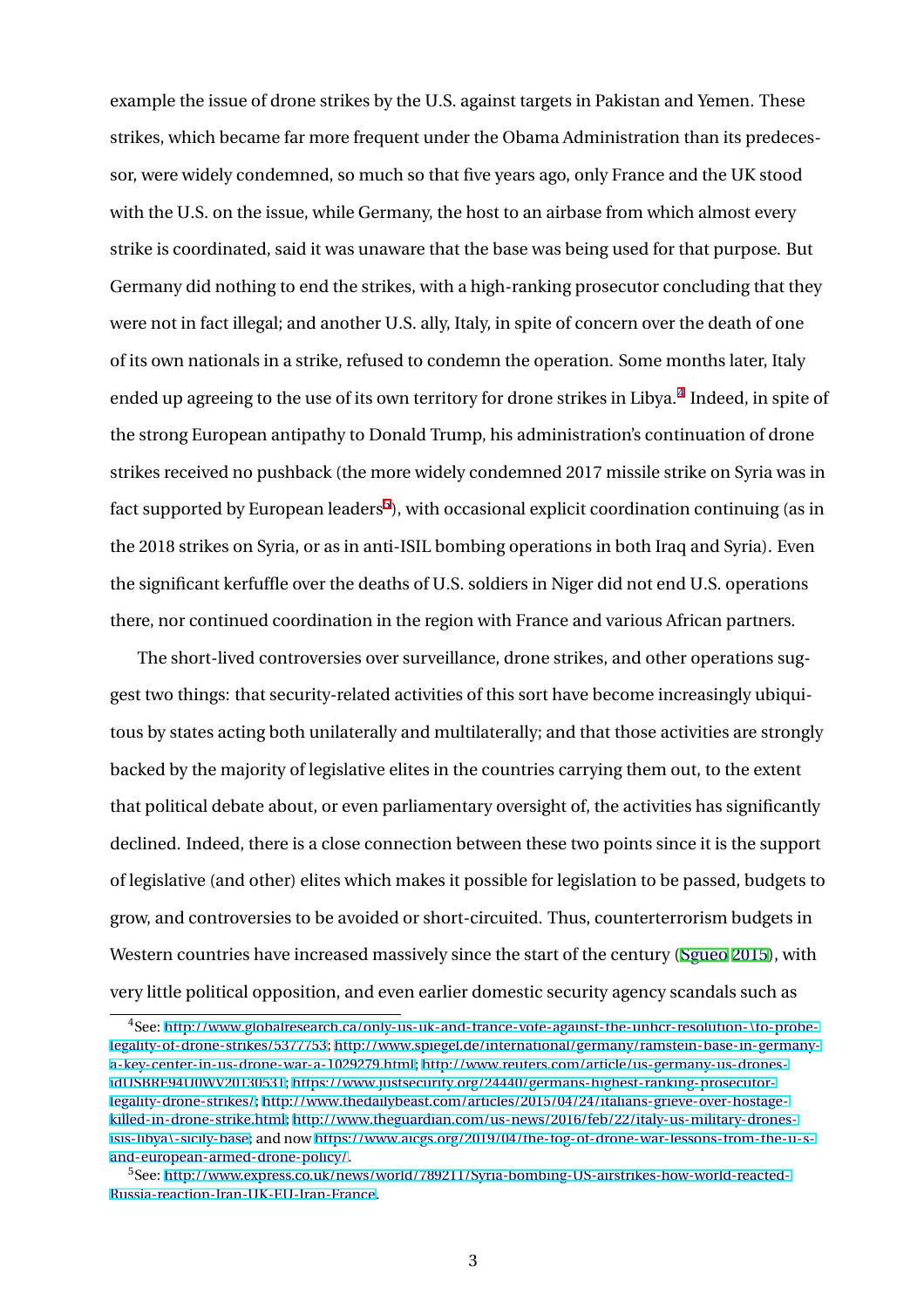the discovery of COINTELPRO (the FBI), the Finucane affair (MI5), and the *Canard Enchaîné* bugging (DST) failed to stop the upward trajectory in funding and activity. Arguably, there is a long-term trend toward larger and more active national security apparatuses in a number of democratic countries, with this trend being enabled and strengthened by a growing consensus among legislative elites to the point where it has significantly weakened the scope of public debate both inside (and, by implication, outside) the legislature. This claim is the starting point for this paper and the multi-year research project designed to assess that claim, with a part of that assessment presented below.

It might be argued that there is nothing new here, and that elite consensus waxes and wanes with the level of perceived threat. Thus, the United States could be seen as having gone through waves of fear about various threats: anarchism and Bolshevism from mid-World War I to the early 1920s, communism in the 1940s and 1950s, and Islamic radicalism in the 2000s, to cite the most standard examples. We address this argument at some length, particularly via the design of the research project; to anticipate, there are both theoretical reasons and empirical evidence to reject the point: the growth in consensus is not cyclical but secular. Put differently, the countervailing tendencies which, in earlier eras, helped to roll back the size and scope of security agencies in democratic countries, seem to have been weakened. This may well both represent, and result in, a weakening of democracy itself.

The structure of the paper is as follows. We begin with a discussion of the central claim, situating the part of that claim about a long-term trend within the scholarly literature, articulating mechanisms which conduce to the trend, and elaborating its theoretical and substantive significance. We then turn to the second half of the claim (about growing legislative elite consensus in democratic countries), discussing not only its theoretical import but the way in which it points to a concrete research design through which the trend part of the claim can be assessed. The remaining sections of the paper involve an assessment of that claim, specifically by using speeches in parliamentary debates as indicators of elite consensus. Speeches are arguments of various sorts, and we code those speeches in order to abduce those arguments and analyze the latter to measure consensus. We then present over-time data about trends in consensus for six countries and discuss their significance. The project is not yet finished – we will have complete results in November – but already the evidence points strongly in support of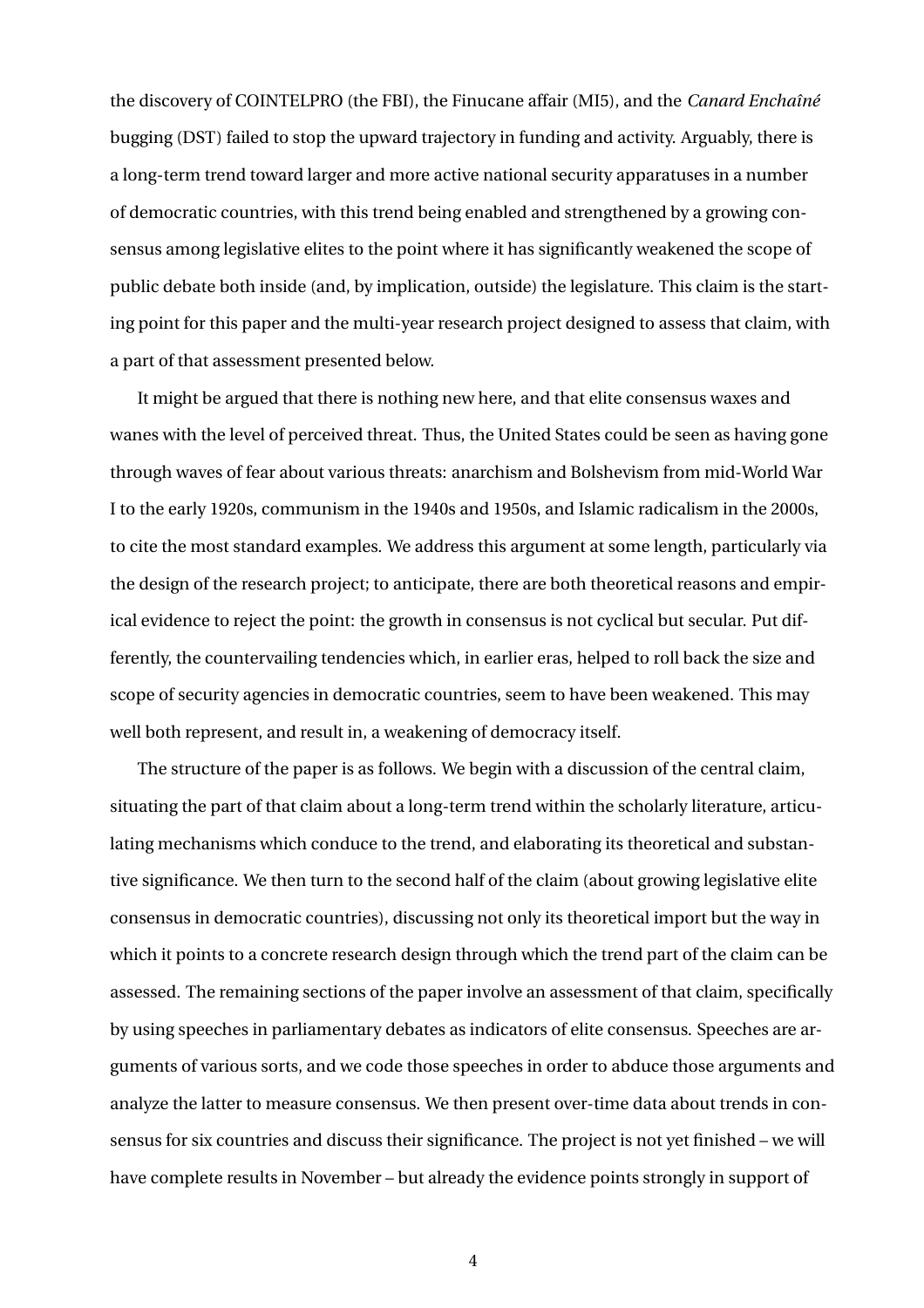the claim about consensus. The paper concludes with more general implications for the persistence of republican democracy.

## **1 National security and the garrison state**

The fraught relationship between armies and republics is an evergreen of political theory, extending from Cicero and Machiavelli to Madison and Marx. However, those arguments had to do with the closing or at least intimidation of legislatures, as well as the bankrupting of public accounts through military spending. The idea that there would be a plethora of state agencies, each charged with assuring security, and that legislators would tacitly or explicitly acquiesce in the creation, continued funding, and expansion of the activity of, those agencies, is a far more recent concern, one which had to wait until the proliferation of both parliaments with ostensible control over security-related spending and of security-related agencies themselves. Arguably, formal parliamentary power over security-related agencies only became prevalent across states after World War I; and the runup to that war, as well as its aftermath, is the era in which numerous security-related agencies were either created or reorganized.

Fittingly, the oldest scholarly literature arguing that there is likely to be a long-term trend toward significant expansion of state capabilities connected with national security $6$  dates back to the 1930s, i.e., to the "low, dishonest decade" in which legislative elites began to find themselves bypassed by (or in fact to acquiesce in) the aggrandizement of security-related agencies. We have in mind here the work of the political scientist Harold Lasswell about the "garrison state" (Lasswell 1937, 1941, 1950, 1962; earlier revivals are, e.g., Aron 1979; Fitch 1985; recent revivals include Engel 2011; Morgan 2004; Friedberg 2000), work which began with an analysis of t[he transformation of Japan from](#page-38-0) a parliamentary democ[racy into a](#page-37-0) [military-do](#page-37-0)minated state. However, [Lasswell's k](#page-37-0)[ey move was to](#page-39-0) [recognize that](#page-37-0) both the factors conducing to the garrison state and the nature of that state were potentially endemic to any parliamentary democracy, a point he presciently made in his 1941 article.

Lasswell's original focus, and that of most scholars who used his ideas, was on a structural

<sup>&</sup>lt;sup>6</sup>See below for a discussion about the distinction between debates over "national security" issues and over other issue domains. There is not a hard and fast dividing line, which is why we refer to "state capabilities connected with national security"; we have in mind at least the military; intelligence and counterintelligence agencies, including covert operations capabilities; and bureaucracies charged with preventing or defending against terrorism.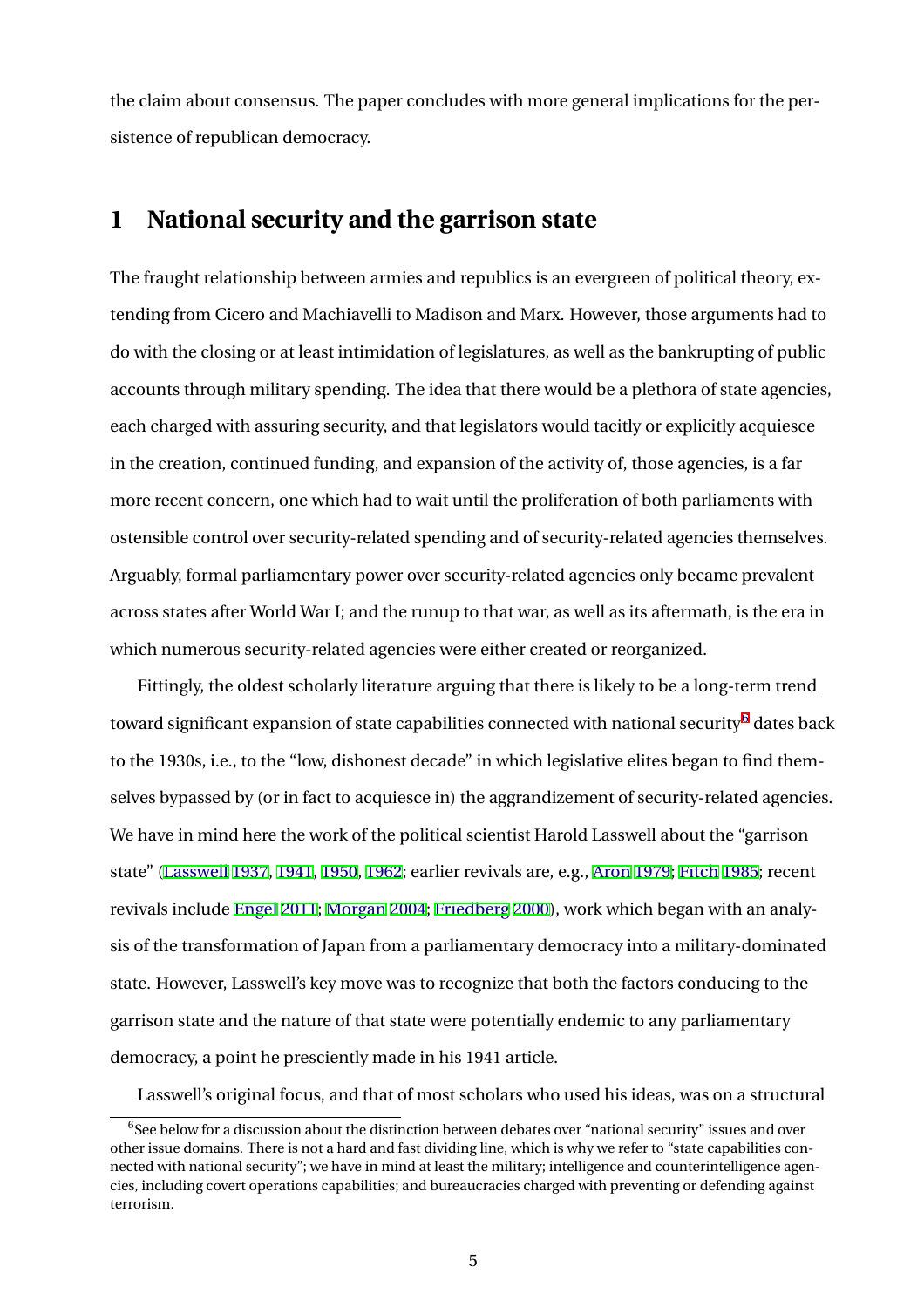tendency in democratic countries for "specialists on violence" to play an ever greater political role. That "developmental construct," as Lasswell termed the tendency, goes along with a second strand of literature, this on institutional political development (Katznelson and Shefter 2002: pt. 4; Sparrow 2011; Thorpe 2014). The argument here is that, at least for the USA, state building dynamics in the mid-20th century were particularly concentr[ated in agencies hav](#page-38-0)[ing to](#page-38-0) do w[ith issues of national securit](#page-40-0)y. These political science arguments are buttressed by additional work by legal scholars and diplomatic historians (Hogan 1998; Stuart 2008; Ackerman 2010) on the emergence and development of the "national security state," with a focus on standard political economy phenomena of lobbying and [interest aggr](#page-38-0)[egation in th](#page-40-0)[e execu](#page-37-0)[tive and th](#page-37-0)e legislature, spurred by current and past state officials who interact closely with the private sector. Complementary arguments can be found in a final body of literature, this one in the field of international relations, on "securitization" (Buzan, Wæver and de Wilde 1998; Balzacq 2005; Vuori 2008; Donnelly 2013), the process whereby, because of mobilization motives and media reflexes, phenomena get reconstituted a[s security-related and, by implicati](#page-37-0)on, [fall within the](#page-37-0) [purview of](#page-40-0) [state capabilitie](#page-37-0)s connected with national security.

Strictly speaking, none of these literatures, even Lasswell's own work, makes the exact claim as the one articulated above, namely that there is a *long-term* tendency toward larger and more active national security apparatuses in democracies. In part, this is because some authors concentrate on the initial establishment of those apparatuses, more or less bracketing subsequent decades or treating them as more of the same. Other authors, notably Lasswell, are far more either-or, seeing democracies at some point as transforming into garrison states and at that point falling outside of their substantive concerns. For us, by contrast, democracies can at the very least find themselves with a significant national security sector that escapes democratic control inside parliament or in the public sphere generally; at the other extreme, democracies can gradually be colonized by their national security apparatuses even while maintaining formally democratic status. To anticipate a point argued below, in the latter situations, entire realms of policy making are largely uncontested; whether this is outbalanced sufficiently by contestation in other domains for the polities to still deserve the label "democratic" is to some degree a definitional issue.

There are two principal factors that conduce to the long-term growth of national security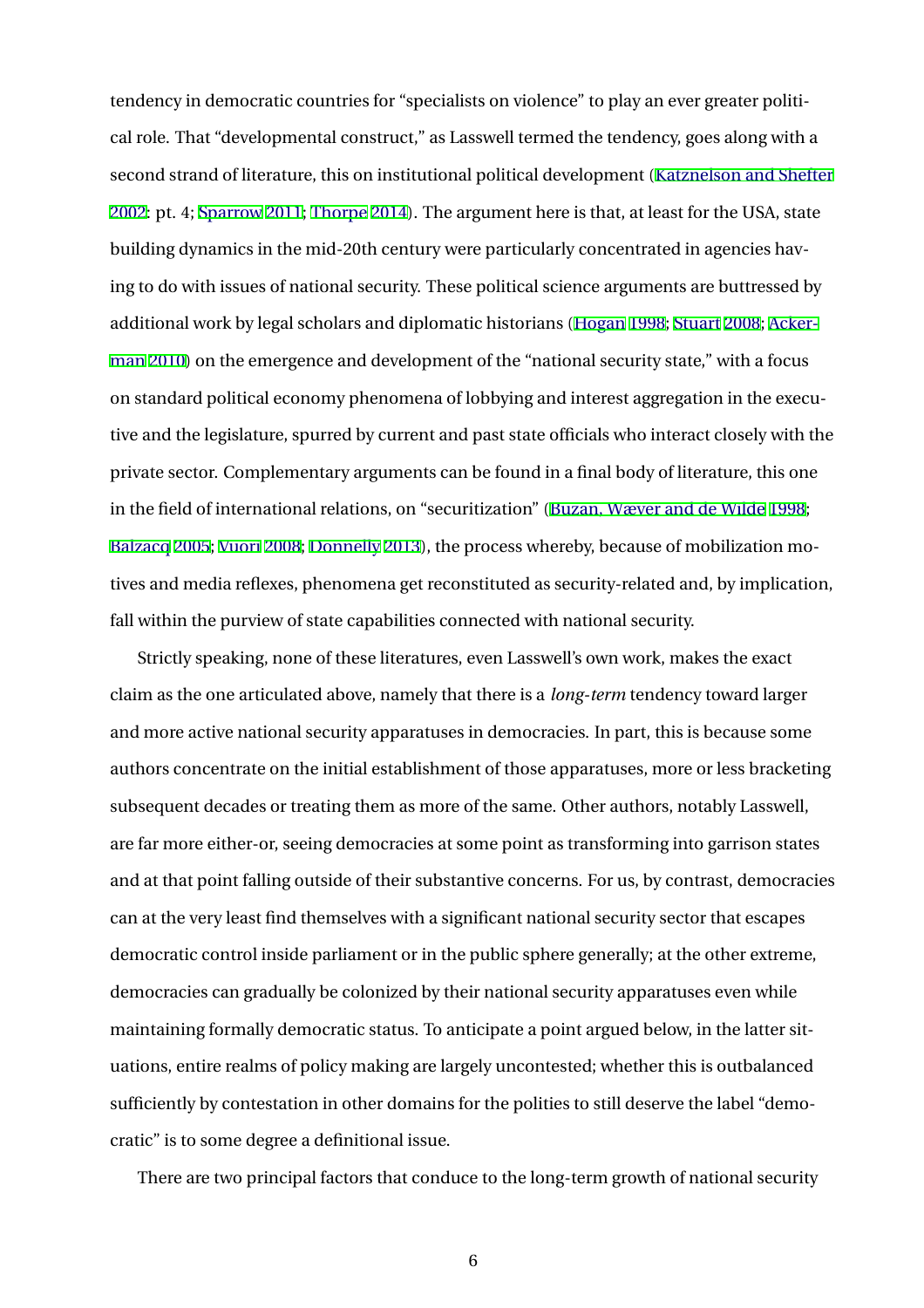apparatuses.<sup>7</sup> First is fear. In his celebrated 1941 essay, Lasswell explicitly discussed what he called "the socialization of danger" as a hallmark of modern aerial warfare, pointing out that with civilians being threatened, "the nation becomes one unified technical enterprise" (459). Numerous authors have pointed out how fear of attack dominated the politics of the United States not only after the USSR's acquisition of nuclear weapons (e.g., Hogan 1998) but during World War II, because of concerns over fifth columns and, more generally, domestic groups deemed potentially subversive (e.g., Katznelson 2013: ch. 9).<sup>8</sup> Fear is [an equally im](#page-38-0)portant factor in other states, as incidents of domestic terrorism clearly show; note that this can be traced back at least as far as Lasswell's first [garrison state, i.e](#page-38-0)., Japan in the 1930s (Shillony 2000; Gordon 2003: chs. 10, 11) and can be seen clearly, for example, in the French post-Bataclan debates mentioned above. Indeed, fear interacts with the organizational fact[or discussed b](#page-39-0)[elow,](#page-38-0) [so that leg](#page-38-0)islators, trying desperately to show that they can meet the threat, shower statutory authority and financial resources on existing security-related agencies, granting most of the items on the latter's wish lists.

Along the lines of this last point, but much more generally, the other principal factor is organizational inertia. Bureaucracies can be established for any number of reasons but, once set up, they tend to persist even after the initial reasons are seen to be no longer applicable. In part this is because of vested economic interests, interacting with lobbyists and policy intellectuals; it is also because an organization, with its capabilities for carrying out particular activities, provides a ready-to-hand tool that can be used to address – though not necessarily successfully – any number of policy problems (Sylvan and Majeski 2009). For example, even in the 1990s, when the cold war had ended and the war on terror had not yet begun, U.S. foreign intelligence spending declined only slightly, r[emaining at a level 80 per](#page-40-0)cent higher than in 1980; in the immediate aftermath of the 9/11 attacks, the CIA, which hardly had distinguished itself in the preceding several years, was assigned by Bush the task of "hunting, capturing, imprisoning, and interrogating suspects around the world" (Weiner 2007:  $481$ ).<sup>9</sup> Another example,

 $7$ There are also secondary factors; see (Sylvan and Thornton 2016b) for a discussion and the implications for country selection.

 $8$ Katznelson, and Schurmann before him (Schurmann 1974: c[h. 1\), argue tha](#page-40-0)t abiding fears over physical security were twinned with worries over economic security (thus the UN Security Council was first envisaged under the same administration that pushed Con[gress to pass the Social Secu](#page-40-0)rity Act).

<sup>9</sup>Budgetary data from: https://fas.org/irp/budget/. As for Bush's 17 September 2001 "finding" on interrogation, one author (Mayer 2008: 38-41) poi[nts out that the do](#page-39-0)cument was in fact drafted by the head of the CIA's Counterterrorist Center. A related example of organizational "at-hand-edness" is the way in which the current Liberal government in Canada, though opposed to drone strikes, nonetheless did not elimi-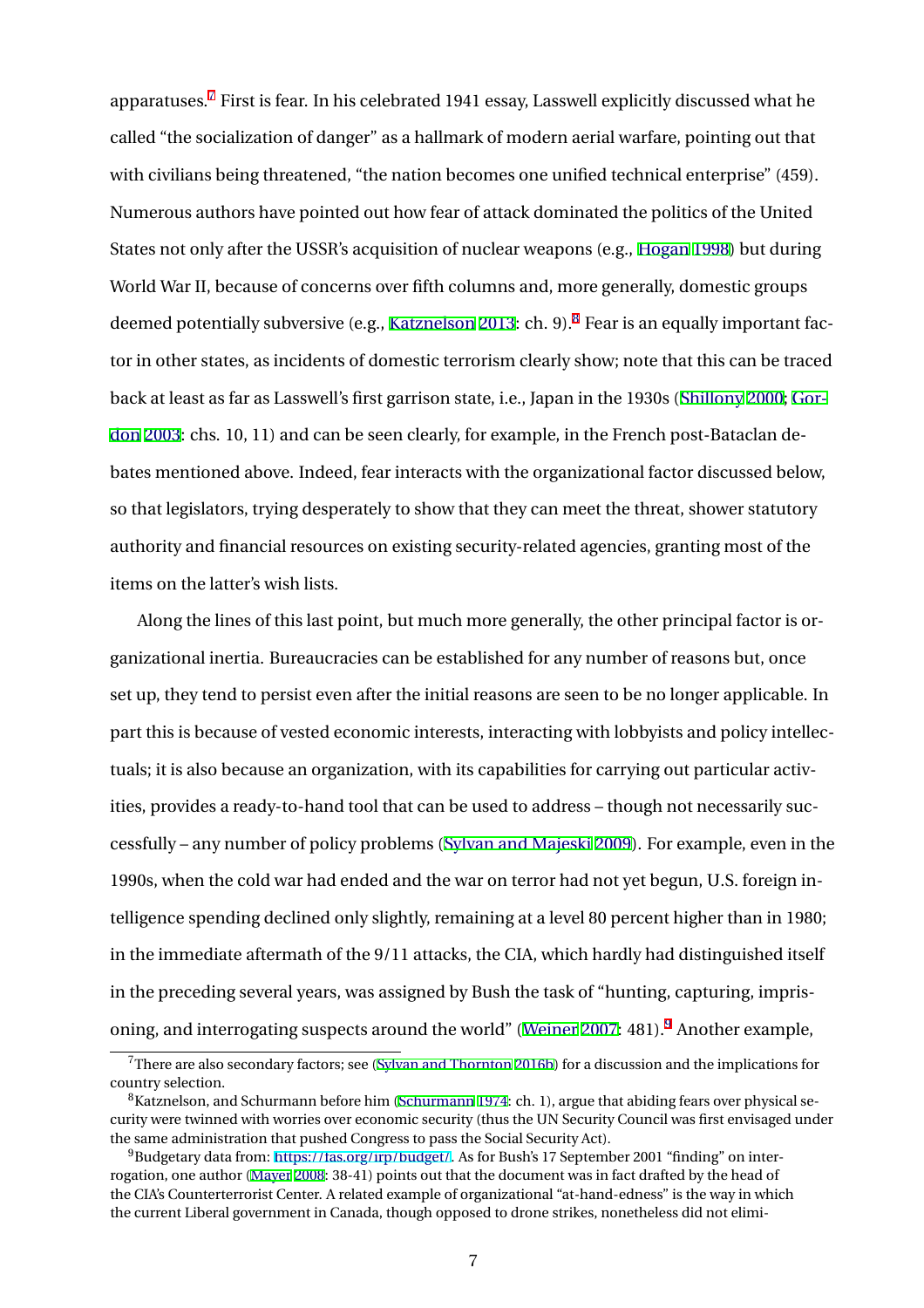mentioned below, is that of France in 1989: after several years of Gorbachev's rule, the withdrawal from Afghanistan, and increasingly cooperative ties with the United States, the United Kingdom, and other western countries, the Rocard government still proposed a significant increase in military spending. Even the fall of the Berlin Wall, in the middle of the French debate, did not change the government's view on the necessity of modernizing the country's nuclear deterrent as a counter to the Soviet Union. Thus, even in the absence of an immediate threat, security-related agencies are unlikely to be on the chopping block or scrutinized closely: incremental budgeting, prudential reasoning, and long-term contact between agency officials and legislative elites, keep spending from being cut drastically and activities from being investigated critically.

## **2 Democracy and legislative consensus on national security**

Both the garrison state concept and the trend argument above pertain to democracies. This may seem one-sided, given that the dominance of "specialists on violence" would presumably be characteristic of nondemocratic states. However, Lasswell's original claim and the phenomena that seem to point to a general garrison state trend have to do with countries with large numbers of heterogeneous interest groups; high levels of literacy, political involvement, and technical expertise; and clear historical limits on the use of violence and the role of securityrelated agencies. It is in such countries that fear by elites and the mass public can serve as an impetus to the construction and growth of national security apparatuses, and it is also in such countries that interest intermediation and technical expertise are most likely to lead not only to organizational budget growth but to increased numbers of "off-the-shelf," SOP-style capabilities within those organizations (Sylvan and Majeski 2009). By contrast, countries in which specialists on violence already dominate politics have tended in general to be significantly less sensitive to fear of attack (ther[e are, of course, some not](#page-40-0)able exceptions, particularly in Latin America) – fear of losing power is another matter – and, because of resource constraints

nate the country's air force from a precision weapons capability in the drones it was planning on buying: http://news.nationalpost.com/news/canada/trudeau-government-quietly-shopping-for-military-drones-inthe-midst-of-pressure-to-arm-them. More generally, one can argue that when organizations are created, even demobilization after a crisis leaves the shell of the organization; this may account for the ratchet effect remarked on in U.S. military spending after the War of 1812 and the Spanish-American War, as well as after World War II (cf. [Rockhoff 1998\).](http://news.nationalpost.com/news/canada/trudeau-government-quietly-shopping-for-military-drones-in-the-midst-of-pressure-to-arm-them)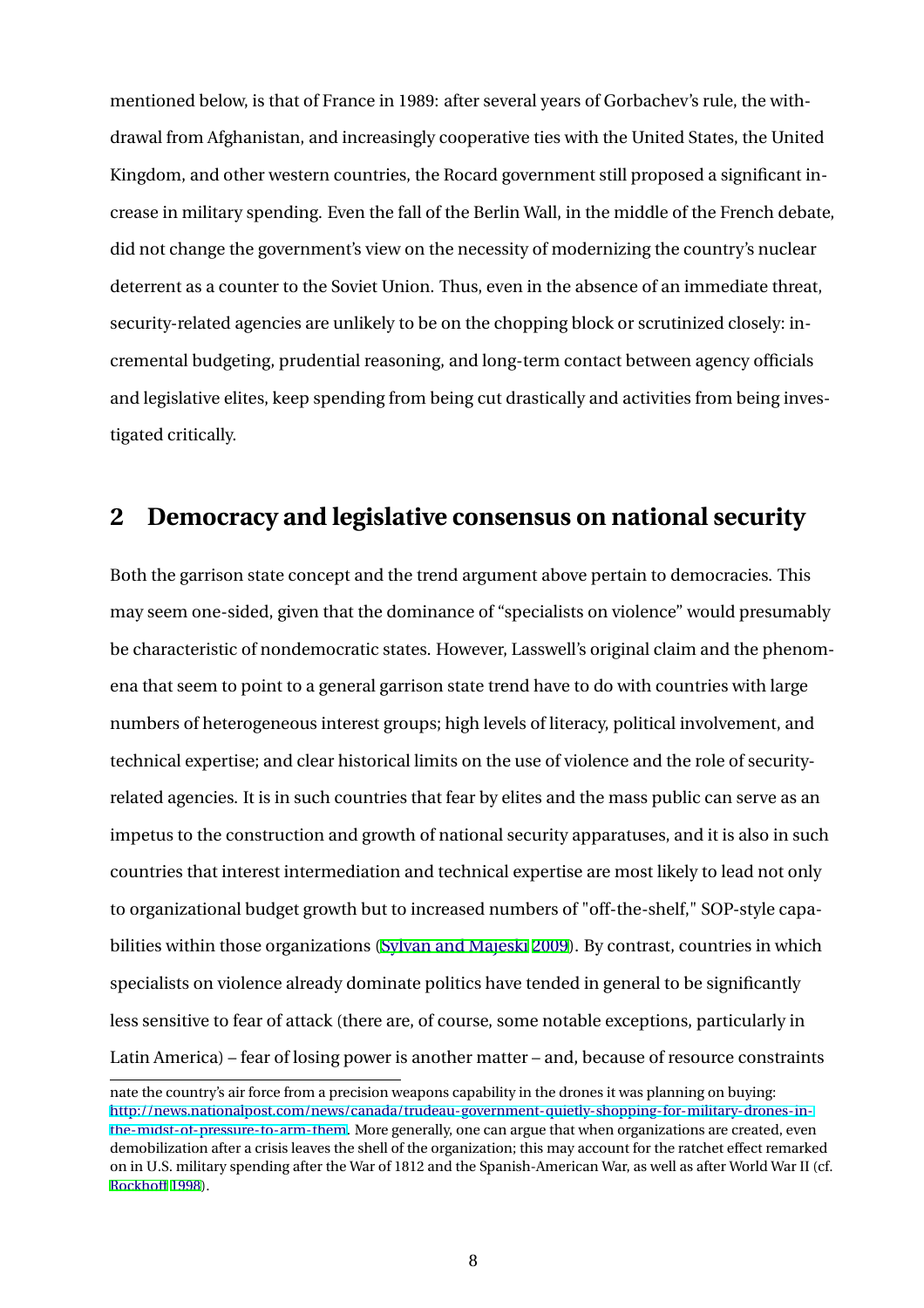(again, there are several exceptions) to be marked more by bureaucratic immobility than by increases in organizational capabilities. Thus, although military-dominated regimes certainly have allied themselves with democratic states for decades, particularly in the context of the cold war or the post-9/11 anti-terrorist campaigns, they otherwise lack some of the key characteristics that would conduce to long-term garrison-state-style trends and so we will leave their study for a later project.

What is significant in the claim about democracies – specifically, representative democracies – is that the trends in question are largely self-inflicted. Since 1945, not a single democracy has been conquered or occupied by foreign invaders; all have functioning legislatures, reasonably free and contested elections, and an active news media. The construction of national security apparatuses was carried out by elected governments and it was those governments, with routine legislative approval year after year, that increased the size and scope of those apparatuses. Many, if not most, of the politicians who pushed through or voted for these various legislative measures did so in full knowledge that oversight would become difficult if not impossible and thus that their power over the bureaucracy would diminish (exactly the opposite situation in certain types of nondemocratic states); but they were convinced that security was at stake and that a current, or perhaps a future, threat, mandated such action on their part. Even the political payoffs of their actions could hardly have been the principal motivation for most of the legislative votes since many of the activities in question were secret, with legislators being sworn to silence about their knowledge (which often was not very great) of those activities and even simple budget votes being dissimulated among dozens of fictitious accounts. This is not to deny phenomena such as red-baiting, khaki elections, and wrapping oneself in the flag, but although appeals to the mass public are certainly an element in the construction and expansion of national security apparatuses, the critical feature of democracy for our purposes is its representative quality.

This point about the role of legislative elites in the long-term security apparatus trend not only is a theoretical argument in itself but provides a potentially useful means of assessing the validity of the claim about that trend. Unfortunately, there is no direct way of systematically evaluating that claim. Although data are certainly available on the size of countries' armed forces and on the money spent for those forces, analogous data for intelligence, counterintel-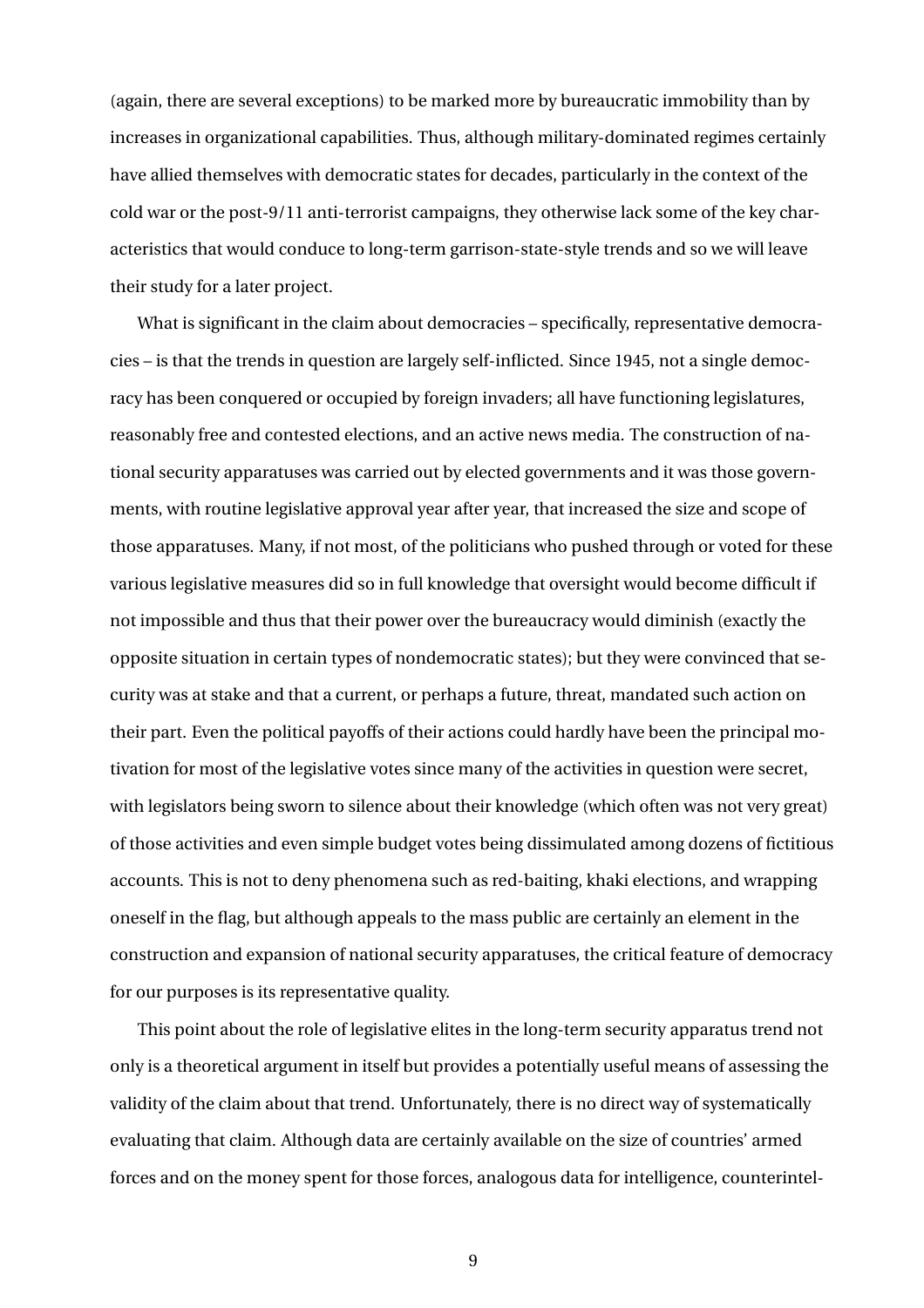ligence, and counterterrorism spending are usually secret or only episodically released. The same goes for national security-related activities, many of which are only found out about years later, if at all. This means that cross-national over-time direct measures of the growth of national security apparatuses is not possible.

However, the role of legislative elites provides an indirect measure. Insofar as such elites increasingly agree on national security issues, they are likely to support funding for apparatuses charged with those issues; indeed, long-term growth in the size and activities of the apparatuses can only occur if there is an accompanying increase in elite agreement.<sup>10</sup> That agreement is not only functional from a budgetary and legislative point of view but also serves as a cue to the mass media that particular policies or agencies play a key role in protecting national security, both because of what is said in speeches (see below) and because of what is not said in oversight hearings.<sup>11</sup> On the other hand, there is no reason to expect that such increasing agreement among legislative elites will apply to other issue domains, and this offers a ready-made research design for assessing our thesis. If there is indeed long-term growth in the size and activities of national security apparatuses, with this trend being enabled and strengthened by legislative elites, then we should expect that over the decades, those elites will exhibit increasing agreement on national security issues as compared with other issues. In practice, this implies a within-country over-time assessment of elite agreement in different issue domains.

When we use the terms "agreement" and "consensus," we do not mean unanimity. The point rather is that although elites may hold differing views on what to do in particular circumstances, such as whether to commit troops in a given conflict, to fund a particular weapons program, or to authorize the collection of communications metadata, they see eye to eye on a number of issues surrounding those questions: what happened in the past, what is likely to happen in the future, what situations are good, or worrisome, or terrifying, and so forth. If,

<sup>&</sup>lt;sup>10</sup>We stress increased agreement among representative legislative elites, not simply continuation of a majority in favor of funding national security apparatuses and activities. Unless one cohesive political party completely dominates a country's politics from the end of World War II to the present, there will be alternation of power and thus an opportunity for those who had been on the losing side to shift funding to other issue domains.

 $11$  For example, it is striking how rarely one finds significant oversight, much less challenges, to covert activities by even legislatures with considerable institutional power. Consider the oft-quoted response of Senator John Stennis, when asked by then-CIA director James Schlesinger if he wanted to be briefed on an upcoming operation: "No, no, my boy, don't tell me. Just go ahead and do it, but I don't want to know" (Johnson 2012). See also Wetzling's work (Wetzling 2010) for predictable, but still striking, findings about the lack of oversight in Germany and the UK; and, more recently, Fowler's study of (non)-oversight in the U.S. Congress (Fowler 2015).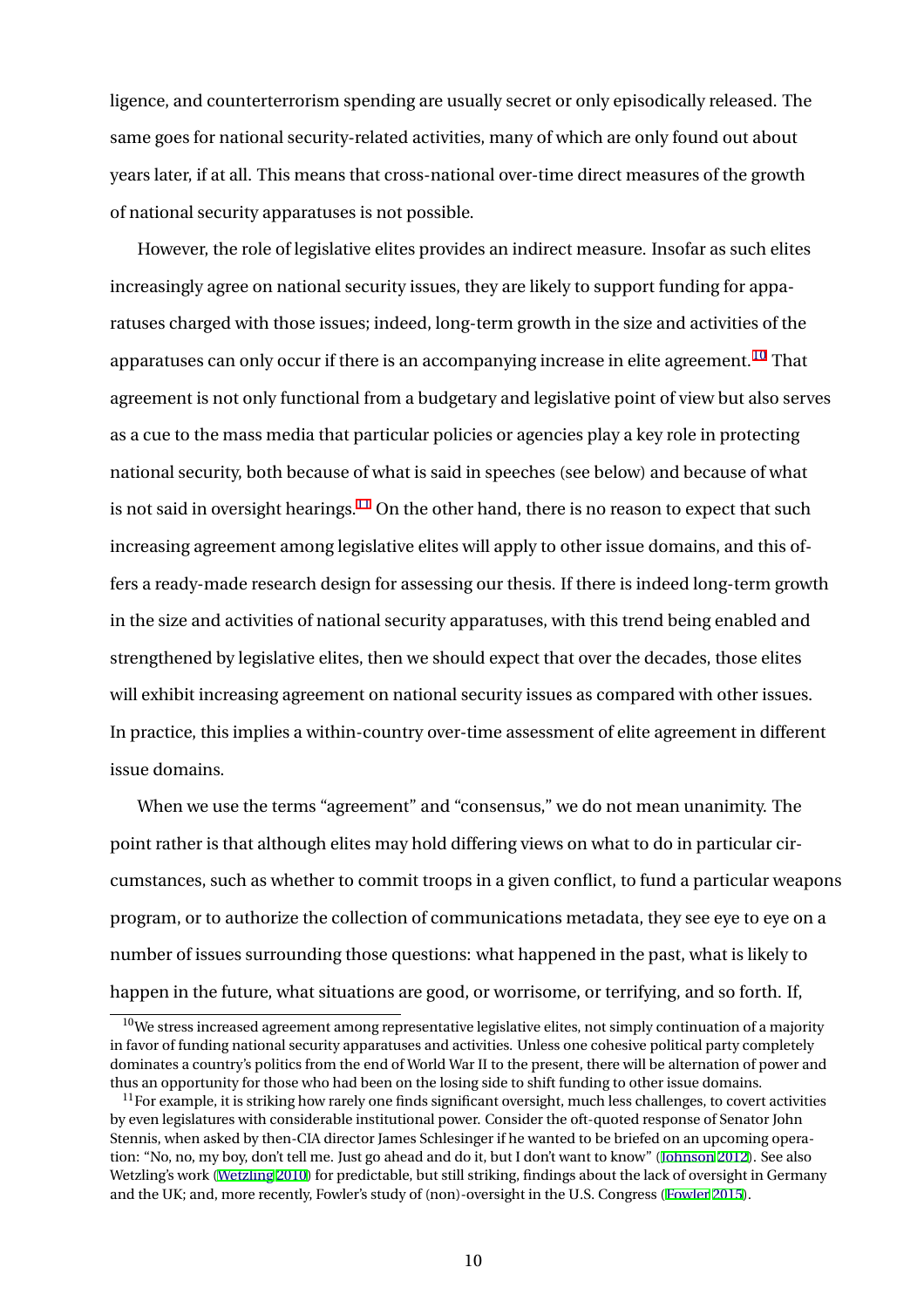for example, legislative elites feel that certain leaders are "bad guys" – that therefore they pose a threat, that certain paramilitary programs have the potential to stop them, and that the officials running such programs are competent and well-meaning – then whatever their views on a particular legislative proposal, they are likely to fund those paramilitary programs and support their expansion in the face of new threats. Similarly, if elites have these views, then even discussion of alternative points of view is unlikely to occur, a Holmesian "Silver Blaze" moment<sup>12</sup> which we can see in operation in countries as different as Switzerland (the neardisappearance of calls to get rid of the political police) and Japan (the same, regarding the Self-Defense Forces).

This part of our thesis implies that legislative elite consensus on national security issues grows significantly after World War II, plateauing at high levels near the end of the cold war, or perhaps in the post-9/11 era. Such an inference may appear to run counter to a significant literature on elite polarization with respect to foreign policy issues, at least in the United States (e.g., McCormick and Wittkopf 1990; Meernik 1993; Prins and Marshall 2001; Souva and Rohde 2007; Beinart 2008). That literature, though, is not fundamentally at odds with our claim (see, [in this regard,](#page-38-0) Wildavsky [1966;](#page-38-0) [Krebs 2015\). Th](#page-38-0)[e concept of consensus used here has to](#page-39-0) [do with a](#page-39-0)[ccord on worl](#page-37-0)d views, i.e., on deep assumptions about various phenomena such as foreign threats and [the role played](#page-41-0) [by various st](#page-38-0)ates. What happens, then, is that the range of agreement (including, crucially, on funding for and the activities of the national security apparatus) expands even as legislative elites vigorously disagree on certain policy alternatives. In this regard, standard means of determining polarization on contested issues, such as survey data or roll call votes, are mostly beside the point as regards deep assumptions on which legislative elites agree.<sup>13</sup> MPs may be, and often are, required, for reasons of party loyalty, to vote the party line on a particular piece of legislation, but this does not mean they necessarily buy into the official reasons (this can be seen clearly in our data, when MPs who are "whipped" to oppose a bill spend three-quarters of their speeches making arguments in its favor). Legislators from the same party may vote alike but reason differently, whereas those from opposing

 $12^{\circ}$  Is there any other point to which you would wish to draw my attention?' "To the curious incident of the dog in the night-time.' "The dog did nothing in the night-time." "That was the curious incident."

 $13$ On roll call votes: if, as frequently occurs, two MPs have the same world view but, for reasons of party loyalty, are constrained to vote on opposite sides, they will have incentives to avoid other recorded votes on matters in that issue domain. In the U.S. Congress, for example, such behavior can be seen in committee hearings and markup sessions, as well as in informal agreements to avoid filing certain amendments for floor debate.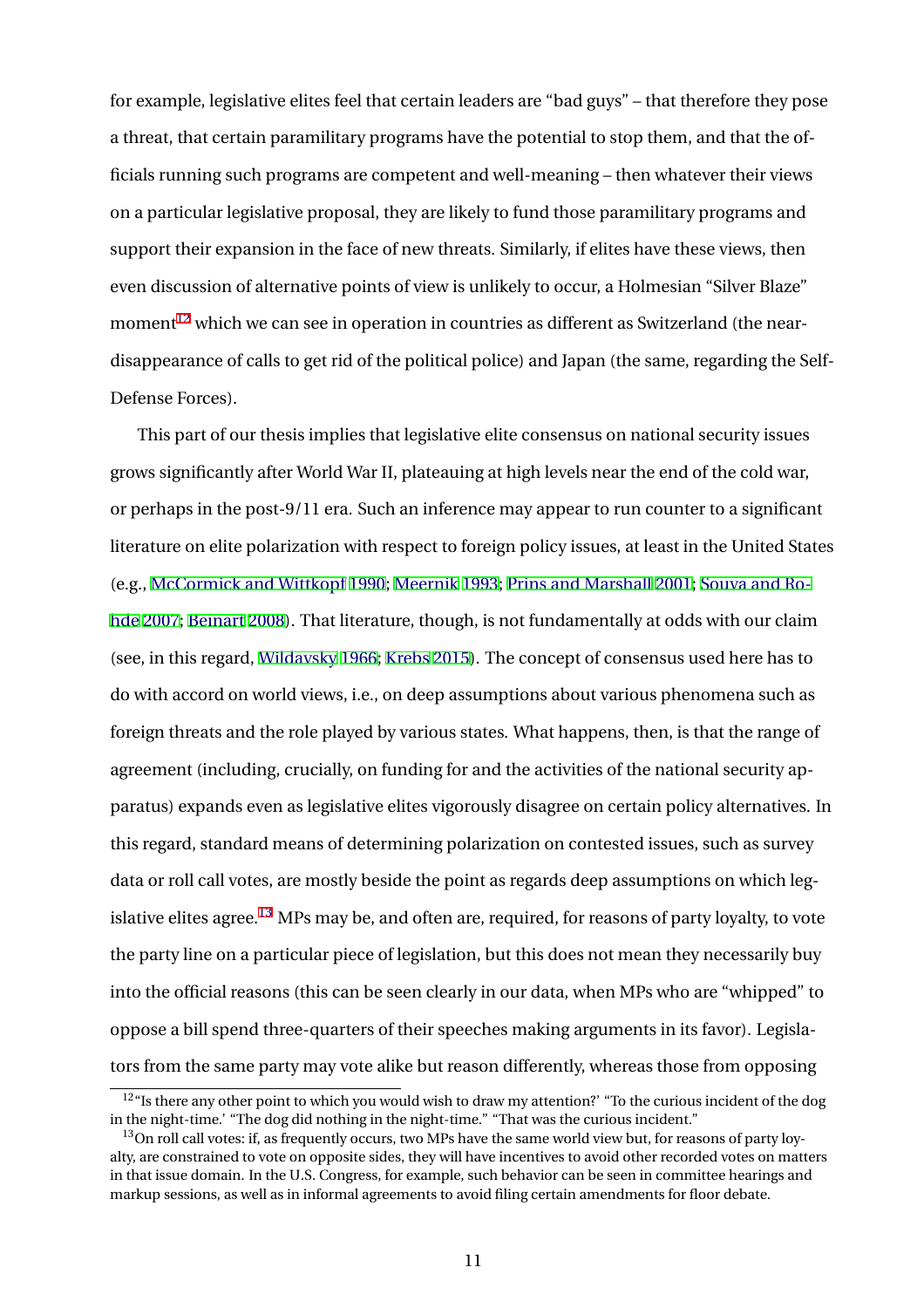parties may vote differently but reason similarly. As our interest is in the consensus which arguably undergirds the national security state, we therefore have to look at reasoning, not at roll call votes.

An informal example of growing consensus among legislative elites, and the way in which it can be used as an indicator of increasing size and activity of national security apparatuses, comes from earlier work we have done on the United States in the 1890s, the 1930s, the 1960s, the 1990s, and the early 2000s (Sylvan *et al.* 2014; Sylvan and Thornton 2015; Thornton and Sylvan 2015, 2016). In 1898-99, U.S. legislative elites were in major disagreement on the annexation of the Philippines an[d, more generally,](#page-40-0) [on the U.S. role in the](#page-40-0) [world. Although the](#page-40-0) an[nexationists won o](#page-40-0)ut, they did not win over their opponents (who were all anti-imperialists, some from the left and others from the Southern Democratic right) and over the next several decades disagreements arose on multiple occasions. As late as November 1939, when Congress finally agreed to repeal the Neutrality Act, isolationists denied that Hitler was a significant threat to the United States or that the U.S. had any interest in supporting Great Britain. Even after the war, during the debate over aid to Greece and Turkey, both urban Democrats and small-town Republicans were deeply suspicious about the rationale for aid. Over the next two decades, this disagreement began to diminish and so, when the Gulf of Tonkin resolution was debated in 1964, its (two) opponents shared some premises with supporters about the U.S. role, even as they castigated both the South Vietnamese government and the U.S. military. Thirty years later, in debates over the bombing of Kosovo and the authorization for invading Iraq, a genuine consensus had emerged, with both sides agreeing on the moral turpitude of Slobodan Milosevic and Saddam Hussein and of the importance of at least isolating, if not fighting against, them. Of course, this quick walk-through does not capture most of the details of the debates and the specific agreements or disagreements, nor does it say anything about the level of (dis)agreement on non-national security issues, but it does at least start to suggest that earlier efforts at building up national security apparatuses had tailed off and that it was not until after World War II that our hypothesized long-term trend in fact began.  $^{14}$  This is

 $14$ The institutionalist arguments discussed in the first section point to the Spanish-American War as the moment when, organizationally, important capabilities were put in place (e.g., a modernized army and navy, constabulary training by the Marines, Wall Street oversight of customs collections in client states) and new legal doctrines elaborated (via the so-called Insular Cases); for a discussion of these points, see earlier arguments by one of us (Sylvan and Majeski 2009: chs. 4, 7). However, ideological consensus lagged behind, arguably because there was no abiding sense of fear (principal U.S. enemies through the end of the 1920s were Nicaragua and Germany for a few years, Russia after World War I, and, for a quarter of a century, Mexico).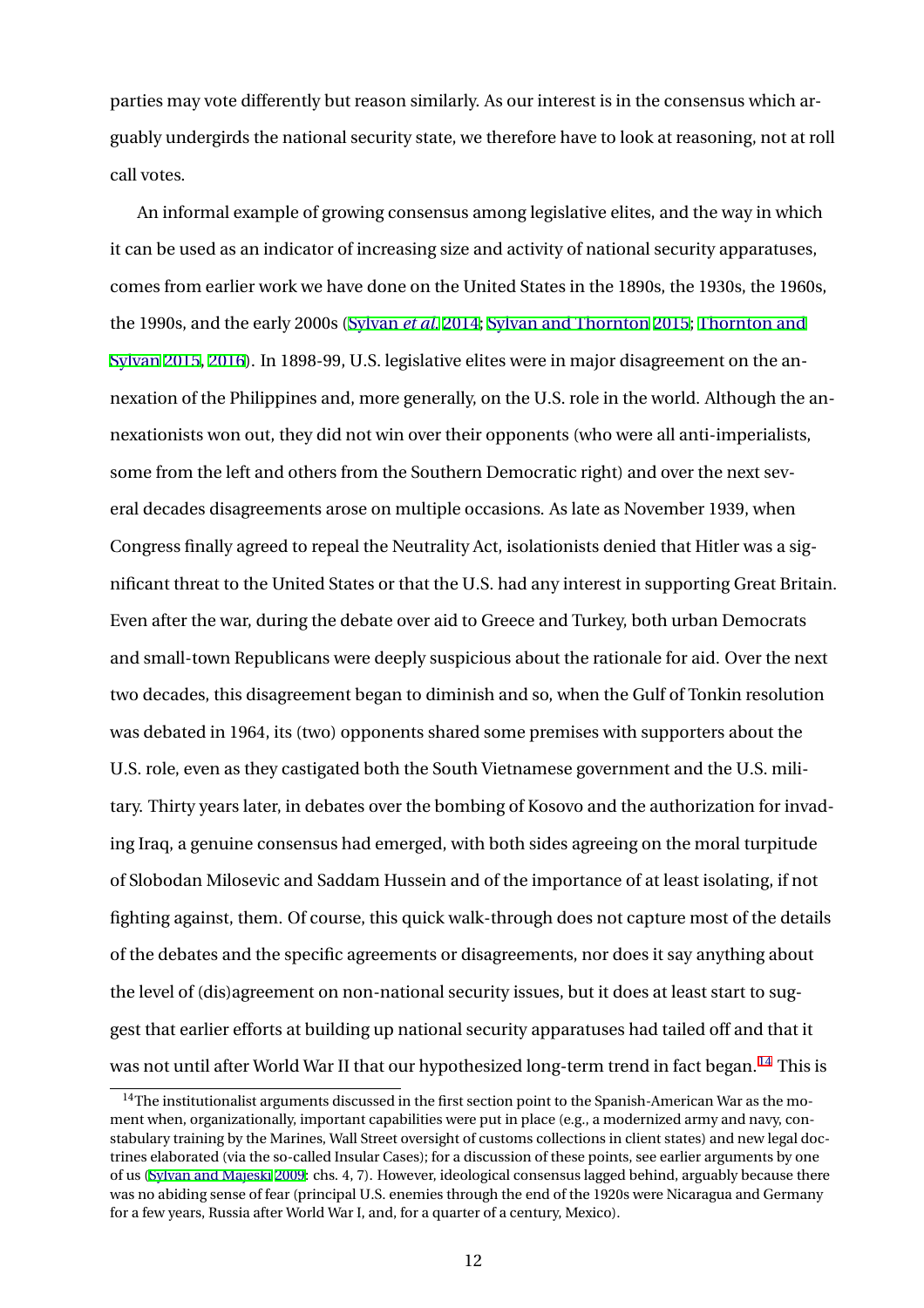exactly what happened, and while this in itself does not prove anything, it does indicate that growing legislative elite consensus on national security, as opposed to other issues, can indeed be used as an indicator of a long-term trend toward larger and more active national security apparatuses.

Similar stories can be told about other countries being studied in our research project. Consider only the changes that took place from the early days of the cold war until its end (i.e., not even thinking about concerns over terrorism post-9/11). At the time of the debate in West Germany over the European Defence Community (1952), many opponents flatly contested the claim that the Soviet Union posed a threat to the Federal Republic; by the time of the debate over the first Gulf War, in 1991, opponents agreed that Iraq posed a threat to its neighbors, though not one that justified military action. Much the same tendency can be seen in Japan between the ratification of both the peace treaty and the security treaty with the United States (1951) and the debate in 1990 over Japanese involvement in the Gulf War: a significant portion of the left had been defanged, in a sense. The same can be said of the United Kingdom from the time of the reestablishment of conscription (1947; analyzed below) to the debate about the launching of the Gulf War (1991); of France between the first debate over the European Defense Community (1952, a short time after the German debate) and the above-mentioned debate over the military budget in 1989, just before and after the fall of the Berlin Wall; of New Zealand from the 1951 debate over the red-baiting quashing of the dock workers' strike at the height of the Korean War to the 1987 debate over banning nuclear armed- and powered-ships from New Zealand ports; and of Switzerland between the 1947 debate over the purchase of jet fighters from the UK and the 1990 debate over large-scale spying on citizens by the federal police. Conversely, in each of these cases, proponents of the legislative action were themselves more divided in the first period than in the second; this is another reason why roll-call analysis is problematic as a means of capturing trends in ideological consensus.

By arguing that long-term growth of national security apparatuses has been enabled and strengthened by consensus among legislative elites, we not only point to an indicator by which comparative research can be carried out but we also help address additional theoretical and substantive issues, particularly those bearing on democracy. One such issue is particularly worth highlighting, having to do with the relation between war and democracy. The exten-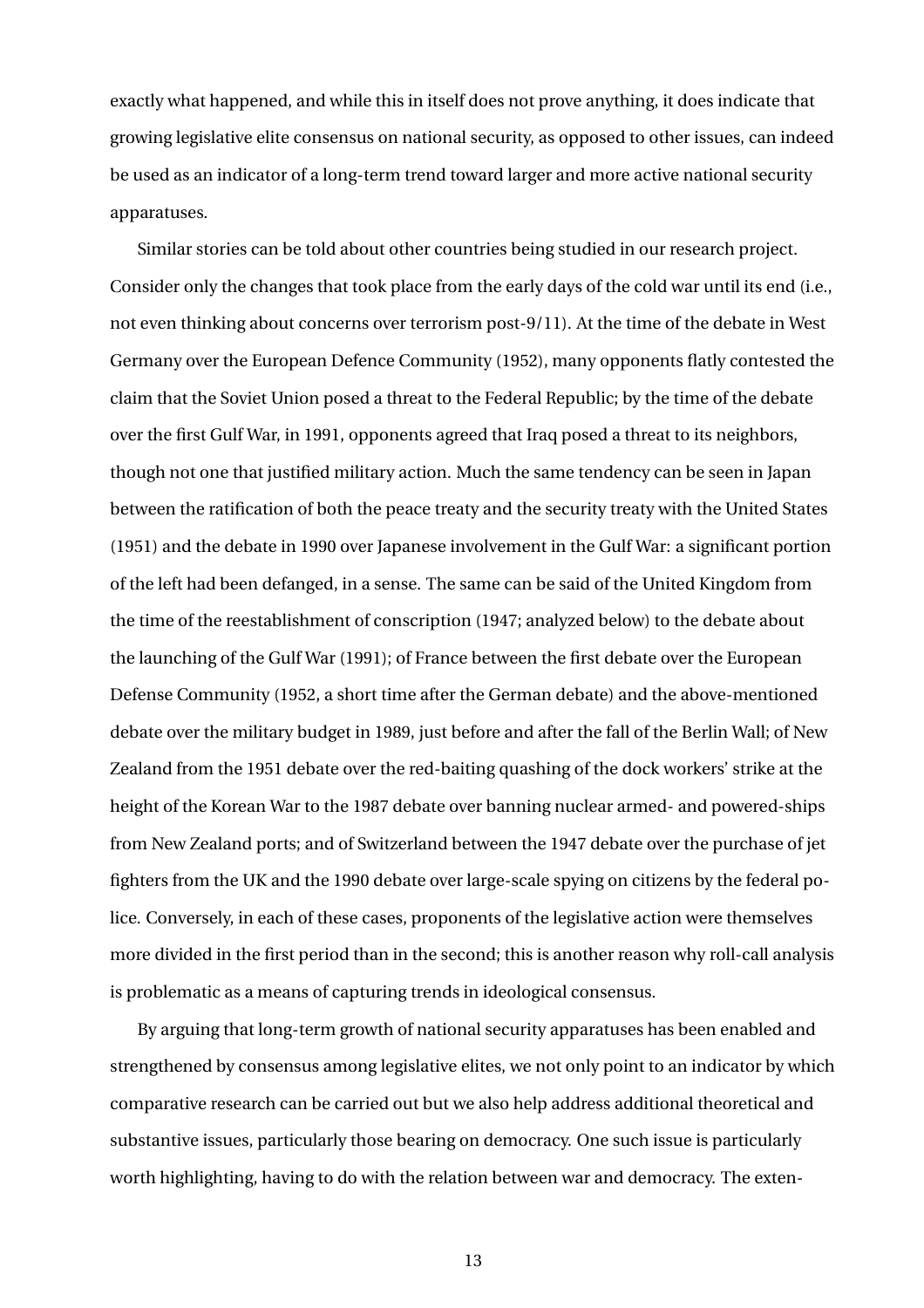sive literature on the "democratic peace" carves out a partial exception to the correlation when it comes to covert interventions (e.g., Downes and Lilley 2010; Poznansky 2016), but fails to grapple with the larger issue raised by our thesis: that an extensive and growing array of activities has largely been removed fro[m public debate. For exam](#page-37-0)[ple, the drone st](#page-39-0)rikes referred to at the start of this paper, although discussed at some length in certain press outlets, have not been the object of sustained debate in Congress – not least because most documents and testimony are classified<sup>15</sup> – and, as a result, have largely escaped becoming an issue in election campaigns (Horton 2015: ch. 8; Woods 2015: chs. 9, 12; Savage 2015: ch. 6). This raises questions about our knowledge of war-like activities (including the validity of standard conflict event datab[ases\), about t](#page-38-0)he sco[pe conditions](#page-41-0) on theore[tical claims a](#page-39-0)bout constraints on the executive, and, more fundamentally, about whether entire realms of policy making can be qualified as democratic in the first place. Ironically, the originator of the concept (Lasswell 1950) raised the possibility that the garrison state might be marked by a plebiscitary executive; what he did not perhaps reckon on is the possibility that consensus would be so stro[ng among](#page-38-0) [legisl](#page-38-0)ative elites as to obviate the need for even plebiscitary rituals.

## **3 Speeches as arguments**

How can we study the presence, absence, or growth of legislative consensus on national security issues? Our proposal, as adumbrated above, is to study legislative debates, specifically speeches made in the course of those debates, looking for agreement or disagreement on the reasoning (or ad hominem arguments, or smears) used by the speakers. Below we will discuss our methodology of coding speeches in terms of the arguments made in them, contrasting that approach with alternative ways of analyzing speeches. But before we address that issue, we need to put to rest one of the long-standing shibboleths in social science: that speeches are only "cheap talk" and thus can be discounted or even ignored.

In game theory, the reason that some kinds of talk are considered to be cheap is that en-

<sup>&</sup>lt;sup>15</sup>"The collateral damage has been extraordinarily low,' says Sen. Dianne Feinstein, the ranking member of the Senate's Intelligence Committee. 'That really is a fact. I only wish I could tell you what it was. That is the irony here. This is all classified.'" This and similar statements from Republicans, including presidential candidates during the 2016 election, and even from liberal Democrats, are perfect examples of the blank zones on both war and democracy referred to above (http://www.defenseone.com/politics/2015/04/congress-drone-strikes-are-herestay/111067/).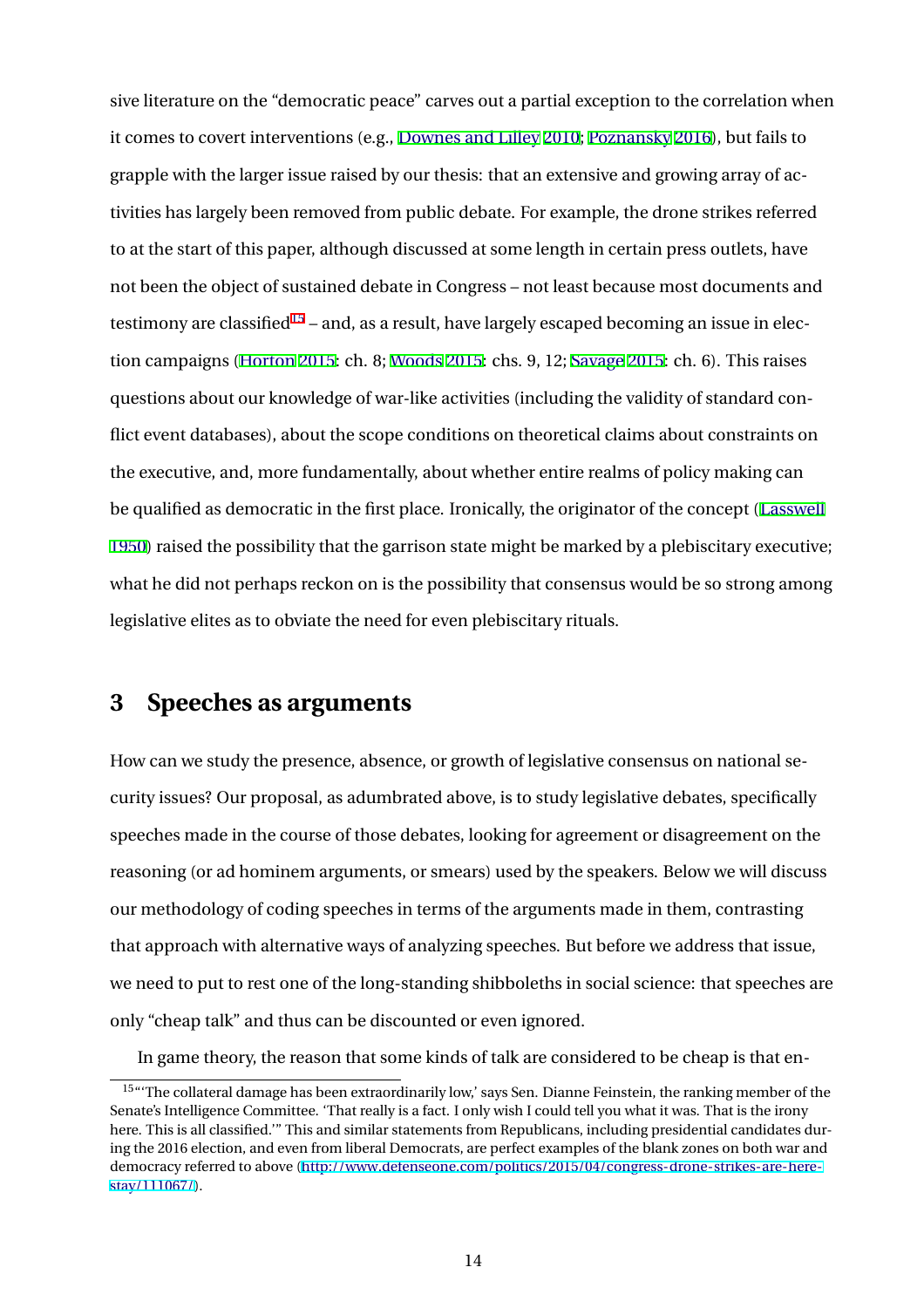gaging in them is not costly for those speaking or otherwise transmitting the message. This is the antithesis of what happens in legislative speeches, as they are one of the few means by which legislators' positions can be determined. Moreover, what matters both to legislators' supporters and opponents is not only their eventual vote on a bill (if there is indeed a bill that is voted on) but the words they use in announcing their vote: if a member of parliament says she is in favor of a resolution because other alternatives are worse, it is a very different message than praising the resolution as moral, or as leading to good consequences. This is one of the reasons why legislators are careful about what they say, both within parliament and without: certain comments can make their career, or end it. For them, at least, talk is not cheap.

Another cheap talk criticism is that speeches simply fail to reflect what legislators actually think. Even if this argument were true (the evidence is ambiguous), it is not of great import. Legislators run a significant risk if they evince significantly different beliefs in public than in private; similarly, their credibility as deal-makers is undermined if they articulate different beliefs from one day to the next. The fact that they carefully choose their words does not logically imply that they hold a different, "true," set of beliefs which could be articulated in some nonlinguistic fashion and, even if they were to display a high level of cynicism about their own floor speeches, the fact that they have to ally with some members of parliament, oppose others, and stand for reelection, all on the basis of what they say (and, of course, how they vote), means that their speeches, and not some other, nonexpressed, set of views, are what matters. Note that the need for allies and opponents suggests that instead of analyzing isolated speeches (say the kind given late at night, when there is no floor debate), we should focus on speeches made in the course of debates on pending legislation.

There are a number of ways in which speeches can be analyzed. One can, for example, study them as expressing belief systems linked by logical entailment relations; as manifestations of underlying positions on multiple scales or "sentiments" on particular subjects; as focusing on particular "topics"; as a series of discursively connected utterances; or as an exercise in framing (Roseman 1994; Lowe *et al.* 2011; Thomas, Pang and Lee 2006; Roberts, Stewart and Airoldi 2016; Cabrio, Tonelli and Villata 2013; Chong and Druckman 2010). Our approach, instead, focuses [on speeches as](#page-39-0) [arguments, i.e.,](#page-38-0) [as a series of reasons advance](#page-40-0)[d for taking a](#page-39-0) [position, such as](#page-39-0) [voting in favor of or against a particular legislative proposal \(](#page-37-0)cf. Thornton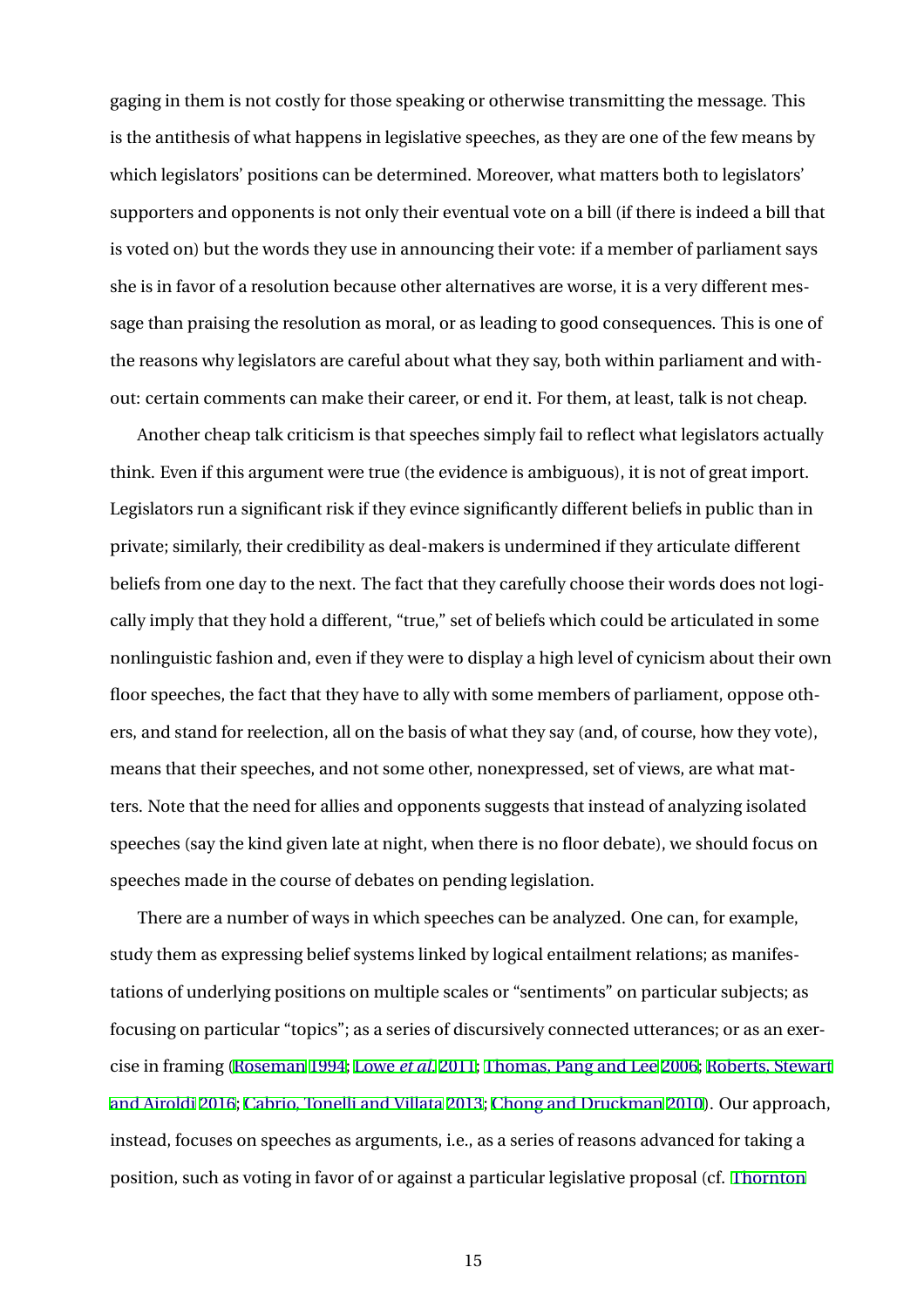2016). We hasten to add that the arguments made by legislators may be logical or shot full of circularities and contradictions; solidly grounded in history or scientific studies or, on the con[trary,](#page-40-0) based on a combination of fantasy, ignorance, or deliberate lies; positive or normative; high-minded or filled with ad hominem attacks and personal slurs. But whatever the specific points made, every speech is an argument of sorts, and our proposal is to characterize each argument so as to determine what it shares with, or at least concedes to, other arguments put forward in the same legislative context, i.e., the debate in which the speech is made. If, as we will discuss below, the zone of agreement for particular issue areas expands over time, we can say that there is a move in the direction of consensus.

Note that in using the word consensus, we are not implying that legislators necessarily agree on which way to vote for a particular piece of legislation. For example, in New Zealand, the National Party government proposed legislation in 2013, just two months after the first Snowden revelations, to expand the powers of the Government Communication Security Bureau (GCSB), one of the country's two main intelligence agencies. Labour and other opposition parties fiercely opposed the bill on numerous grounds; but both sides agreed that intelligence agencies were absolutely vital for the country's security and that a modicum of oversight was needed. Similarly, the French military budget debate of 1989 discussed above was marked by considerable acrimony, with conservative opponents justifying their opposition on procedural and preparedness grounds. Socialist speakers, with noticeable bitterness, recalled that two years earlier, they had voted for a very similar bill put forward by the conservatives when they controlled parliament and accused the conservatives of playing politics. However, both sides agreed on a broad range of issues, from their suspicion of Gorbachev's changes to the need for France to maintain a broad range of forces, including nuclear weapons. It is this agreement that to us signals consensus, a signal made all the stronger by the occasional swipes of both sides at the communists. Politicians can and do agree on how the world works without voting the same way, and this has important consequences for ignoring contrary views, limiting the time or subjects of debate, or eschewing oversight.

Nor does the word consensus imply that legislators are persuaded by each other's speeches or that they make speeches with such persuasion in mind. Quite the contrary: legislators know before they start speaking who is likely to vote on which side and their speeches are not aimed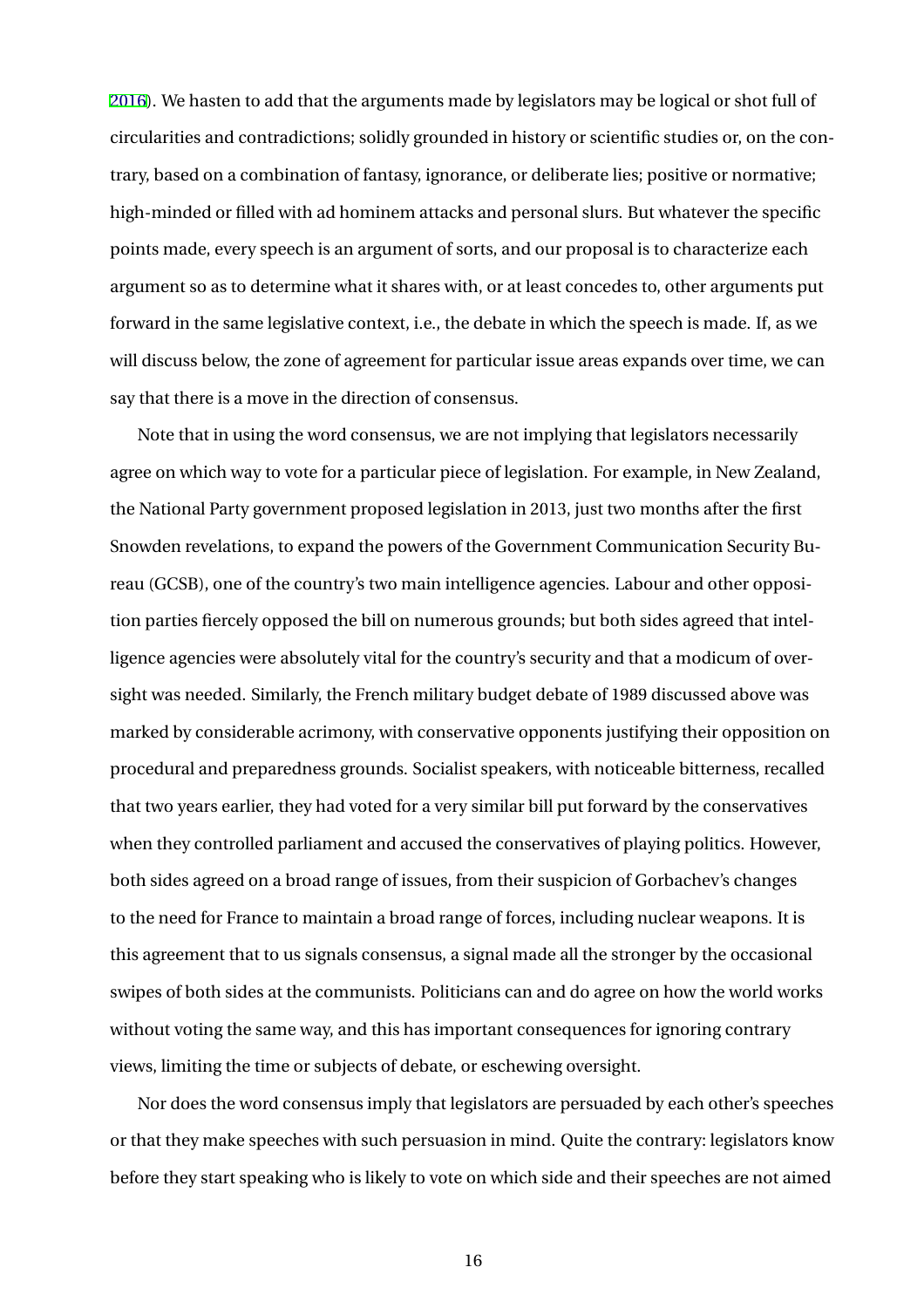at changing opponents' minds (lukewarm proponents may be another question, though not from formal speeches). Instead, floor speeches have other audiences in mind: constituents, lobbyists, party leaders, and, not least, the speakers themselves (we have continually been struck by the deep and abiding antipathy some legislators show for others. Many MPs are genuinely joyful at verbally eviscerating their opponents, all the more so as they may have loathed each other since their years at university, or even secondary school). One can despise one's political adversaries and yet reason the same way.

Here is some terminology. An *argument* is any verbal construction of the sort "A because of B." The various types of "because" (e.g., causal, legal, and so forth) will be discussed below; but the important thing is that an argument links two points. As we are concerned with legislation being debated in parliaments, the A point is a *claim*: a speaker's position on the pending vote.<sup>16</sup> A *reason* is a point made in support of a claim. When a reason X supports a claim directly, we can stylize the argument as "vote for the bill because of X"; when a reason Y supports a claim indirectly, we can stylize the argument as, for reason Y, "vote for the bill because of X, and X is the case because of Y." In our methodology for coding debates, every speech in our database has at least one reason and in the vast majority of cases, a number of reasons; each of those reasons directly supports the claim and many of them also support each other and thereby indirectly support the claim.<sup>17</sup> Of course, a reason that indirectly supports a claim can itself be supported by one or more other reasons, and thus we define a *reasoning chain* as a claim supported directly by a reason which in turn is supported by at least one additional reason and, recursively, by any other reasons in support of that latter. At the minimum, then, reasoning chains are composed of three connected elements: a claim, a directly supporting reason, and an indirectly supporting one; but if the latter is in turn supported by one or more additional reasons, the reasoning chain may be composed of four, five, or more connected elements, although these longer possibilities are relatively rare. As we will discuss below, two chains in a speech may start out with the same two reasons, then, further down, as it were, di-

<sup>&</sup>lt;sup>16</sup>As noted above, legislators can and do announce their positions on issues which are not the subject of pending votes, but although some parliaments set aside time for members to make speeches of that sort, this is not universal. Hence we have opted for speeches on pending measures, even if the measure may not yet have been introduced formally or even if, on the contrary, it ends up being withdrawn for redrafting or in the face of opposition. Similarly, for reasons of tractability, we ignore speeches on amendments unless the amendment is in effect a proposal to kill the bill ("strike the rest of the text") or unless it sparks a major debate on its own.

 $17$ This constraint – that every reason directly support the claim – enormously simplifies coders' task, as it obviates the need for them to decide if a given reason is only used indirectly.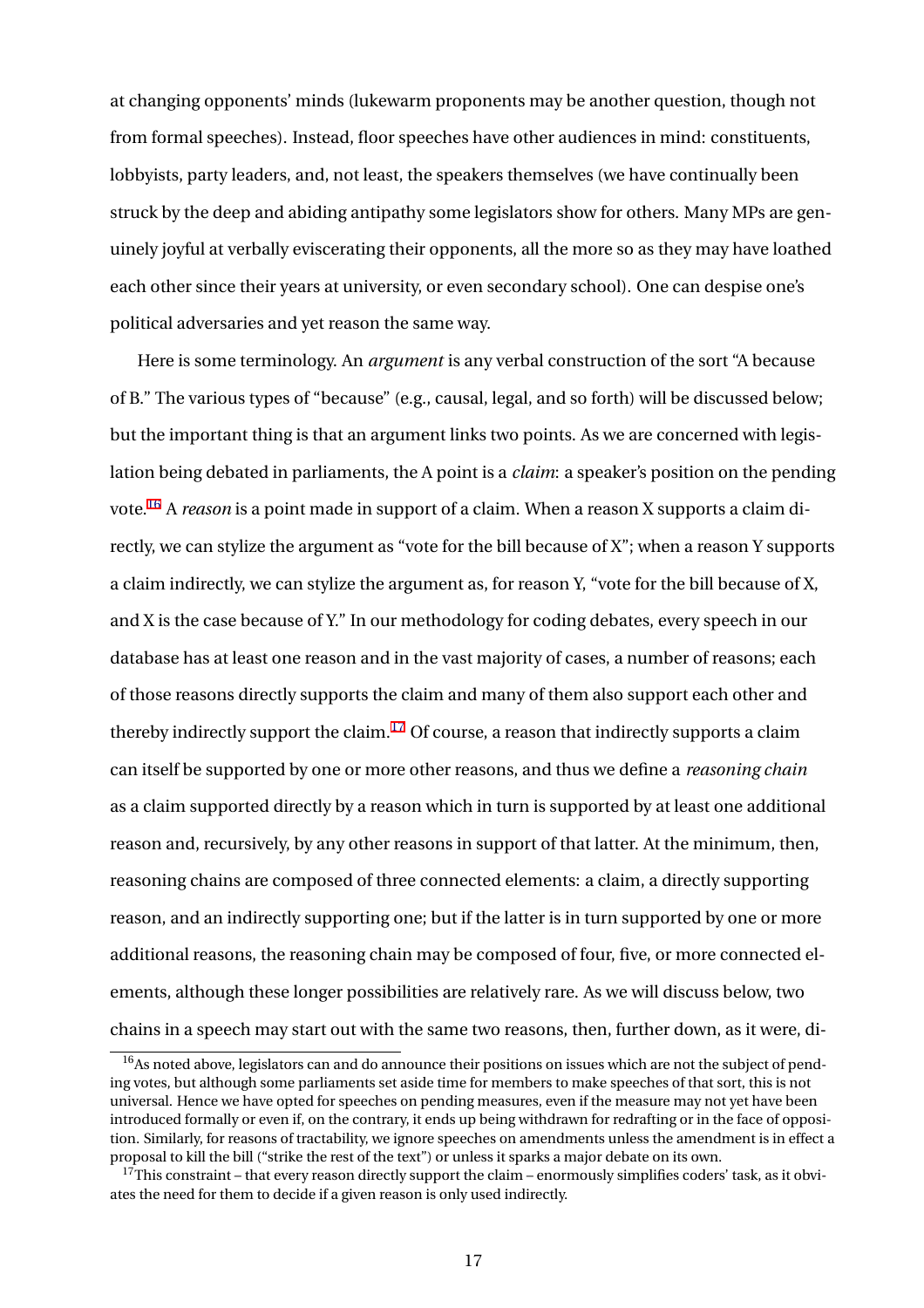verge into different additional supporting reasons. Such *compound* chains may, for purposes of pairwise similarity assessment, be treated as composed of multiple individual chains.<sup>18</sup> However, some reasons are not part of chains: quite often, speakers put forward a reason unsupported by another reason because it seems obvious or because, at that moment, they are engaged in constructing a different argument. Finally, the *justification* made in a speech is the combination of the claim and all the reasons and reasoning chains supporting it.<sup>19</sup>

Below, we will discuss the coding process of abducing reasons from speeches. But one point is helpful to anticipate: that not all the points (whether reasons, chains, or other sorts of statements) made by a speaker are necessarily part of the justification. Sometimes a speaker spends relatively little time on the claim and relatively more time on other issues: skirmishing with a long-time adversary, warning about what he or she will do after the vote (e.g., ask for more money or propose follow-up legislation), giving a history lesson, or enunciating a statement of general grievances. Such remarks are not, in essence, part of the debate, and we find that they are particularly likely to be made by speakers from marginal parties or factions. In fact, multiple codes of NA within a speech are often useful indicators that that speech, at any rate, is peripheral to the debate.

It is important to keep in mind that the reasoning chains for a particular speech may not be consistent, at least in the eyes of many observers. A justification may include chains that not only differ in their content but appear contradictory: for example, "vote against the resolution because the Soviets are aggressive; they are aggressive because Stalin made a speech calling for supporting revolutions" and also "vote against the resolution because the Soviets are trying to lull us to sleep; they are trying to lull us to sleep because Stalin made a speech calling for peace and negotiations with us." A justification can thus be composed of chains that are mutually inconsistent; on the other hand, a particular chain will display some consistency,

<sup>&</sup>lt;sup>18</sup>Chains may be interconnected not only because they all lead to the same claim (this is trivially the normal case, although there are speeches in which more than one claim is made [e.g., to vote in favor of something and also to be wary of something else in the future]), but because they may be so-called "divergent structures" (Freeman 1991) in which a given reason is used in support of more than one "higher" reason. We do not discuss such chains here because they pose no particular issues for coding or similarity assessment, though, interestingly, they are not permitted in many kinds of argument mapping software (since they are not, mathematically speaking, trees).

<sup>&</sup>lt;sup>19</sup>Terminological notes. The phrase "reasoning chain," as we use it, overlaps to some degree with its use in political science and in computational linguistics (e.g., Sniderman *et al.* 1986; Sizov and Öztürk 2013). Our concept of "argument" is similar, though not identical, to the first two meanings discussed by Hornikx and Ulrike (Hornikx and Ulrike 2012); it is definitely not as differentiated in its notion of "support" as Toulmin's canonical model (Toulmin 1958) or as limited to direct responses as Rescher's notion of a back and forth between two different persons (Rescher 1978) .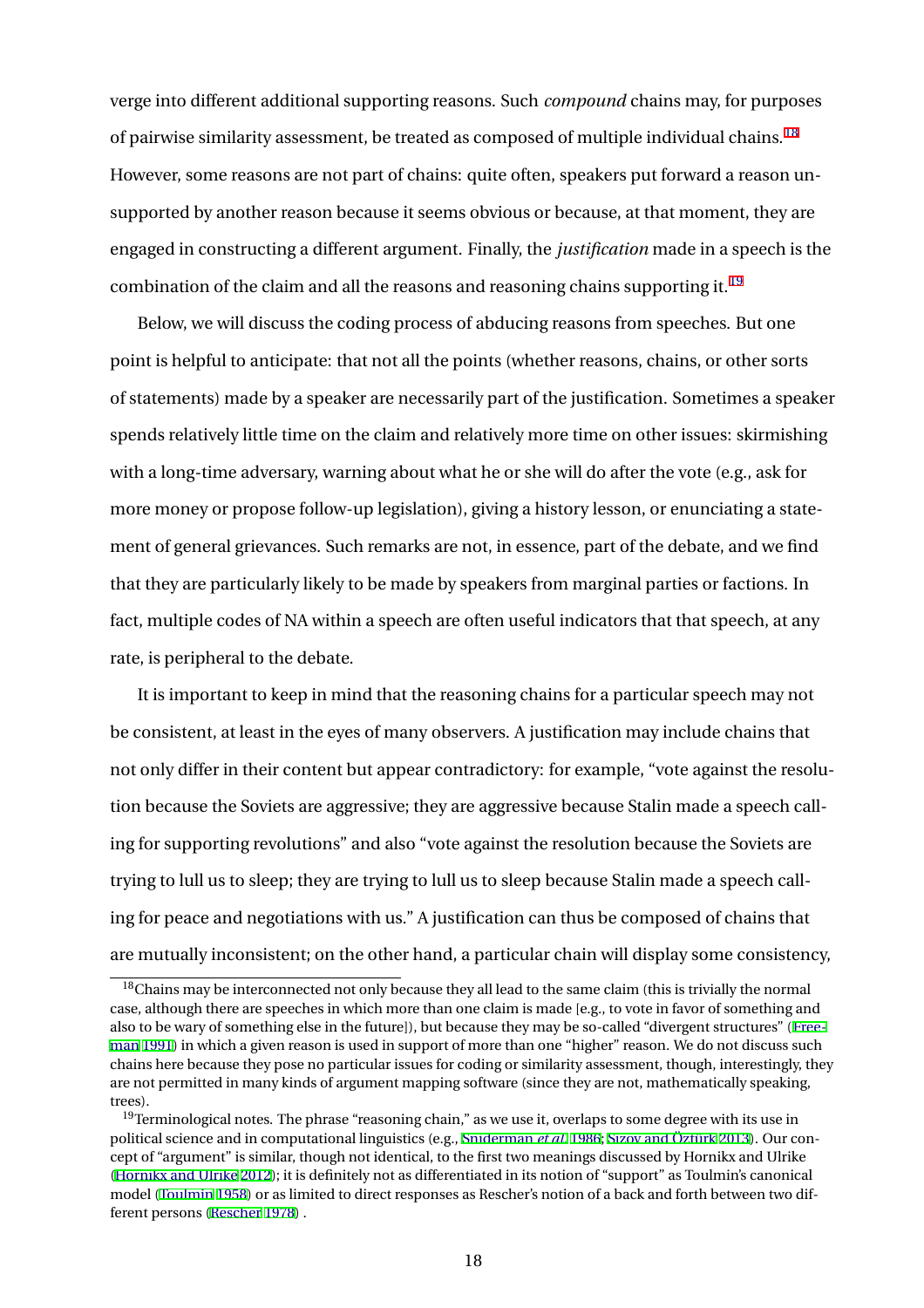via the type of connection between its elements (for example, the reasons in one chain may be connected as putative consequences, whereas in another chain, they may be connected as a series of claimed motivations for bad behavior), even if the individual reasons may appear ludicrous to many observers.

Representing speeches as justifications along the lines proposed above offers a tractable and systematic way of seeing just how much agreement in reasoning there is across speeches. For example, consider the quotations on waterboarding drawn from different political elites in the United States between 2008 and 2016, and displayed in Appendix  $1.^{20}$  An informal look at the quotations suggests that Bush's reasoning is similar to that of his vice president, Cheney; that McCain and Clinton agree in some respects; and that Trump partly tracks Bush and Cheney while going further in other regards. These intuitions can be checked through coding the statements as arguments, using the methodology laid out below. Appendix 2 lists all the reasons used in the statements, as well as the reasoning chains which connect them in the arguments (S meaning support the claim and O oppose it); the chains should be read across in this fashion: S-3-5 means support the claim because of reason 3 and support reason 3 because of reason 5.

Thus our proposal is to analyze speeches as arguments, to code those arguments into their component reasoning chains, to assess the agreement between the arguments in a given debate, and then to see whether, over time, national security debates show significantly greater increases in agreement than do debates on other issues. We now turn to a discussion of our methodology for coding speeches into arguments, and, after that, of the means for assessing agreement between arguments in a debate.

<sup>&</sup>lt;sup>20</sup>Note that only one of the statements (Cheney's) was part of a speech, although another one—the Mc-Cain press release—reflected what he said on the Senate floor. Bush's statement was drawn from his memoirs, which were presumably drafted with some concern for consistency. It should also be noted that Clinton's statement to some degree contradicted another statement made years before when she was still in the Senate: http://www.democraticunderground.com/1251711013.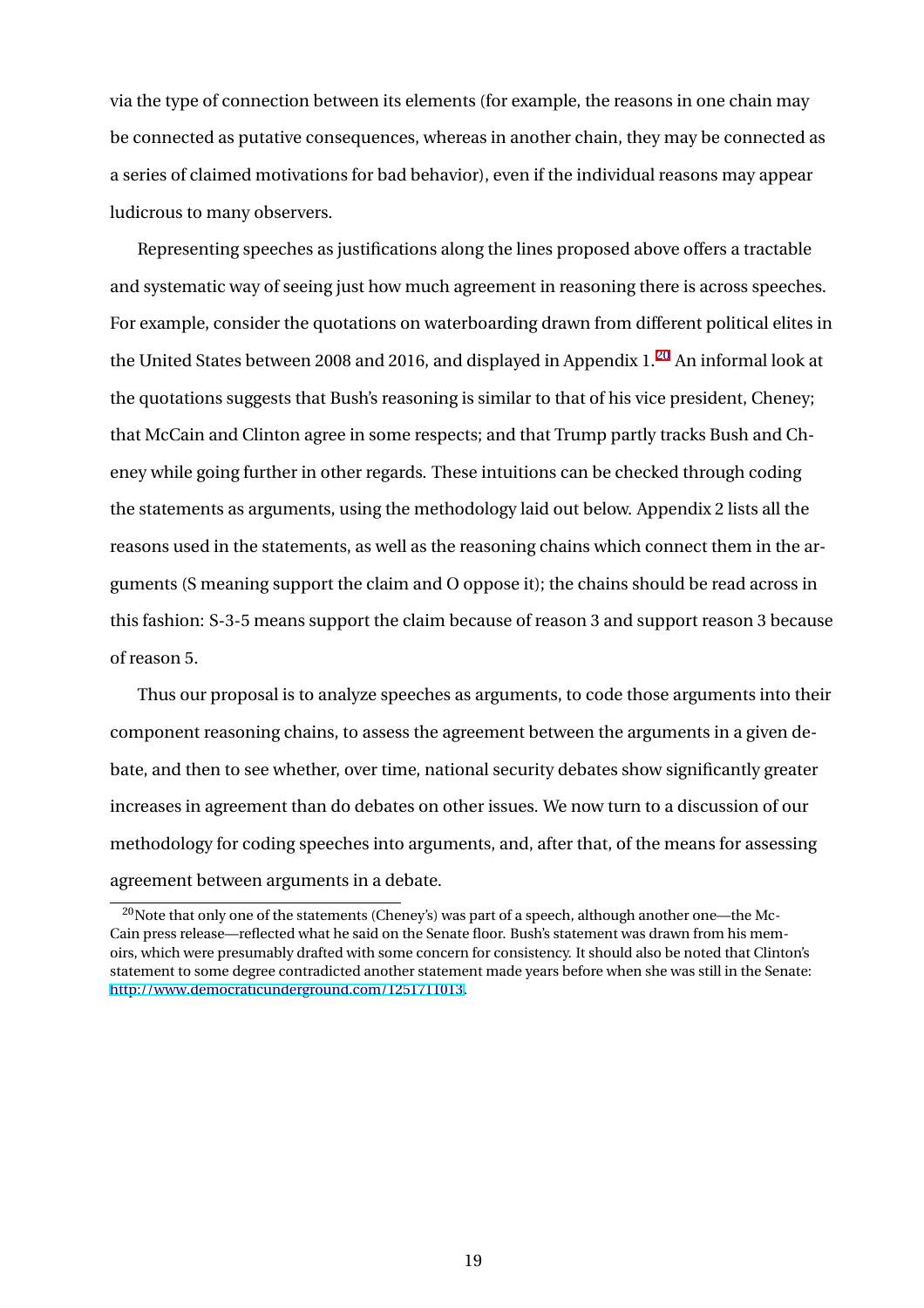## **4 Coding speeches into arguments**

### **4.1 General considerations: granularity**

In coding a speech, it is necessary to identify which reasons are being used in support of the claim. Here, it is important to avoid two obvious extremes. It obviously would add little if the reasons being abduced are too general: vote for the resolution because unspecified good things will happen or because we want to avoid other unspecified bad things. Just as obviously, one should avoid abducing hyper-specific reasons: vote against the bill because its provision for sending troops for 4 months violates Title 14 of Public Law 882, as per the Constitutional Court's ruling in 1973. Within these extremes, there is a broad range of alternatives, and it is impossible to say a priori how abstract or granular reasons should be; instead, the degree depends on the distinctions made by the speaker in developing his/her argument. For example, in the House of Commons debate of 1947 about reinstating military conscription in the UK, one speaker (Yates) made this particular complaint partway through his speech:

This then is our problem. Here we have these huge Forces and we have a policy of peacetime secretiveness. We do not know where the Forces are or how many there are, for they are stationed all over the world. I understood in my early days in the Labour movement that we did not believe in secret diplomacy, or in secrecy at all. I do not see any reason for approving this Measure. Even the right hon. Gentleman the Member for Woodford (Mr. Churchill) was asking for information which is, of course, absolutely essential if the House is to make a sound decision on a matter of this kind.

The coding procedure we followed (see below) led us to code this passage as a single reason: "Government hasn't given us the info we need to decide on conscription." Neither the claim about what Labour used to believe nor the reference to Churchill are in this particular case indicative of a finer-grained distinction.

On the other hand, the government minister (Isaacs) who began the debate by introducing the bill made a point of distinguishing between, on the one hand, deferment of service because of employment or educational training, and, on the other hand, reinstatement in a pre-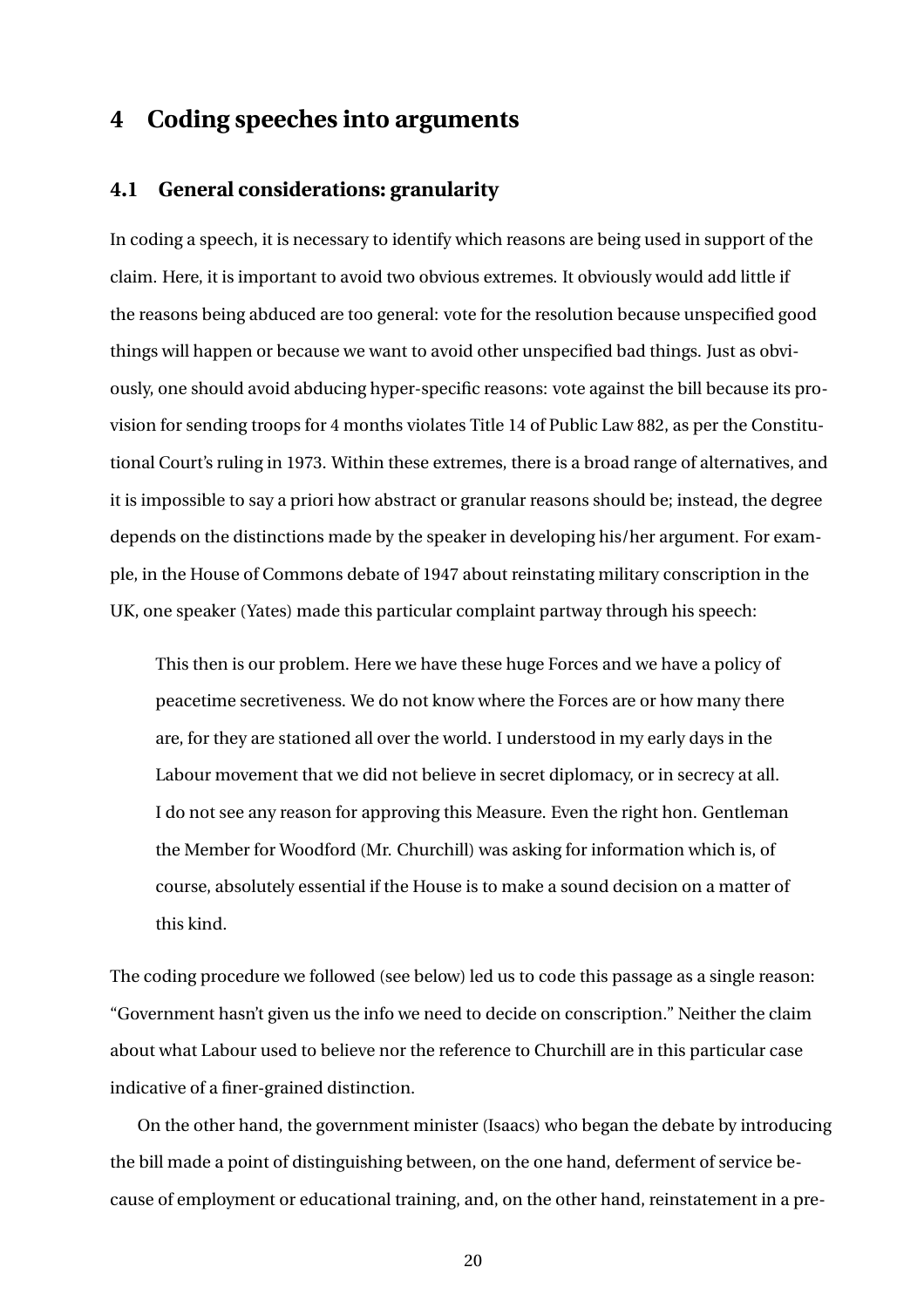conscription job following military service. We could have coded both these points as a single reason – for example, "not harm conscripts' civilian employment" – but, because the speaker insisted on the difference as a way, inter alia, of arguing for the legislation on grounds of both flexibility and equity, we instead coded two reasons: "Some valid deferments/postponements of service will be permitted" and "Reinstatement rights will continue to apply, with some caveats." (As there were several other specific but related distinctions made by Isaacs, we then added an additional, more overarching reason, one used with some frequency by other speakers: "Conscription will not interfere with young men's futures.")

This emphasis on the speaker's *legislative focus* (whether any particular point is a justification of her/his position on the legislation, as contrasted with other things s/he may also be doing in the speech, such as demonstrating bona fides, settling scores, or announcing future struggles) implies that the reasons used in any one speech may be heterogeneous in their degree of granularity; taking the collection of reasons across all speeches in a given debate, we would expect high levels of heterogeneity. Consequently, standard "top-down" approaches to coding speeches will be problematic, except of course as a starting point (Grimmer and Stewart 2013; D'Orazio *et al.* 2014; cf. Bunea and Ibenskas 2015). On the other hand, so-called "bottom-up" approaches, such as that employed in topic modeling method[s \(Quinn](#page-38-0) *et al.* [2010;](#page-38-0) L[ucas](#page-38-0) *et al.* [2015;](#page-37-0) Törn[berg a](#page-37-0)nd [Törnberg 2016\) or in Word](#page-37-0)fish (Slapin and Proksch 2008, 2014) are also problematic not only because of the sheer size of the corpora n[eeded to dis](#page-39-0)[cover](#page-39-0) [co-occurrence p](#page-38-0)[atterns but, above all, because](#page-40-0) of the idea that [particular phrases are de](#page-39-0)[term](#page-39-0)inately mappable onto reasons irrespective of the speakers' legislative foci.<sup>21</sup> Hence, our coding procedure is very much an exercise in "grounded theory" (Glaser and Strauss 1967): an iterative process in which an initial set of reasons is added to with successive speeches, some reasons being complemented by new ones, others being merged, [and still others split up i](#page-37-0)nto multiple reasons. As the number of coded speeches increases, the general tendency is that each additional speech adds fewer new reasons and changes fewer existing ones (though there

 $21$ As we will see below, some semantic distinctions (e.g., between "dictators" and "thugs") may be irrelevant pragmatically, whereas others (e.g., between "we will be able to act" and "we may be able to act") may be relevant. More importantly, some reasons are inferrable even without explicit words: for example, in the Yates quotation above, there is nowhere a sentence stating explicitly that the government has not in fact given the information; rather, it is an inference that most competent English speakers would routinely and unproblematically make. A further implication of this point is that standard "bag of words" approaches to text analysis will themselves be problematic, since a particular combination of words scattered throughout a speech may well mean something different politically in different paragraphs, whereas the same political point may be conveyed by different combinations of words.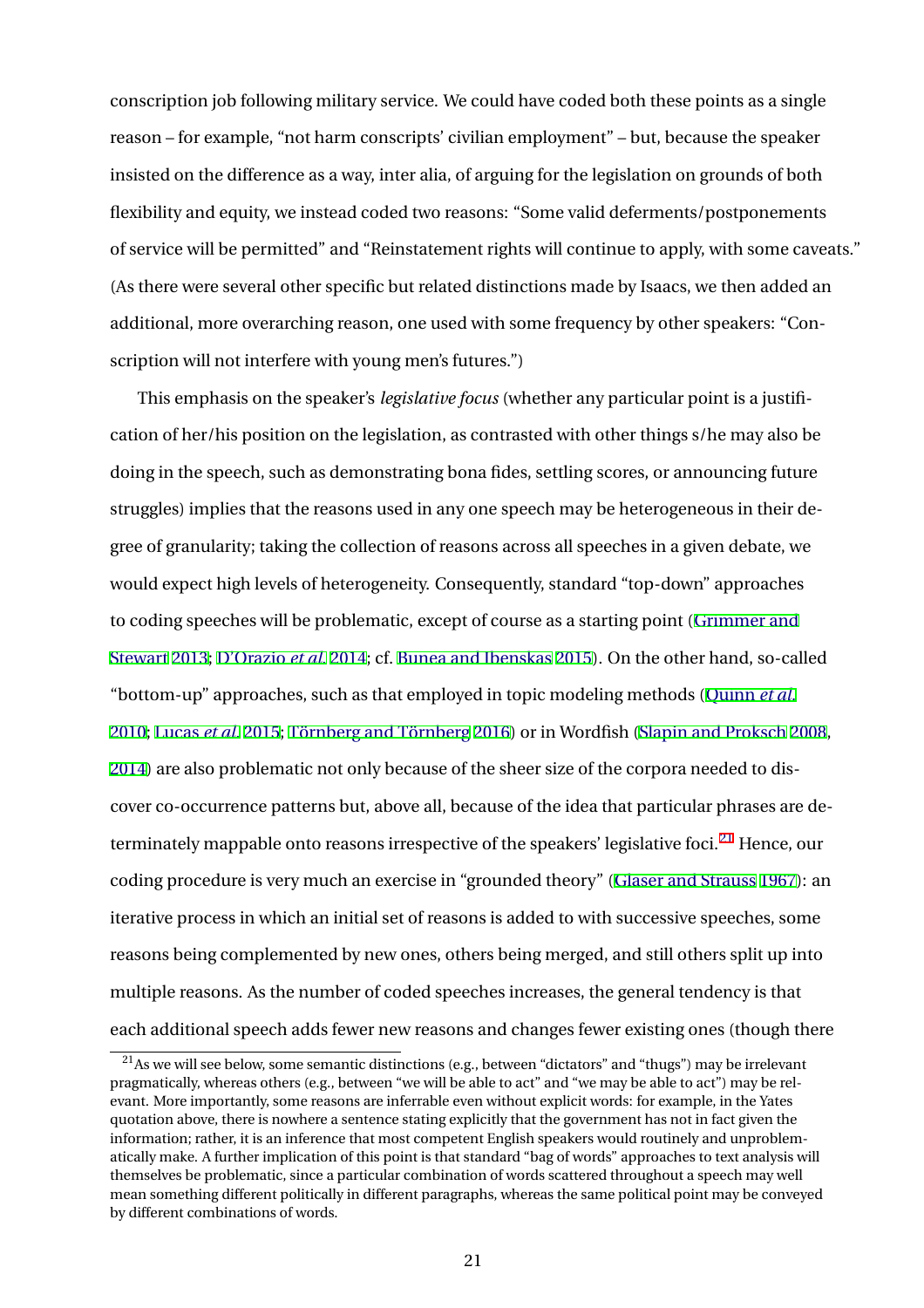are some flagrant exceptions to this, typically involving marginal or independent legislators; see above).

### **4.2 General considerations: speeches and reasons**

Our methodology, and the bulk of the project's activity, involves taking floor speeches made within legislative debates (typically, a bill or a motion put forward and on which a vote is intended to occur; see below for a list) and coding them for reasons. By floor speeches, we mean statements, ranging from a few sentences to a lengthy oration, made by speakers in a session of the parliamentary house as a whole (i.e., not in committee hearings, nor outside of parliament), and bearing (ostensibly) on the legislation under consideration.

We distinguish between speeches and interruptions. In general, the latter are not considered to be speeches, which is not to say that they are uncommon or well-ordered. Speakers in parliaments all over the world are often interrupted by other MPs, and when a speaker is being particularly outrageous or when s/he is disliked by the other side of the aisle, it is not rare to hear shouting. Of course, supporters can also express their encouragement. Those interruptions if they last a few sentences are not considered and coded as proper speeches. However, coders use them to make sense of the overall atmosphere and to understand relationships among political parties. Longer and properly acknowledged interruptions, for example when an interruptor asks for a rectification or answers the speaker's question, are coded separately under the interruptor's name.

Depending on a given parliament's procedural rules, some speakers, most often the prime minister, cabinet members, or rapporteurs, take the floor many times. For our analysis, multiple speeches uttered by the same speaker in one session (i.e., the morning of a given day) are merged into one to avoid multiplying the number of speeches on one side and therefore overcounting the supporters of the bill compared to the opponents. For the results presented in this paper, the 18 national security debates (6 countries, 3 time periods) involved a total of 719 separate coded speeches.

How are individual speeches related to each other, and to reasons? To start with, we know that regardless of how striking or idiosyncratic a given legislator's language may be, it must be (and almost always is) understood by others. Although some of this understanding may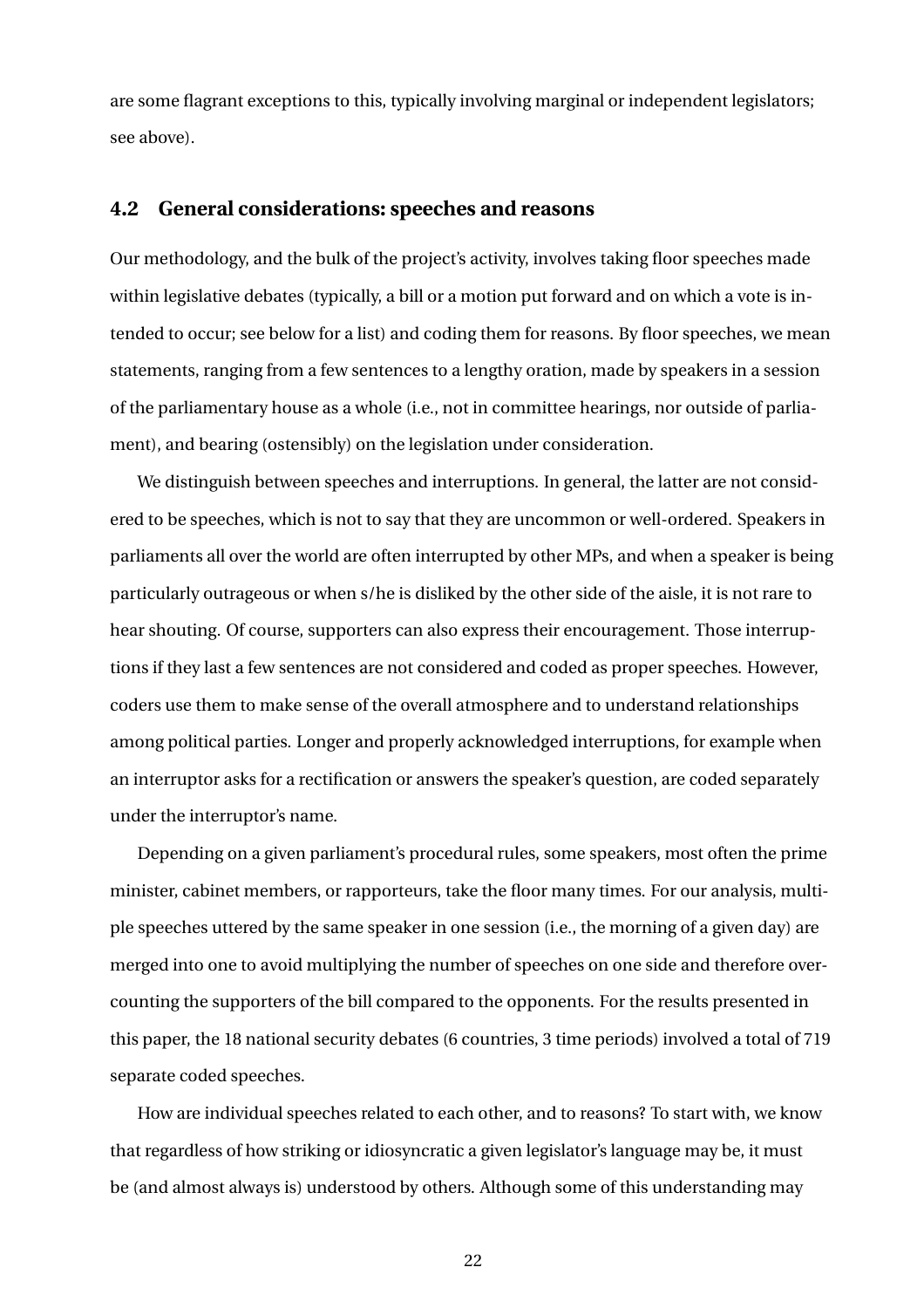well be due to the speaker's past performances and to listeners' expectations, the words actually uttered must be sufficiently comprehensible that, at a minimum, the speaker's claim must be clear, and most likely the justification as well.<sup>22</sup> This places a severe limit on the extent to which not only words can be used nonstandardly by any individual speaker, but also the extent to which the reasons advanced through certain words are different than those of any other legislator.

In addition, we know (and the various speeches we have studied demonstrate clearly) that speakers often aim at making points similar to those of other speakers. This can happen because a legislator approves what his/her peers have said, or deliberately echoes their speeches, or repeats "talking points" distributed by party whips or floor leaders. We thus should expect that certain reasons will be advanced over and over in the course of a debate, so much so that later speakers may well fall into a sort of shorthand, condensing details or referring to reasons by exophora (e.g., "Mr. Smith's [or: "my distinguished colleague's"] argument").

It follows, then, that the same reason can be advanced by more than one speaker and thus that, for two or more reasons, the same reasoning chain can also be advanced in different speeches. However, the fact that reasoning chains are put forward in speeches but are not the same as speeches does not mean that there is a pre-set collection of reasoning chains for any particular debate and that speakers, say, choose among that collection to construct their own speeches (cf. the above discussion on "top-down" coding). Certainly speakers have in mind that they wish to make a particular point but they cannot do so without words, and it is exactly their choice of words that not only instantiates reasoning chains, but also modifies them. A speaker may want to emphasize a hitherto neglected point, or to modify someone else's argument, and so even if debates were not joined – e.g., if speakers did not try to rebut their opponents – they would still progress, because later speakers will necessarily make slightly different points than earlier ones. (Imagine that you are the 30th speaker in a debate. Even if you only say, "I agree with everyone else on my side of the issue," the fact of saying that adds a reason: "Those on my side are correct.")

<sup>&</sup>lt;sup>22</sup> Evidence for this is abundant, from characterizations of speakers by other speakers (then, or afterward) to press accounts of speeches.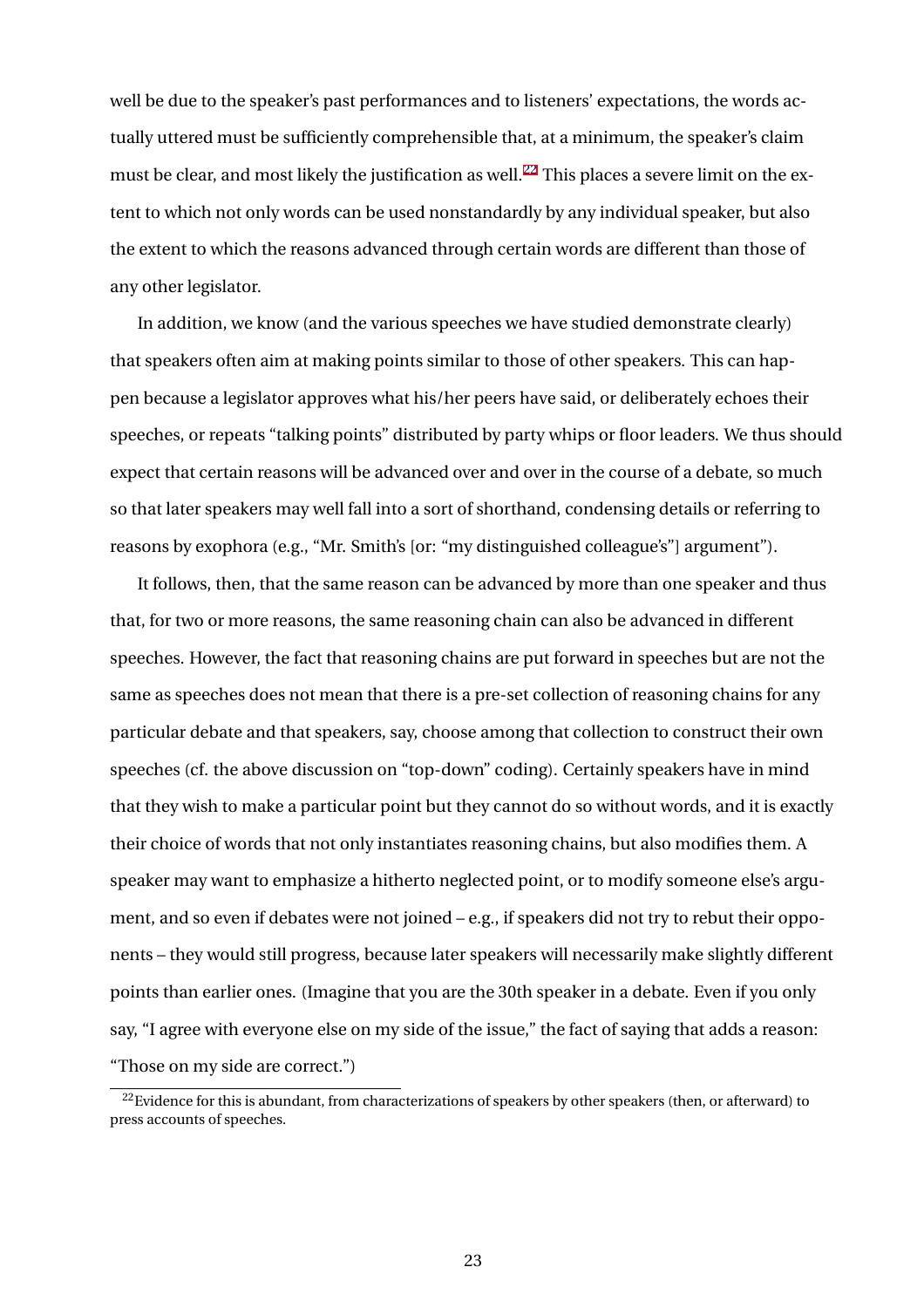### **4.3 Coding**

Coding speeches involves a number of preliminary steps, which we discuss elsewhere (Sylvan and Thornton 2016a). Briefly, we pre-process debates into a collection of pro and anti speeches, then paraphrase each speech, sentence by sentence, and summarize the par[aphr](#page-40-0)ases [\(see Appendix 3 for an ex](#page-40-0)ample); implicit meanings are captured through interpolated sentences or phrases in square brackets. In each of these steps, as well as in the actual coding (see below), validity and reliability checks are built into the process. The person who did the paraphrasing and summarizing goes over his/her work with another team member, who makes suggestions for changes in order to capture the pragmatics of the paragraphs. In addition, during subsequent multi-person group meetings, in which usually only summaries, reasons, and chains are presented, it is not uncommon for a particular reason, or chain, or bracketed phrase, to trigger a discussion of the paraphrasing or summarization.

#### **4.3.1 Reasons**

In principle, each phrase, or at least clause, of each sentence in a summary is coded as one or more reasons. Tacit points, whether complementary to a particular explicit reason or implicit in a set of explicit reasons, will also be coded as reasons, though we signal this to ourselves by putting them in square brackets. To capture the speaker's legislative focus, researchers are instructed to use argument-related formulas such as "vote for the bill because of X," where X is the candidate reason. If for a given summary paragraph there are no arguments that are part of the justification, then instead of the paragraph being coded as one or more reasons, it is coded as NA.

Some MPs, for various reasons, decide to abstain or not vote at the end of the debate. In these cases, or if the bill is pulled before a vote (that happened in the case of Japan at the time of the first Gulf War), the overall tenor of the speech is used to determine the position of the speaker, either voting for or against the bill. If some paragraphs go against this general tone, or if the paragraphs are frankly irrelevant to the legislation at hand (for example, if in the middle of a speech about national security, an MP starts complaining about the shortage of housing in his district), we code them as not applicable (NA).

There is no limit to the number of reasons for a given paragraph. Some paragraphs will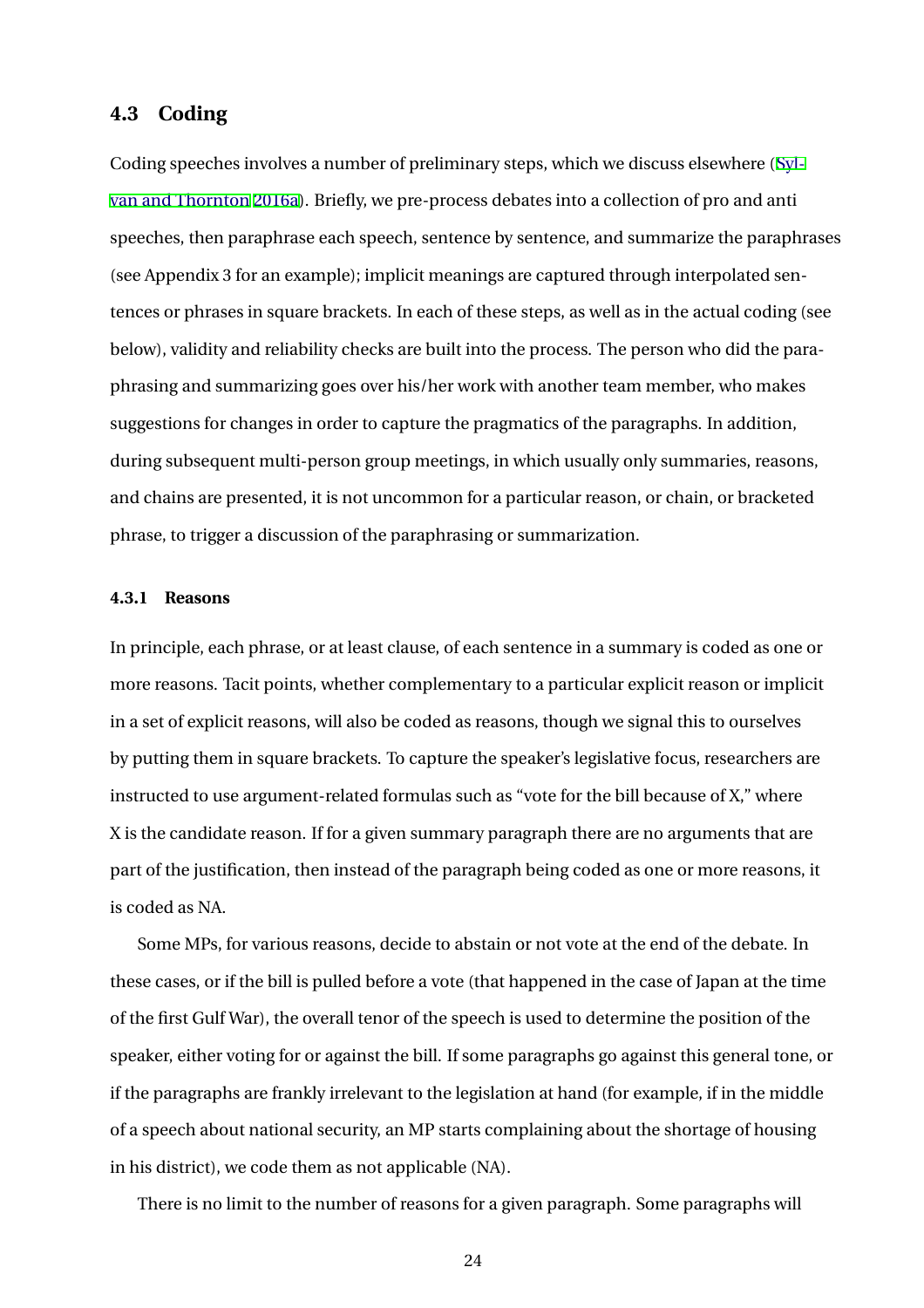have a single reason, others as many as eight or nine; but most paragraphs will be coded with between two and five reasons. In some cases, the speaker is definitely in "'laundry list" mode, checking off items that may not be related to each other (see below on chains), whereas in other cases, the arguments are interlocked. To an astonishing degree, we found that speakers regularly repeated themselves, often putting forward the same reasons, and in some cases, using the same phrasing, paragraph after paragraph.

It is worth noting that certain reasons are, in effect, concessions to the other side. Although speakers can and do use the same arguments as their opponents, they also gesture toward them by the use of phrases that acknowledge the latter's arguments. Two examples of these "even though" reasons come from the French 1952 debate over the EDC: one critic of the government motion, defending himself from the charge of ignoring the French people's desire for peace, argued that even though they wanted peace, French independence should not be traded for peace and security in Europe; another speaker, also from the right, argued that even though the Soviet Union was a threat, that in itself was not a reason to accept German supremacy. Another example comes from the above-mentioned New Zealand debate on the GCSB: the Justice Minister argued that MPs should vote for the bill because the country's intelligence agencies were vital for national security. Opponents, whether from the left or the right, tacitly conceded this point while still arguing that the agency's wings needed to be clipped, in one case using "even though" explicitly and in another the concessional phrase "of course."

As speeches are coded, researchers construct, draw upon, add to, and at times revise the wording, of a master list of reasons. That list can be quite lengthy: for all but one of the debates we have coded, there have been between 250 and 400 reasons (the one exception is France in 1952, with 529 reasons); the total for the 18 debates analyzed below is 4530. For retrieval and simplicity purposes, reasons are assigned a number and arranged in the master list both numerically and, crudely, by topic (e.g., cost of the bill, motivations of supporters). Although our focus is not on individual reasons, impressionistically, it appears that debates in different parliaments at roughly the same time period overlap at least to some degree on the type of reason: for example, and unsurprisingly, speakers in the debates in the UK on conscription (1947), in the U.S. on aid to Greece and Turkey (1947), in Japan on the Peace and Security Treaties (1951), in France and in Germany on the EDC (1952), in Switzerland on the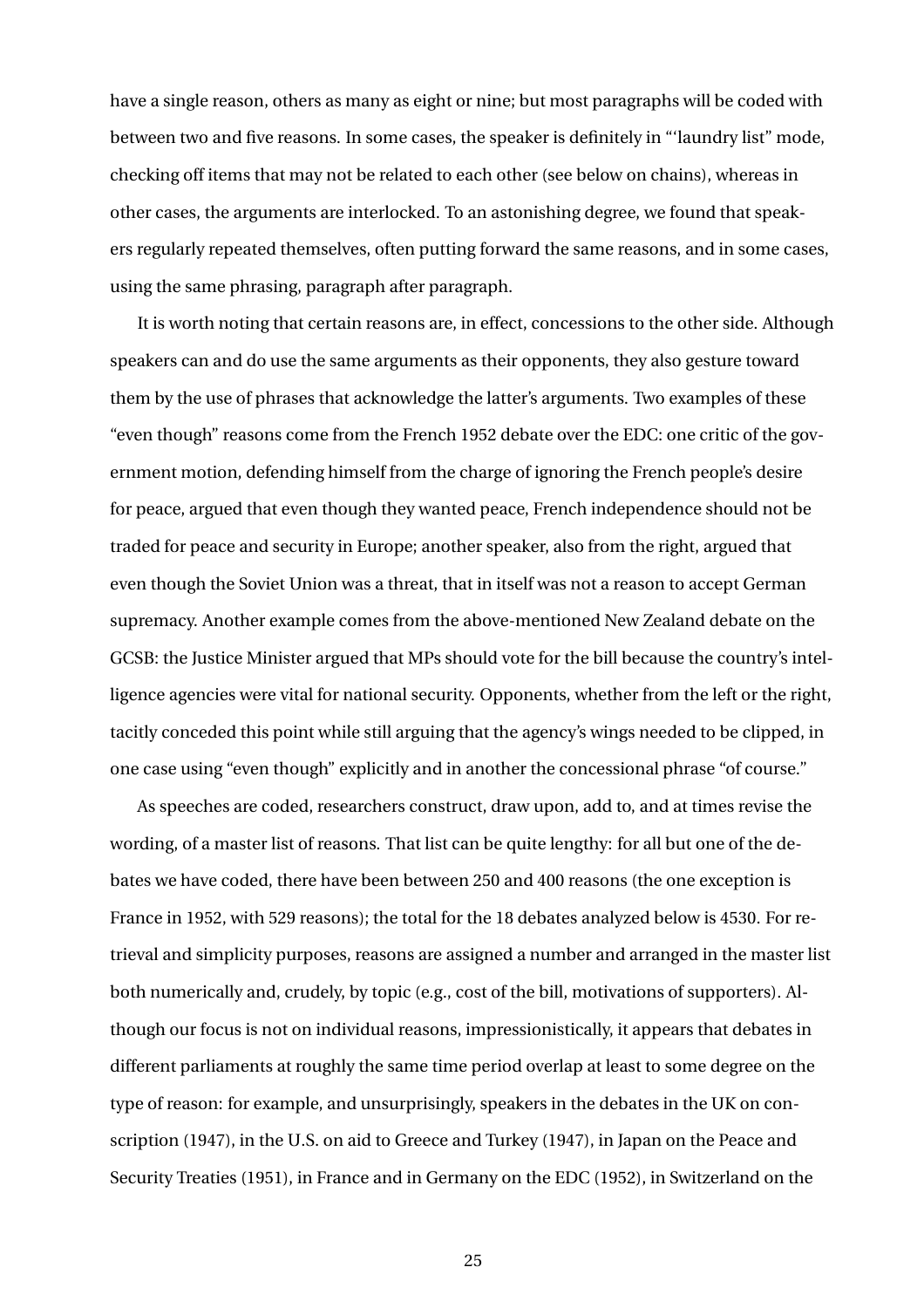purchase of jet fighters (1947), and in New Zealand on a dock workers' strike argued to be due to Communist agitation (1951), all advance reasons having to do with the cold war, usually citing the Soviet Union as a threat. Similar reasons pop up again in the late cold war debates, often cast as the Soviet Union being powerful and ill-intentioned. After 9/11, of course, reasons about terrorism were frequently advanced.

Other reasons are more country-specific, such as those about reputation. French MPs, for example, are often concerned about the greatness of France and a corollary fear of looking weak abroad; New Zealand MPs typically use reasons about being at the vanguard of antinuclear policies or being an innovator in oversight of intelligence agencies. In Japan, a recurring theme is the gaining, maintenance, or loss of honorable status in international society (this is one reason why opposition parties' castigation of the government as a U.S. puppet apparently sting badly enough to provoke ministers into repeated angry denials).

It should also be noted that there are other evergreens across most, if not all, parliaments. Governments are regularly accused of failing to consult with opposition parties, of rushing through legislation, of lying and/or incompetence, of blatantly switching their position over time, and of maneuvering with an eye to the next elections. This last argument is taken up with gusto by the government and applied to its opponents; the government also typically makes a point of claiming both that the opposition is extreme and that some of its members either side with the government or know in their hearts that it is correct.

#### **4.3.2 Reasoning chains**

After each summary paragraph has been assigned reasons, researchers make another pass through the summaries and, for each paragraph, code none, some, or all of the reasons into chains (so far, the number of distinct chains varies per debate from just over 100 to almost 250, depending in part on the length of speeches and argumentative styles). Researchers are instructed to use the same sort of argumentative formula as for the abducing of reasons "vote for the bill because of X, and X because of Y." In linking reasons into chains, some standard political science ways of producing arguments, notably causality (A leads to B, which leads to C, etc.) have to be modified: if situation A causally leads to situation B, then the order of the reasons referring to those situations may have to be reversed: vote for the bill because situation B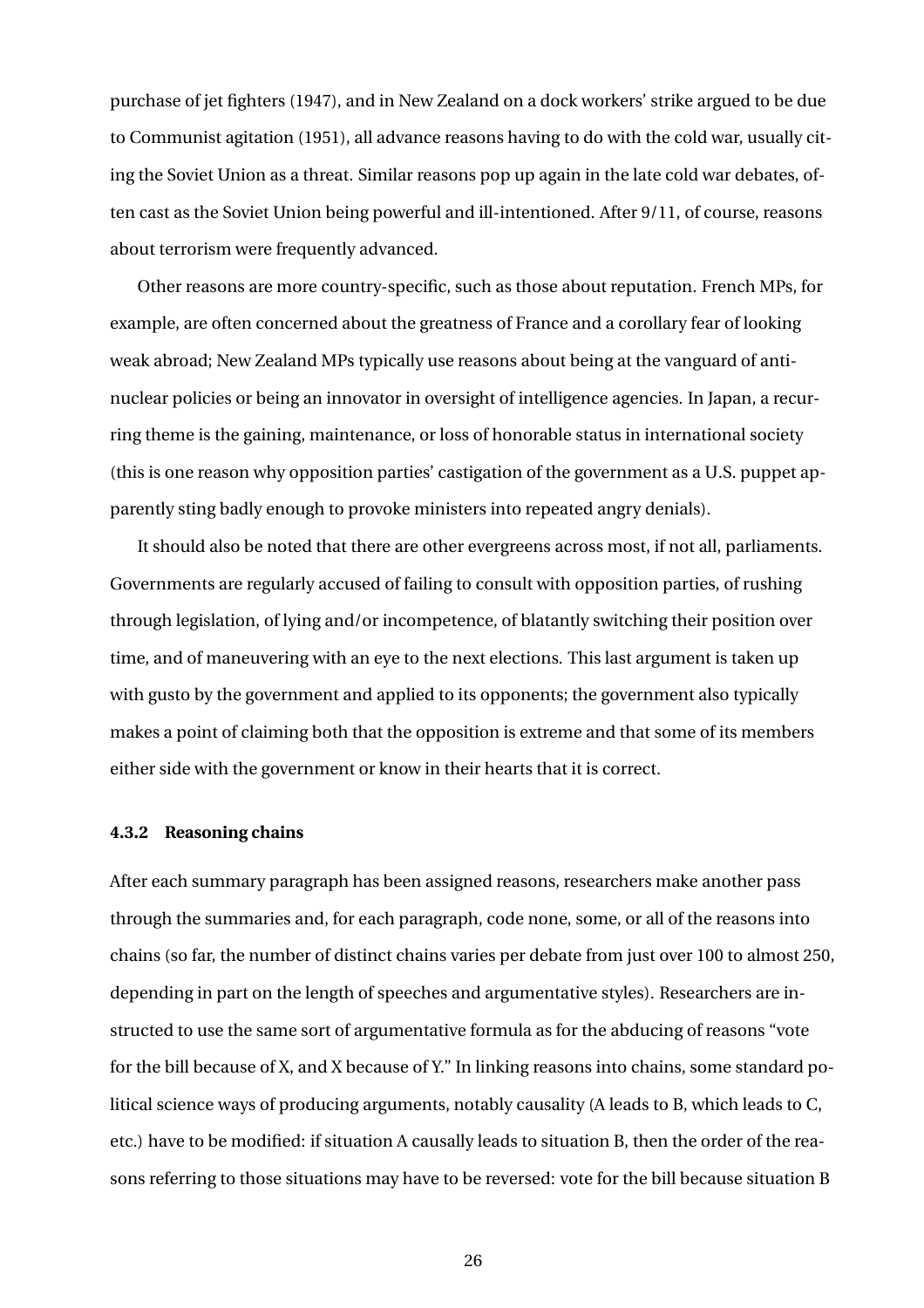will occur (which is a good thing), and situation B will occur because of situation A.

There is no need for a given paragraph's reasons to be linked as chains. Some speakers simply tick off points in a list-like (or even robotic) fashion, whereas others construct intricate, multi-part arguments. Nor is there a maximum length for chains: some reasons are concatenated in lengthy A because of B and B because of C and C because of D chains, whereas others are in pairs or triplets. We do employ a certain kind of chain "algebra": if A because of B and B because of C, then those chains should be rewritten as a triple: A because of B because of C. (However, if A because of B and A because of C, then the chains have to stay separate.)

#### **4.3.3 Validity and reliability**

As mentioned above, validity and reliability checks are built into every step of the coding process. Reasons and chains are reviewed twice among coders, once when they are first coded, and then again in an "amalgamation" process. In the first stage of the process, coders present the summaries, reasons, and chains of each paragraph in consecutive speeches, drawing particular attention to grey areas and uncertain coding. Team members focus on the validity of reasons by discussing and arguing over the possibility of adding particular reasons to certain paragraphs, or removing other reasons, or splitting reasons into component parts, or rewording reasons. Votes are not taken; instead, consensus is sought. On occasion, the coder is asked to display the paraphrase, or even the original text; and, from time to time, the coder may be asked to consult secondary sources, such as contemporaneous newspaper articles, to see whether a particular reason validly captures one of the points the speaker is considered to have been making.

After the coding for every paragraph of every speech has been checked (this usually takes numerous meetings) for validity, a second review process occurs, in which reasons are discussed for possible amalgamation (for example, one reason folded into another, a third reason eliminated on grounds of being irrelevant or tangential, a fourth reason rewritten to clarify its similarity or difference with a fifth reason). This provides an additional validity check, but it also serves as a way of maintaining reliability, since by looking synoptically, at the way a given reason was used over all speeches, we can see if the de facto coding rules changed over the course of the multi-week coding process and in such instances, correct them. (In fact, each of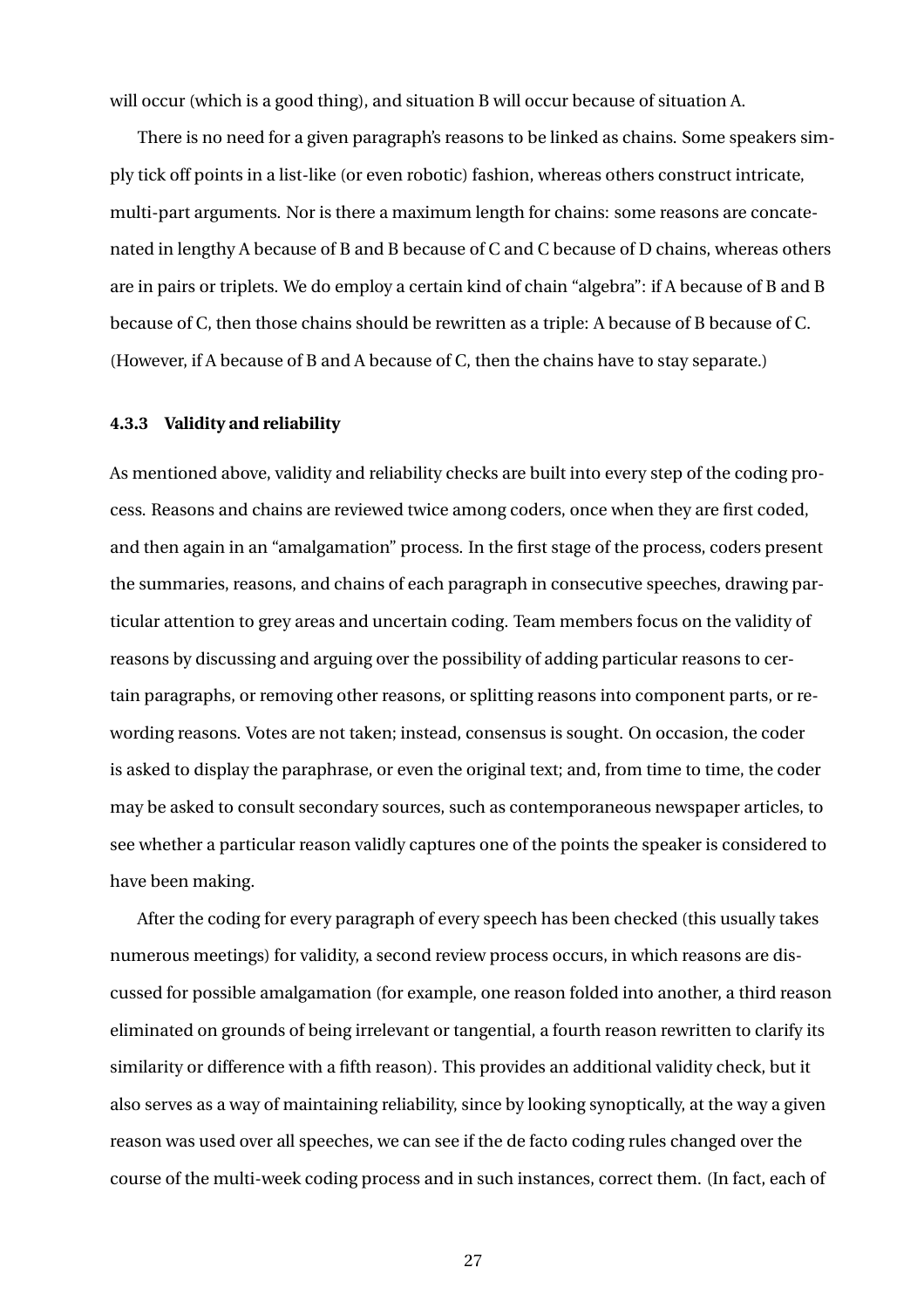the coders experienced some degree of "drift," with some new reasons, applicable to earlier speeches, being added only in later speeches.)

Note that this set of procedures provides a stringent check on both validity and reliability in a way not normally associated with open-ended coding of text. While we cannot say, for example, that two coders, starting with the same text, would arrive at the same exact list of reasons and chains, we can say that intra-debate reliability is high and that the codes validly indicate the ways, both overt and tacit, in which speakers justify their votes for or against the legislation. Once the data are posted online, future users will be able to take the reasons and chains and use them with a high degree of confidence.

One final point, on tractability. Although coding of the sort carried out in this project is designed to capture the range of arguments that members of parliament use, and although those arguments are usually highly political, individual coders need not have a background in either the politics of the country concerned or political science. What coders do need, however, is both time and group interactions: the former in order to grasp specialized terminology and spot allusions to (supposed) facts and/or other speakers; the latter to be forced to explain coding rationales and to learn from what other coders have done. Absent these conditions, the inferential abilities of human coders are arguably attenuated.

## **5 Computing consensus: agreement between arguments**

### **5.1 Criteria**

Once speeches have been coded as arguments, we can compare those arguments to see just how much agreement there is between them and in that way ascertain whether, over time, a particular country displays growth in the extent of agreement for national security debates. We measure agreement in two ways, one using overlaps in individual reasons, the other using concessions.

For overlaps, we aggregate over agreement in pairs of speeches on opposing sides of a debate and on the same side. Both types of agreement are important as a way of measuring consensus: if those in favor of a legislative proposal agree to some degree with those against, they are closer to consensus than if there is no agreement in their justifications. But by the same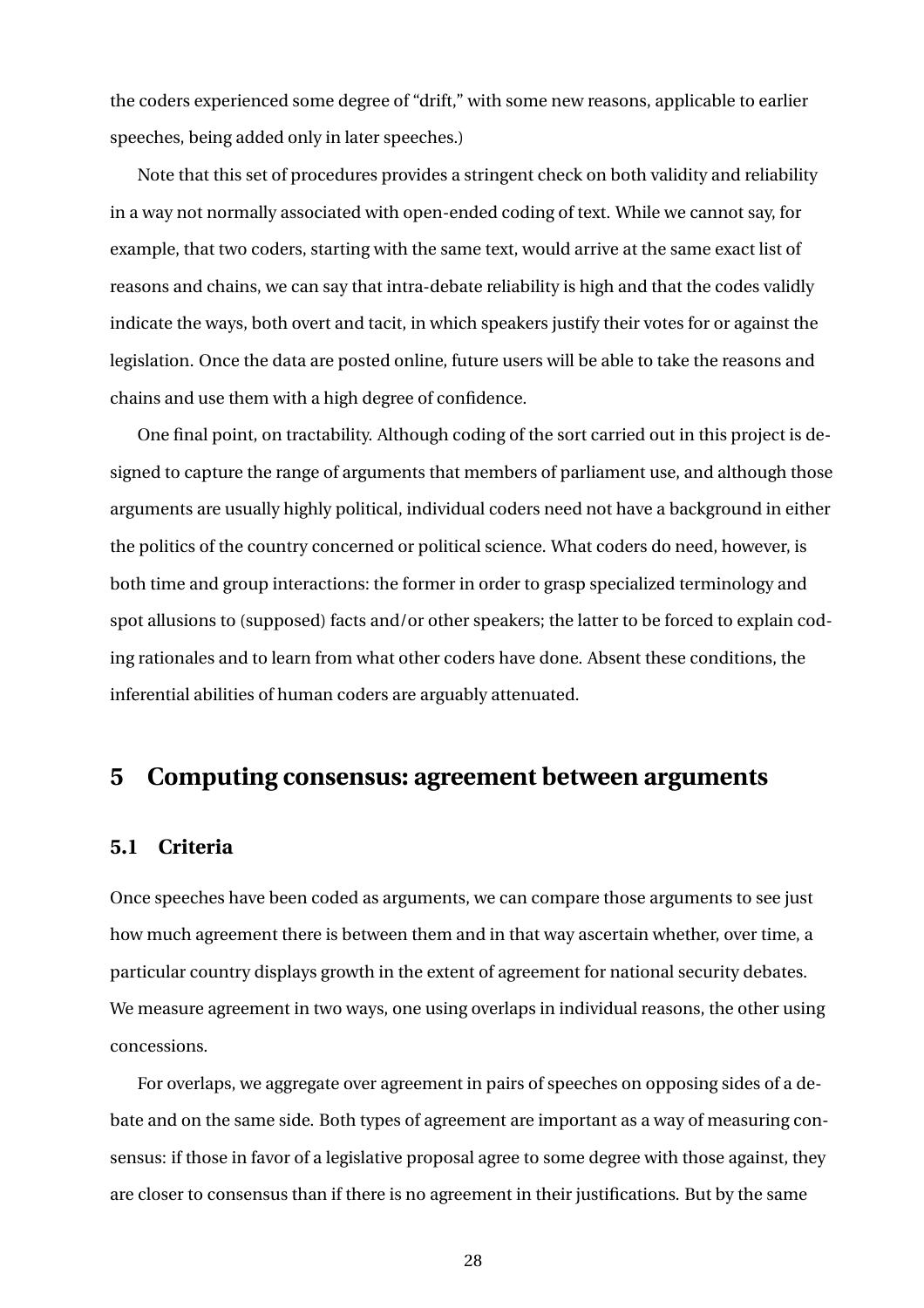token, if those on the same side of a legislative proposal advance widely different arguments, it is hard to say that their reasoning is really the same. Thus, we need to capture both types of overlap.

For any two speeches in a debate, we add up the number of individual reasons that are the same, whether or not they are part of chains; we add to this sum the number of chains that match precisely (e.g., chain 030-174 in one speech would match precisely only to 030-174 in another speech; it would match partially to 174-030, or to 165-030-174, and for now we ignore these partial matches<sup>23</sup>), then normalize by the maximum possible number of reasons and chains which could match in that pair of speeches. For example, if for a pair of speeches A and B, A puts forward individual reasons 1, 2, 3, 4, and 5, along with reasoning chains 1-2, 1-5, and 2-3-4; and B puts forward individual reasons 1, 2, 4, and 6, along with reasoning chains 1-2, 4-6, and 1-2-4, then there are three individual reason matches (1, 2, and 4) and one precise chain match (1-2), for a total of 4 matches. We divide this by the maximum possible number of reasons and chains which could match in this pair of speeches: in this case, 11 (6 individual reason matches plus 5 chains), to give an overlap score of 4/11 = 0.364. We then take the overlap score for every pair of speeches and average those scores in three ways: across all pairs of speeches in favor of the legislation (within-side PRO), across all pairs of speeches against the legislation (within-side CON), and across all pairs of speeches where one speech was in favor of the legislation and the other against it (across-side). The first and third of these three scores for each debate can then be compared, for each country, over three time periods to see if indeed national security-related debates show an increase in consensus as compared to other debates on foreign policy. $^{24}$ 

On a technical note, the scores we calculated using the overlap method were for pairs of speeches and of chains, with chains being given the same weight as individual reasons. We tried out a weighting scheme that counted two-part chains more highly than individual reasons and three-part chains more highly still; but although these scores did differ for certain types of pairs for particular countries, the differences were not striking. Thus, the scores dis-

<sup>&</sup>lt;sup>23</sup>In coming months, we will look into calculating matches between between portions of chains, e.g., between the 3-4 in 1-2-3-4 and 3-4-5-6.

<sup>&</sup>lt;sup>24</sup>As discussed above, within-side PRO agreement signals consensus; within-side CON, though, only does so if the bill or motion in question is put forward by the opposition (this happens in two cases). Otherwise, the fact that the opposition is or is not cohesive internally with regard to pairs of individual reasons tells us nothing about a consensus regarding national security.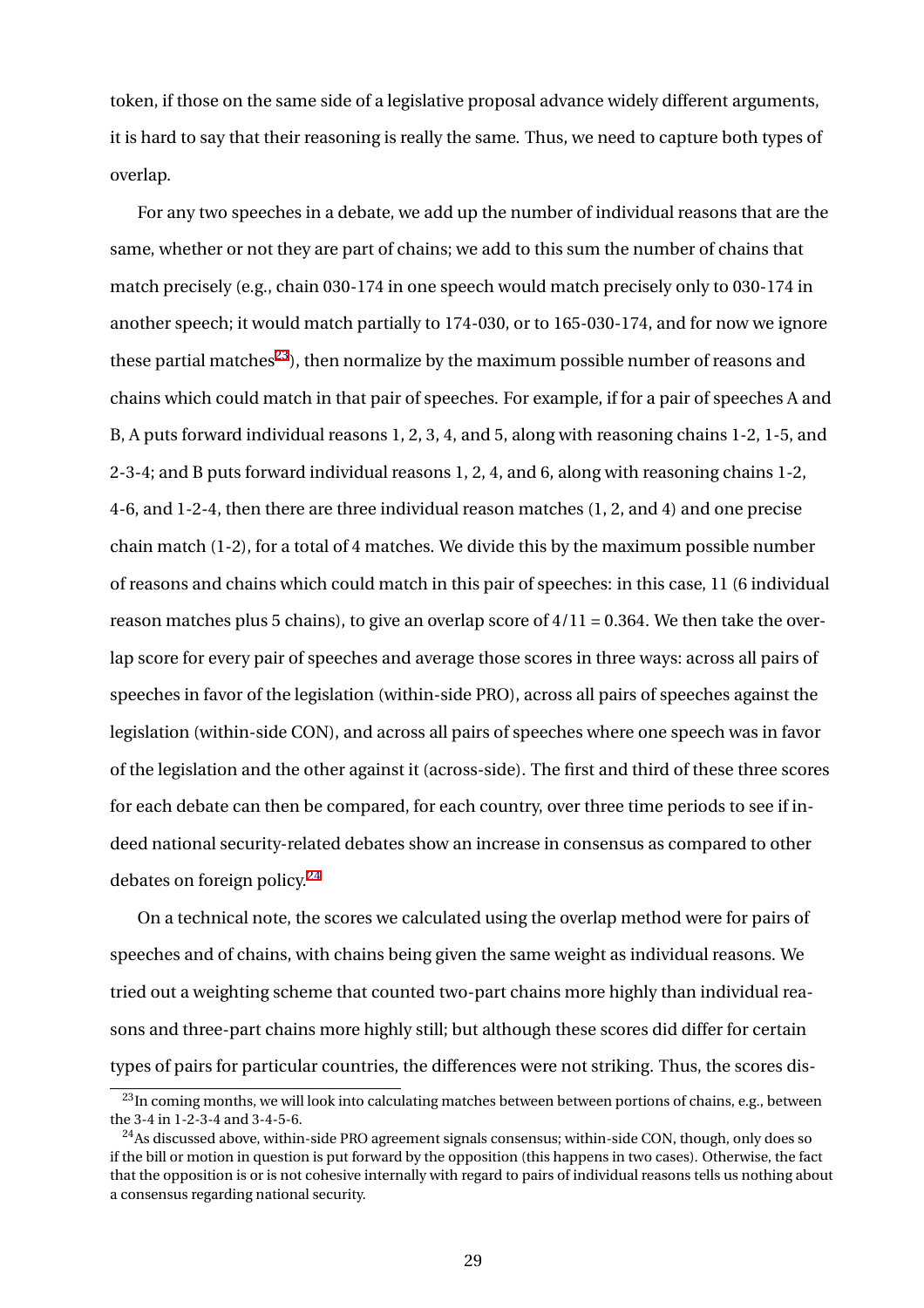played in Table 1 and discussed below are for unweighted pairs.

The concession method, although based as well on our coding of reasons, is somewhat different. In each debate, we look for concessions, e.g., reasons prefaced by phrases conceding what the speaker considers a reasonable argument on the other side: *even though* X, still Y; *in spite of* X being true, the bill isn't the way to go about it; *notwithstanding* X, Y has problems of its own.<sup>25</sup> We also look for reasons that are, in effect, assurances to the other side: these are, as it were, defenses that say, "good point, but we've already thought about it." Neither type of these concessive reasons can easily be matched to specific reasons put forward by the other side, in no small part because they are made in anticipation of the other side's arguments, or as a frank gesture to those on the other side. Instead, we simply count them: the number of separate concessive reasons put forward by both sides and the number of speeches, for each side, in which one or more of those concessive reasons is put forward. In each case, we normalize by the total number of separate reasons, or, for each side, the total number of speeches.<sup>26</sup>

One final note. For both the overlap method and the concession method, in any given speech, we calculated on the basis of only reasons (and thus of chains in which they were used) that had been used more than once in that speech. The rationale here is simple: if a given reason is used by a particular speaker in only one paragraph in that speech, it is hard to say if the reason is really salient for the speaker. In later work, we will explore what difference, if any, it makes to include such reasons.

### **5.2 Expectations**

The Lasswellian idea behind this project is that the factors conducing to the development of the garrison state should manifest as a long-term increase in consensus on national security issues, compared with other issues. However, what this means for the specific numbers from T1 to T2, as well as from T2 to T3, is not clear. Here we would make several observations. In the early days of the cold war, opposition to the national security state was concentrated

<sup>&</sup>lt;sup>25</sup>A few of the reasons, coded relatively early in the project, were not worded with one of these phrases and had to be identified by reading the relevant summary paragraphs.

 $^{26}$ It would also be possible to calculate a third measure of concession: the number of times a concessive reason is used, whether by itself or also with a chain, in a given speech, normalizing by the total number of reasons and chains in that speech, and calculating average scores for each side.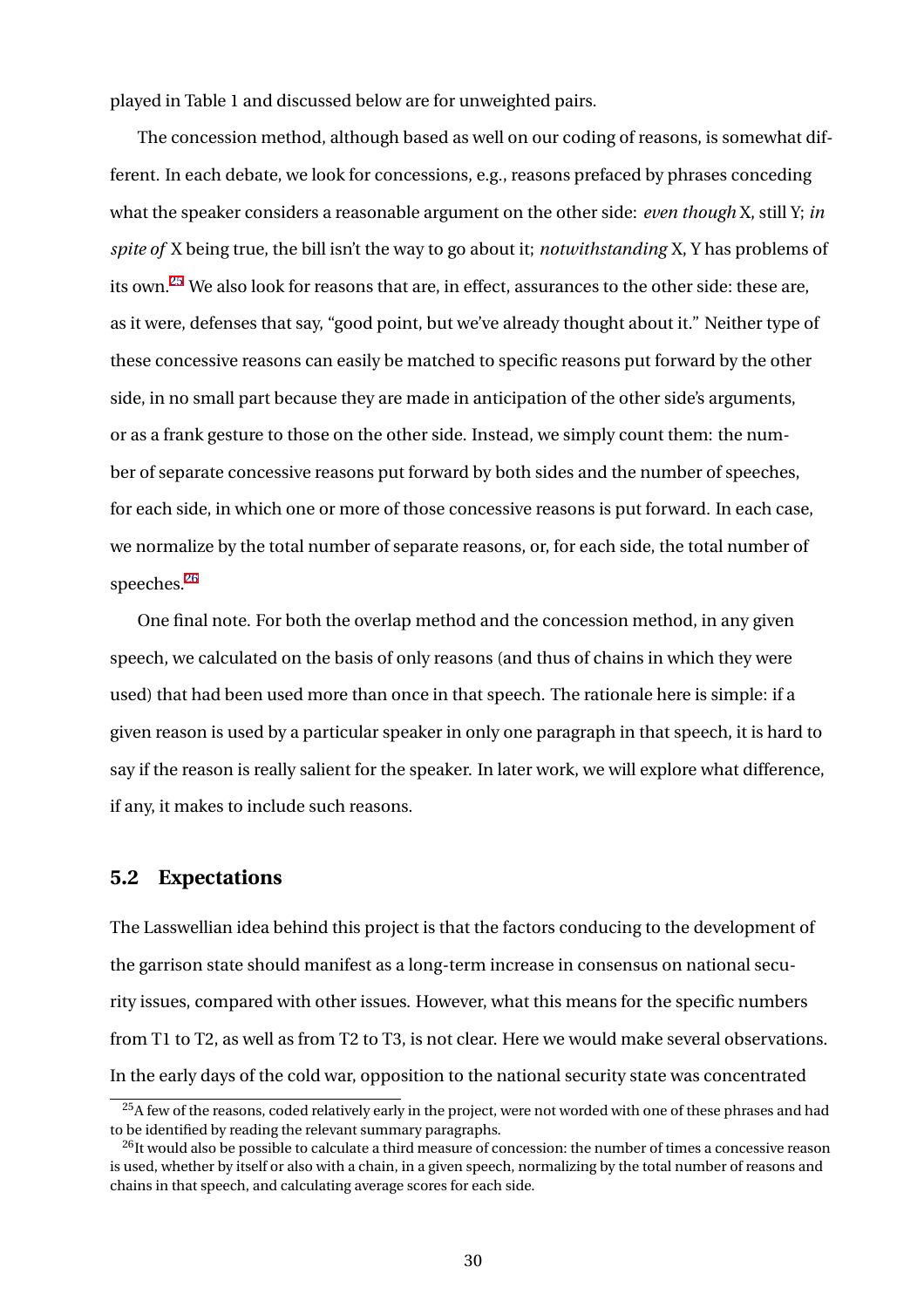in traditional leftist parties in certain countries, and in particular right-wing parties in other countries. With shifts in both sets of parties, we should expect an increase in overlaps between pro and con. In the long run, that shift should lead to stronger pro-pro overlaps, perhaps with T2 teething pains; but, as indicated above, the same need not apply to con-con overlaps, since much depends on whether new political forces arise on the con side.

Regarding the concession method, we would expect that there should be increases in concessions on both sides: on the one hand, if parties shift to supporting the national security state, MPs in T2, at least, are likely to gesture toward their former comrades (hence an increase in concession scores on the pro side); on the other hand, as opposition parties become more comfortable with the national security state, those who find it necessary to continue voting against national security legislation will want to signal their agreement on core issues, and thus we should also expect an increase in concession scores on the con side, at least around the era at which the shift is occurring.

### **5.3 Intermediate results**

For this paper, we report on reasoning agreement in national security-related debates in three time periods (T1: early cold war, T2: late cold war, and T3: post-9/11) in six countries: Germany, the UK, France, Japan, New Zealand, and Switzerland (U.S. debates are currently being coded).<sup>27</sup> Later this autumn, when coding is finished, we will have both a seventh country – the United States – and contrasting data (non-national security foreign policy debates) for two time periods (T1 and T3) for three countries (France, Germany, and the UK). Note that this latter point means the results we present here are still partial, missing not only one country (the U.S.) but the contrasting cases; in spite of that, some extremely interesting patterns are appar-

<sup>&</sup>lt;sup>27</sup>See the reference in footnote 7 on country selection. Debates were chosen within a 5-year window for each time period on the basis of the number of speakers on each side, the range of the issues discussed, and the sense on both sides that important decisions were at stake. For most of the debates, we code only speeches in the lower house; in all the Japanese and in Switzerland T1, the smaller number of speeches led us to code speeches in the upper house as well. We coded exclusively floor speeches, exactly because of their posturing and acrimonious nature and thus as a way to test more severely our hypothesis (using committee speeches would have biased the results in favor of consensus, particularly because most of those speeches are short). It should be noted that while there are numerous speeches made about national security-related issues, relatively few of them are in the context of formal legislative debates; conversely, many of the latter are quite brief, in part because for some parliaments (e.g., New Zealand and Switzerland), there is not a strong tradition of parliament debating these issues. Hence, careful case selection – i.e., choosing the right debates – is essential. Note that we are not claiming the debates we analyze are representative or typical (although anecdotal evidence suggests that they capture key features of national security debates in those countries at those times), but rather that the debates are, because of their length and their acerbic tone, particularly stringent as tests of our hypothesis.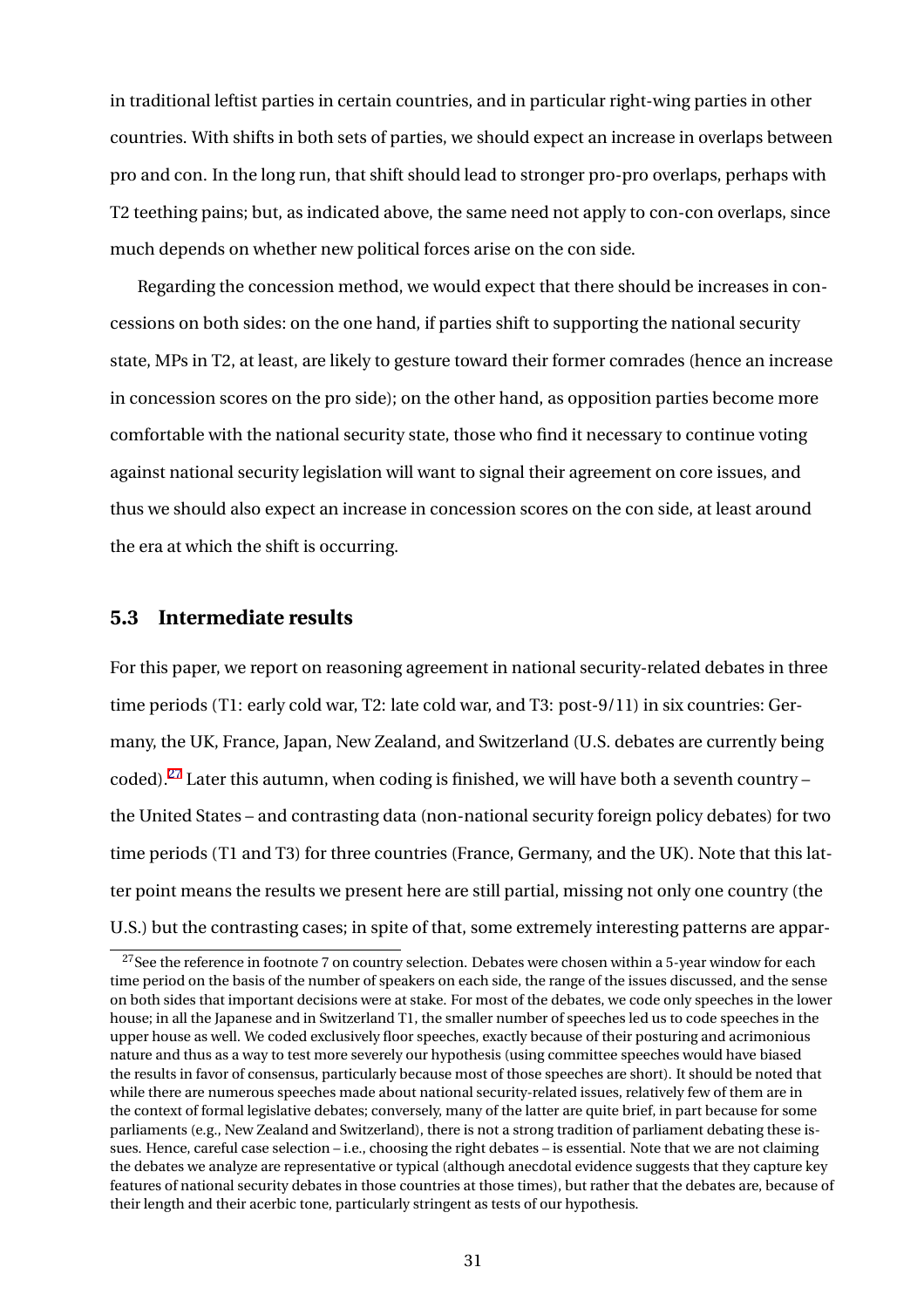ent.

To start with the overlap method, an obvious point: what we might call the baseline level of overlap is clearly different from one debate, and indeed one side, to another. The maximum degree of overlap is the within-side score for Japan in 1952, a figure some 23 times higher than the lowest score, namely, across-sides for Switzerland in 2015. It is tempting to see this overlap as country-specific: consensus-seeking in Japan (but not Switzerland?) versus hammer-andtongs parliamentary slanging in the UK, to recycle some fairly standard journalistic tropes. However, such an inference is unwarranted, in part because the frequency and nastiness of insults is fairly constant across countries (albeit constructed differently), but mostly because the real heterogeneity in types of overlap scores is not across-side but within-side. On the minimal-consensus side, we have the right- and left-wing opposition to Schröder's maneuvers over Afghanistan and terror in 2001, and the combination of Conservatives and right-wing Labourites supporting Major over the First Gulf War (so much for two-party polarization); on the maximal-consensus side, we have the Japanese left and independents opposing the 1952 treaties, and a similar coalition opposing the Swiss fighter jet purchase (RIP the supposed culture of consensus?).

These differences, however, should not obscure the even more obvious point that comes through in every single debate: the significant difference in overlap within sides versus across sides. In all but four cases (Germany T3, France T3, Japan T2, and Switzerland T2), the acrossside overlap is never greater than half the size of the smaller of the two within-side scores; in most cases, the ratio is 4:1, if not more. This, as well as the point about within-side heterogeneity, suggests that our methodology is actually picking up subtleties about issue consensus or dissensus missed by roll call vote or party ID measures: MPs on the same side of an issue may not see the world the same way, just as those who vote differently may reason so similarly that they will agree to avoid certain oversight activities.

If we turn now to the over-time overlap results (color-coded in Table 1), we find mixed evidence in support of our hypothesized trend. Three of the six countries showed the expected T1-T2 shift for pro-con overlap, but only one country (Germany) for the expected T2-T3 shift. On the other hand, and somewhat along the political mechanism (shifts in leftist parties) discussed above, the pro-pro overlap, after declining in most countries from T1 to T2, showed a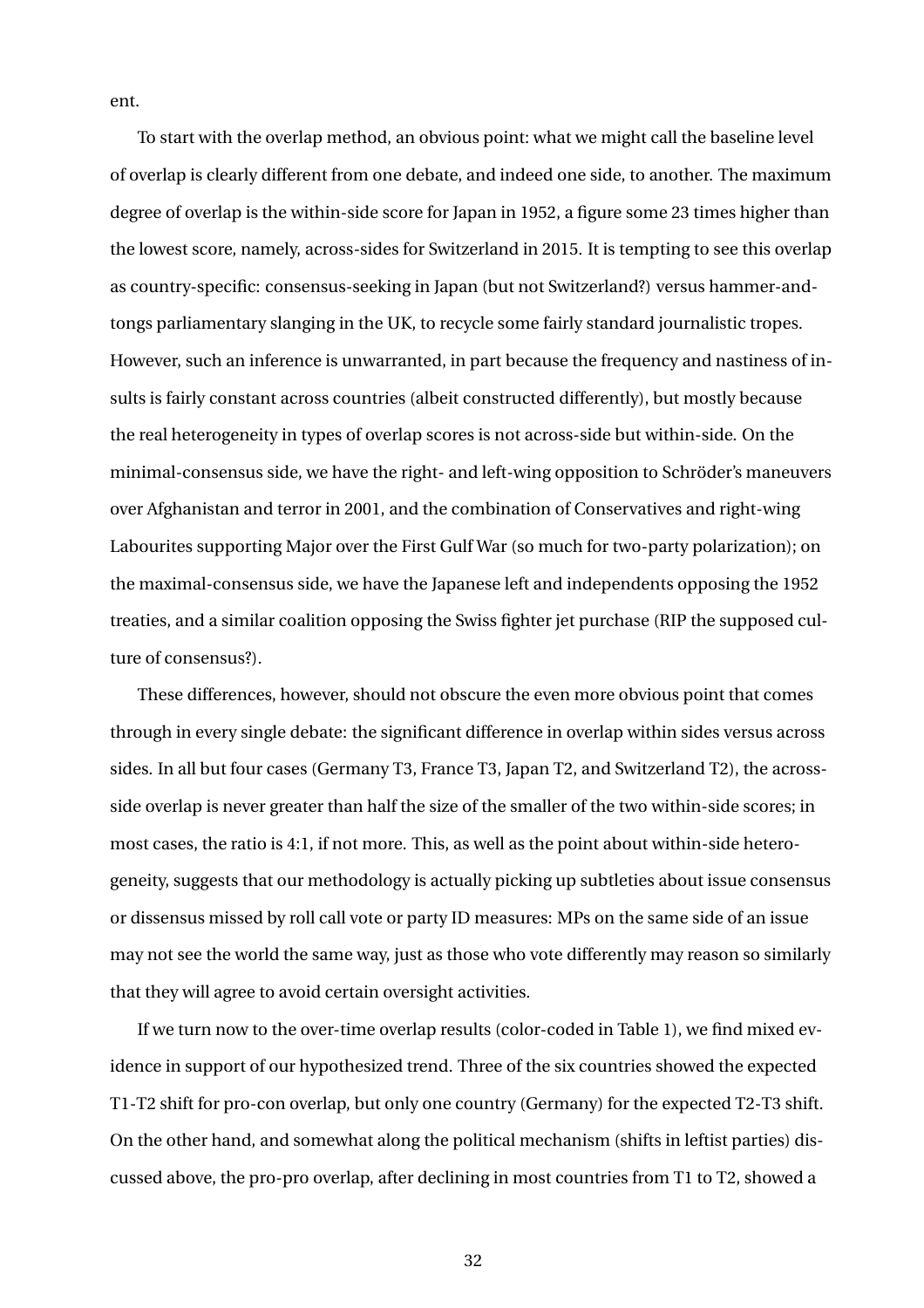significant increase in five of the six cases from T2 to T3.

However, the concession method results (color-coded in Table 2), present a picture much closer to the long-term trend we adapted as a hypothesis from Lasswell's argument. (This is not surprising, in light of the extremely stringent match requirements built into the overlap method.) In five of the six countries, there is a monotonic increase in concessions from T1 to T2 to T3, with only Germany, ironically, a partial outlier (there, concessions increase from T1 to T2 but then decline in T3, albeit to a level twice as high as T1). This result suggests that as time went on, legislators who voted on opposite sides on national security issues were increasingly likely to concede substantive points they identified with their opponents. (Of course, that shift does not mean that both left and right were equally likely to concede, much less do so at the same rate across countries.) Putting this result together with the pro-pro overlaps may well point to an outside-in gloss on major shifts in leftist parties from the late 1950s to the end of the cold war: they not only changed their doctrine on capitalism and the market, but in some cases, came to terms with many of the institutions of the national security state. Perhaps the iconic example of this, albeit in a country that is not part of our sample, is the figure of the former communist, Italian prime minister Massimo D'Alema, solemnly participating in NATO's 50th anniversary expansion of the alliance, against the backdrop of its Kosovo bombing campaign.

From the standpoint of the left (and to some degree the right, as in France, where both the Communists and the Gaullists opposed the EDC), the game was worth the candle. They had already backed the U.S. side during the cold war, and to be treated as serious parliamentary rapporteurs, potential ministers, and loyal members of working bodies meant that they could get their hands on the instruments of power and (so at least they thought) be immunized from future red-baiting electoral attacks. However, the price of those compromises was a serious erosion of democratic norms. This can be seen by the most casual glance at the range of issues debated from T1 to T2 to T3. In the first time period, everything was up for grabs, from how aggressive the Soviet Union was, how much former enemies could be trusted, and which problems to turn over to the UN, to labor relations, industrial ownership, and the role of the police and the military. By the second time period, debate had become both more technical and, at the same time, much more single-mindedly moralistic. Only in Switzerland is the left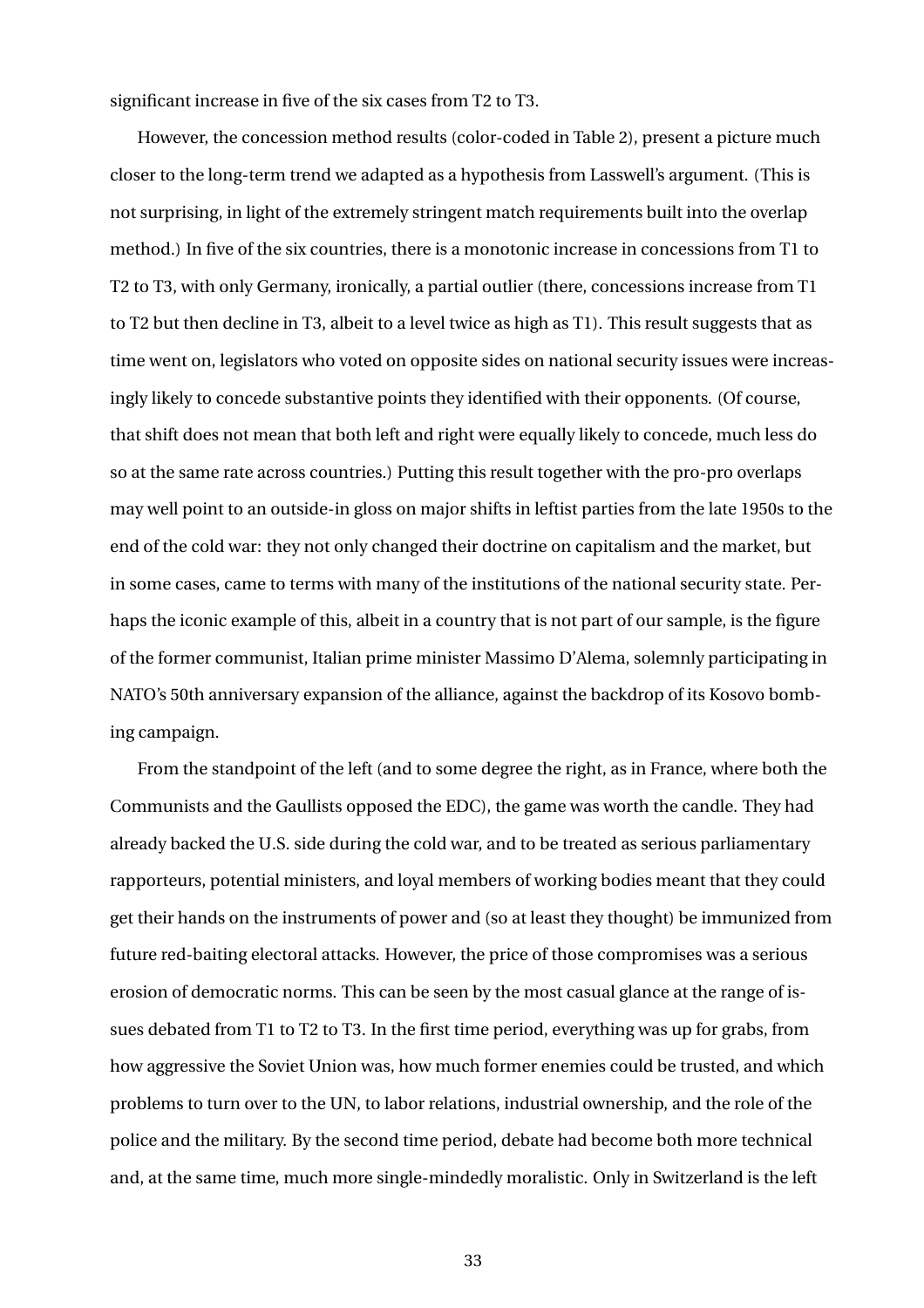still launching full-bore attacks on the national security state (and even then, while being very careful); elsewhere, Burke's "sophisters, economists, and calculators" were dominant in the left (even in the SPD, with Willy Brandt's anti-war arguments being hedged in by his party comrades).<sup>28</sup> By T3, the *aggiornamento* is largely complete, with debate revolving around matters of "balance" (say between privacy and protection from terrorism), ritualistic denunciations of dictators, opponents reduced to outbidding maneuvers, and the competence, much less the *raison d'être*, of various agencies completely off the table. The days when the Atlantic Alliance could be called into question (as in Germany T1), the constitutionality of the SDF contested (as in Japan T2), or, for that matter, the CIA held up as a potential Gestapo (in 1949: see Johnson 1989) are gone.

# **[6](#page-38-0) [Con](#page-38-0)clusion**

The results discussed above, though promising, are still incomplete. We are lacking several cases (particularly the contrastive ones), as well as additional methods for determining partial and weighted overlaps, and speech-centered concessions. Nonetheless, some interesting things can already be said theoretically, methodologically, and substantively.

Theoretically, what began as a measurement exercise to breathe life into an almost 80-year old social science classic turns out to have interesting possibilities as a way to bring together legislative politics, on the one hand, and the growth of security-related institutions and programs, on the other. While Lasswell duly sketched the way in which fear, and to a lesser degree organizational inertia, would conduce to the establishment and growth of the garrison state, he said little about the mechanisms by which this could come to pass. Our focus on the limitations to legislative debate suggest one proximate mechanism, namely shifts in professional politicians' behavior. In the coming months, we will try to connect those shifts explicitly to Lasswell's proposed explanations by content-analyzing the reasons put forward by MPs and seeing how, and how often, they refer to fear or to organizational inertia. Of course, that is not the end of the question, and one useful follow-up would be to track analogous shifts in the mass media.

<sup>&</sup>lt;sup>28</sup>Interestingly, in New Zealand, the right had to change its views on nuclear weapons, but to win that battle, the left had to proclaim, loudly and often, its attachment to ANZUS, the West, and the security services.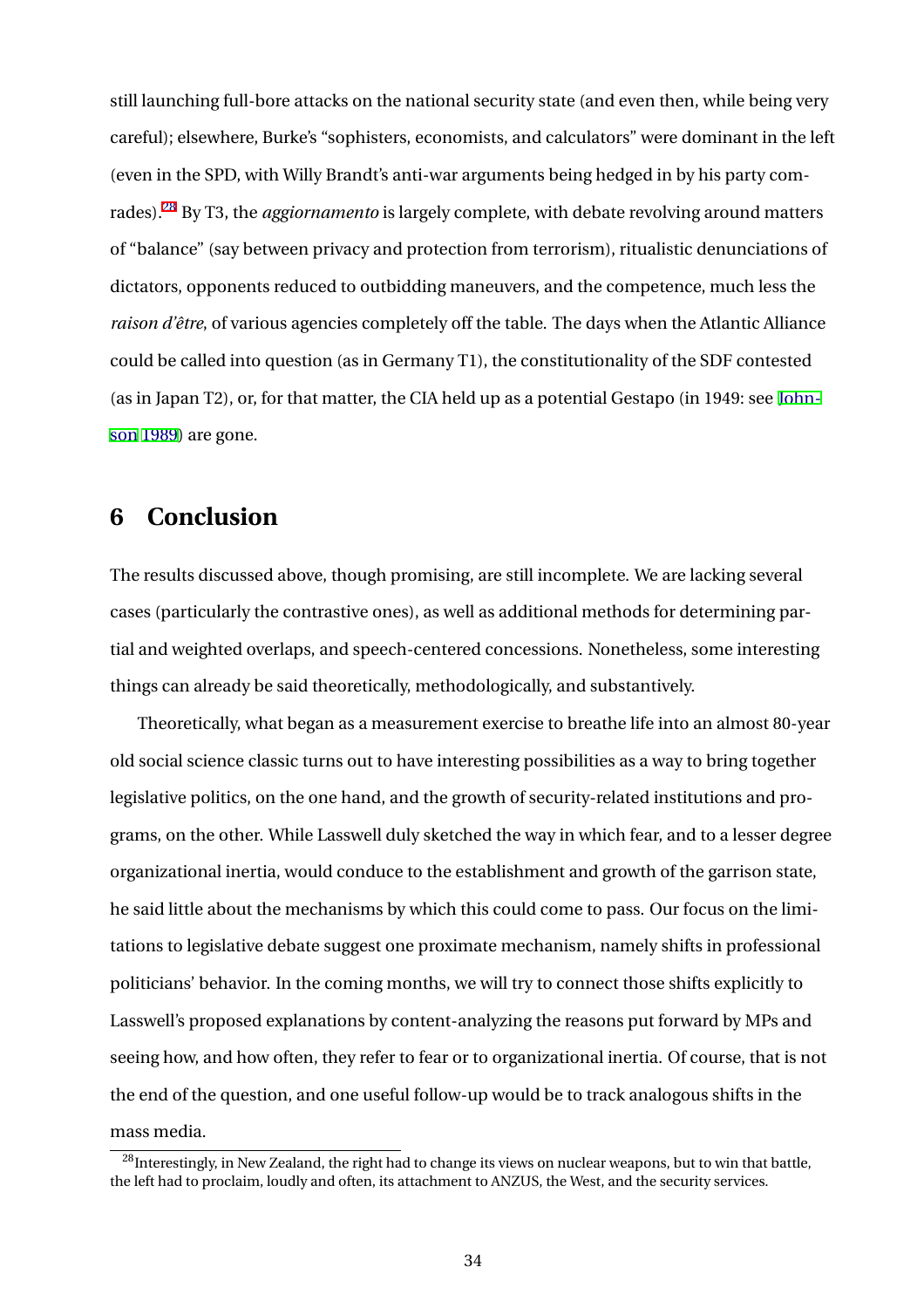Methodologically, the approach we have used to analyze long-term trends, namely by looking systematically at legislative speeches, seems both tractable and capable of being generalized. The coding we have done is systematic and holds up in terms of both validity and reliability. If one wants to get at (often secret) program or policy data, this is a promising path. The obvious problem is that it is incredibly time-consuming. For the moment, we do not see an automated alternative: the pragmatic inferences our coders regularly make about why legislators are saying certain things are, as best we know, still not possible on a large scale. However, we are currently experimenting with machine learning methods, and it may be possible to use our data as input.

Substantively, the results point to a trend that is both striking and disturbing. What Lasswell talked about seems to be coming about, though, interestingly, not in the form of "specialists on violence" ruling directly (the U.S. may be a partial exception here). Rather, legislators seem to be questioning the activities of these specialists less and less, not only by acquiescing in secrecy and increasingly *pro forma* oversight, but above all by restricting the range of debate over security-related organizations and their activities. For representative democracy to work, legislators must be able to speak widely on a wide range of topics; barring that, the public is uninformed and elections decreasingly meaningful. In these days of concern over authoritarian populism and its grounding in civic intolerance, we might spare a thought for a complementary, distinctively Lasswellian, problem: the hollowing out of legislatures in democratic countries.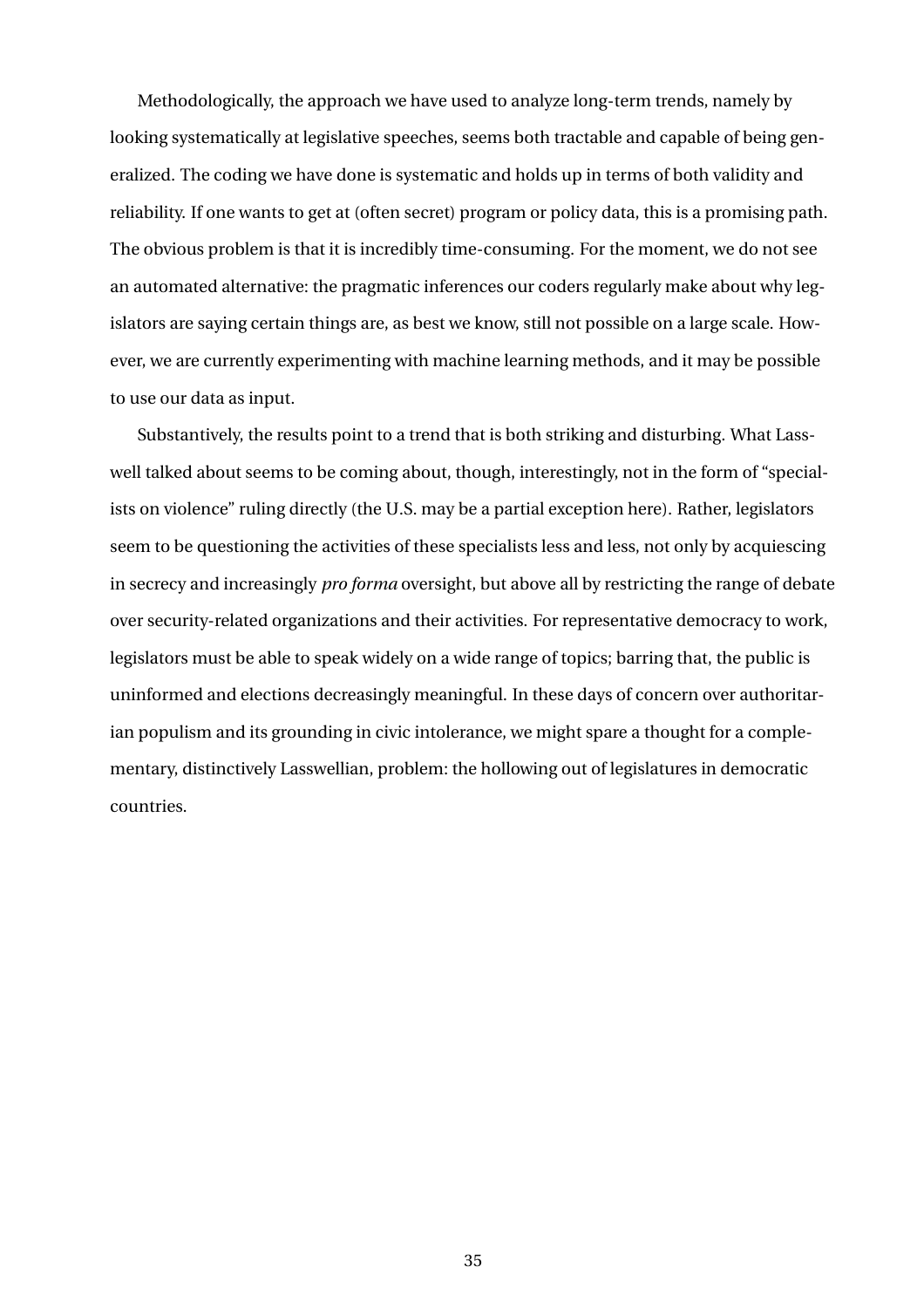# <span id="page-37-0"></span>**References**

- ACKERMAN, B. (2010). *The decline and fall of the American republic*. Tanner lectures on human values, Belknap Press.
- ARON, R. (1979). Remarks on Lasswell's "The Garrison State". *Armed Forces and Society*, **5** (3), 347–359.
- BALZACQ, T. (2005). The three faces of securitization. *European Journal of International Relations*, **11** (2), 171–201.
- BEINART, P. (2008). When politics no longer stops at the water's edge: Partisan polarization and foreign policy. In P. S. Nivola and D. W. Brady (eds.), *Red and blue nation? Consequences and correction of America's polarized politics*, vol. 2, *4*, Brookings Institution Press and Hoover Institution Press, pp. 151–167.
- BUNEA, A. and IBENSKAS, R. (2015). Quantitative text analysis and the study of EU lobbying and interest groups. *European Union Politics*, **16** (3), 429–455.
- BUZAN, B., WÆVER, O. and DE WILDE, J. (1998). *Security: A new framework for analysis*. Lynne Rienner.
- CABRIO, E., TONELLI, S. and VILLATA, S. (2013). From discourse analysis to argumentation schemes and back: Relations and differences. In J. Leite, T. C. Son, P. Torroni, L. van der Torre and S. Woltran (eds.), *Computational logic in multi-agent systems*, *Lecture Notes in Computer Science*, vol. 8143, Springer, pp. 1–17.
- CHONG, D. and DRUCKMAN, J. N. (2010). Dynamic public opinion: Communication effects over time. *American Political Science Review*, **104** (4), 663–680.
- DONNELLY, F. (2013). *Securitization and the Iraq War*. Routledge.
- D'ORAZIO, V., LANDIS, S. T., PALMER, G. and SCHRODT, P. (2014). Separating the wheat from the chaff: Applications of automated document classification using support vector machines. *Political Analysis*, **22** (2), 224–242.
- DOWNES, A. B. and LILLEY, M. L. (2010). Overt peace, covert war? Covert intervention and the democratic peace. *Security Studies*, **19** (2), 266–306.
- ENGEL, J. A. (2011). Not yet a garrison state: Reconsidering Eisenhower's military-industrial complex. *Enterprise and Society*, **12** (1), 175–199.
- FITCH, J. S. (1985). The garrison state in America: A content analysis of trends in the expectation of violence. *Journal of Peace Research*, **22** (1), 31–45.
- FOWLER, L. L. (2015). *Watchdogs on the hill: The decline of congressional oversight of U.S. foreign relations*. Princeton University Press.
- FREEMAN, J. B. (1991). *Dialectics and the macrostructure of analysis: A theory of argument structure*. Foris Publications.
- FRIEDBERG, A. L. (2000). *In the shadow of the garrison state: America's anti-statism and its Cold War grand strategy*. Princeton University Press.
- GLASER, B. and STRAUSS, A. (1967). *The discovery of grounded theory: Strategies for qualitative research*. Aldine.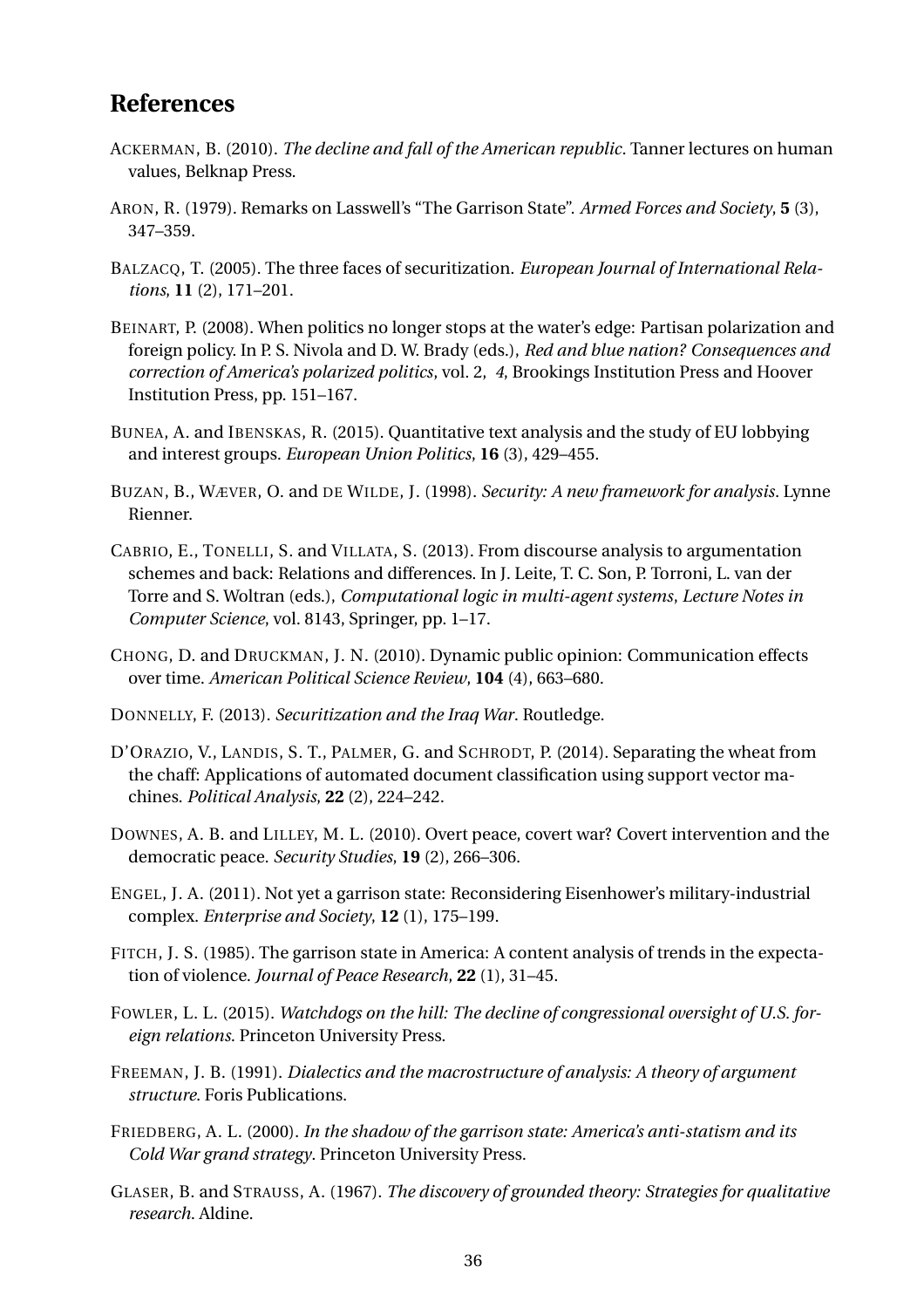- <span id="page-38-0"></span>GORDON, A. (2003). *A modern history of Japan: From Tokugawa time to the present*. Oxford University Press.
- GRIMMER, J. and STEWART, B. M. (2013). Text as data: The promise and pitfalls of automatic content analysis for political texts. *Political Analysis*, **21** (3), 267–297.
- HOGAN, M. J. (1998). *A cross of iron: Harry S. Truman and the origins of the national security state, 1945–1954*. Cambridge University Press.
- HORNIKX, J. and ULRIKE, H. (2012). Reasoning and argumentation: Towards an integrated psychology of argumentation. *Thinking and Reasoning*, **18** (3), 225–243.
- HORTON, S. (2015). *Lords of secrecy: The national security elite and America's stealth warfare*. Nation Books.
- JOHNSON, L. K. (1989). *America's secret power: The CIA in a democratic society*. Oxford University Press.
- (2012). *National security intelligence*. Polity Press.

KATZNELSON, I. (2013). *Fear itself: The New Deal and the origins of our time*. W.W. Norton.

- and SHEFTER, M. (2002). *Shaped by war and trade: International influences on American political development*. Princeton University Press.
- KREBS, R. R. (2015). How dominant narratives rise and fall: Military conflict, politics, and the cold war consensus. *International Organization*, **69** (4), 809–845.
- LASSWELL, H. D. (1937). Sino-Japanese crisis: The garrison state versus the civilian state. *China Quarterly*, **11**, 643–649.
- (1941). The garrison state. *American Journal of Sociology*, **46** (4), 455–468.
- (1950). The universal peril: Perpetual crisis and the garrison-prison state. In L. Bryson, L. Finkelstein and R. MacIver (eds.), *Perspectives on a troubled decade: Science, philosophy and religion, 1939–1949*, Harper.
- (1962). The garrison-state hypothesis today. In S. P. Huntington (ed.), *Changing patterns of military politics*, Free Press.
- LOWE, W., BENOIT, K., MIKHAYLOV, S. and LAVER, M. (2011). Scaling policy preferences from coded political texts. *Legislative Studies Quarterly*, **36** (1), 123–155.
- LUCAS, C., NIELSEN, R. A., ROBERTS, M. E., STEWART, B. M., STORER, A. and TINGLEY, D. (2015). Computer-assisted text analysis for comparative politics. *Political Analysis*, **23** (2), 254–277.
- MAYER, J. (2008). *The dark side: The inside story of how the war on terror turned into a war on American ideals*. Doubleday.
- MCCORMICK, J. M. and WITTKOPF, E. R. (1990). Bipartisanship, partisanship, and ideology in congressional-executive foreign policy relations, 1947–1988. *Journal of Politics*, **52** (4), 1077– 1100.
- MEERNIK, J. (1993). Presidential support in Congress: Conflict and consensus on foreign and defense policy. *Journal of Politics*, **55** (3), 569–587.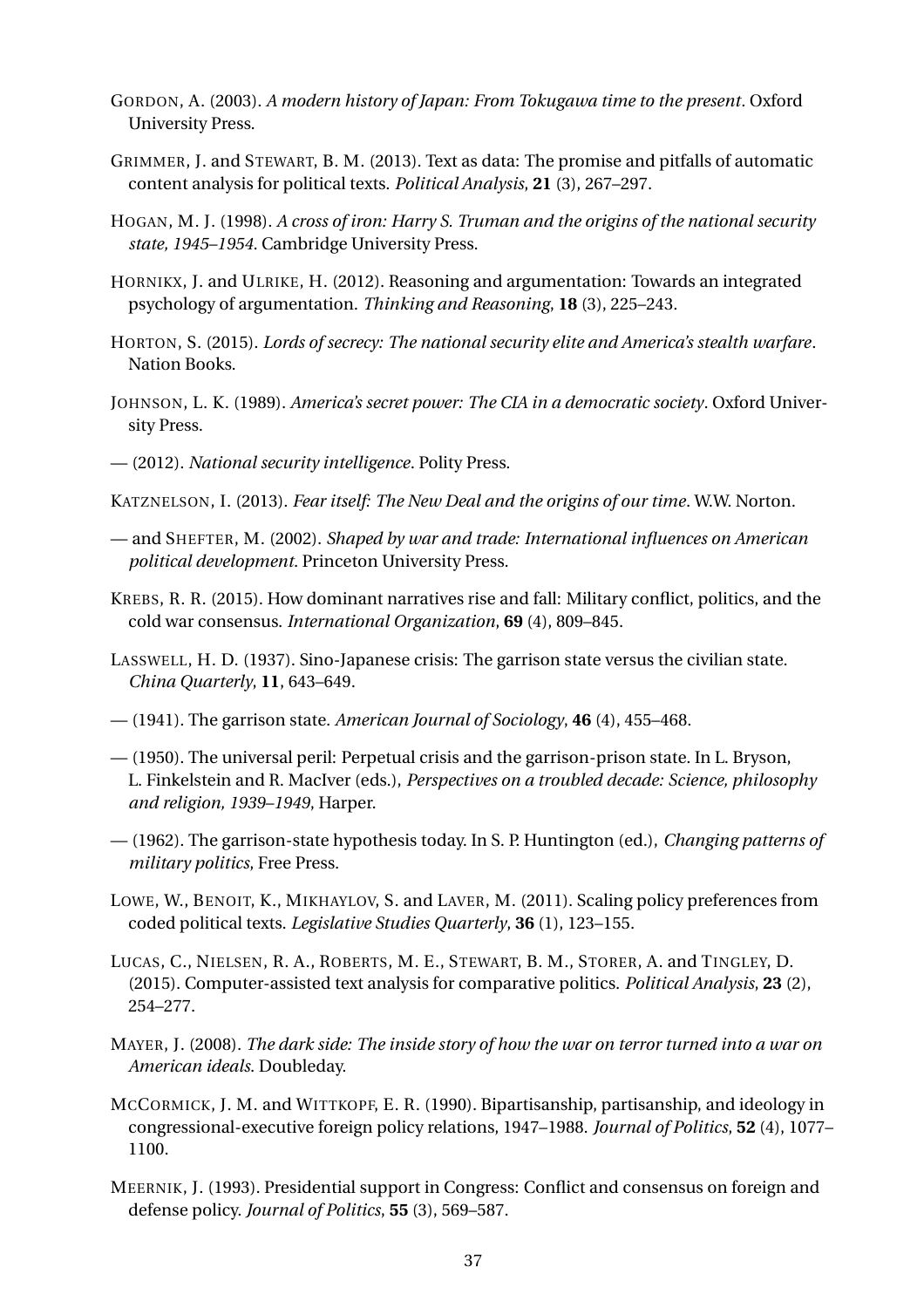- <span id="page-39-0"></span>MORGAN, M. J. (2004). The garrison state revisited: Civil-military implications of terrorism and security. *Contemporary Politics*, **10** (1), 5–19.
- POZNANSKY, M. (2016). Stasis or decay? Reconciling covert war and the democratic peace. *International Studies Quarterly*, **59** (4), 815–826.
- PRINS, B. C. and MARSHALL, B. W. (2001). Congressional support of the president: A comparison of foreign, defense, and domestic policy decision-making during and after the cold war. *Presidential Studies Quarterly*, **31** (4), 660–679.
- QUINN, K. M., MONROE, B. L., COLARESI, M., CRESPIN, M. H. and RADEV, D. R. (2010). How to analyze political attention with minimal assumptions and costs. *American Journal of Political Science*, **54** (1), 209–228.
- RESCHER, N. (1978). *Dialectics: A controversy-oriented approach to the theory of knowledge*. State University of New York Press.
- ROBERTS, M. E., STEWART, B. M. and AIROLDI, E. M. (2016). A model of text for experimentation in the social sciences. *Journal of the American Statistical Association*, **111** (515), 988– 1003.
- ROCKHOFF, H. (1998). The peace dividend in historical perspective. *American Economic Review*, **88** (2), 46–50, Papers and Proceedings of the Hundred and Tenth Annual Meeting of the American Economic Association.
- ROSEMAN, I. J. (1994). The psychology of strongly held beliefs: Theories of ideological structure and individual attachment. In R. C. Schank and E. Langer (eds.), *Beliefs, reasoning, and decision making: Psycho-logic in honor of Bob Abelson*, Lawrence Erlbaum Associates.
- SAVAGE, C. (2015). *Power wars: Inside Obama's post-9/11 presidency*. Little, Brown.
- SCHURMANN, F. (1974). *The logic of world power: An inquiry into the origins, currents, and contradictions of world politics*. Pantheon Books.
- SGUEO, G. (2015). Counter-terrorism funding in the EU budget. *European Parliamentary Research Service PE*, (559.490).
- SHILLONY, B.-A. (2000). *Collected writings of Ben-Ami Shillony*, Japan Library/Edition Synapse, chap. 19: Patterns of violence: Political terrorism in prewar Japan.
- SIZOV, G. and ÖZTÜRK, P. (2013). Automatic extraction of reasoning chains from textual reports. In *Proceedings of the TextGraphs-8 Workshop*, pp. 61–69.
- SLAPIN, J. B. and PROKSCH, S.-O. (2008). A scaling model for estimating time-series party positions from texts. *American Journal of Political Science*, **52** (3), 705–722.
- and (2014). Words as data: Content analysis in legislative studies. In S. Martin, T. Saalfeld and K. Strøm (eds.), *Oxford Handbook of Legislative Studies*, Oxford University Press.
- SNIDERMAN, P. M., HAGEN, M. G., TETLOCK, P. E. and BRADY, H. E. (1986). Reasoning chains: Causal models of policy reasoning in mass publics. *British Journal of Political Science*, **16** (4), 405–430.
- SOUVA, M. and ROHDE, D. (2007). Elite opinion differences and partisanship in congressional foreign policy, 1975–1996. *Political Research Quarterly*, **60** (1), 113–123.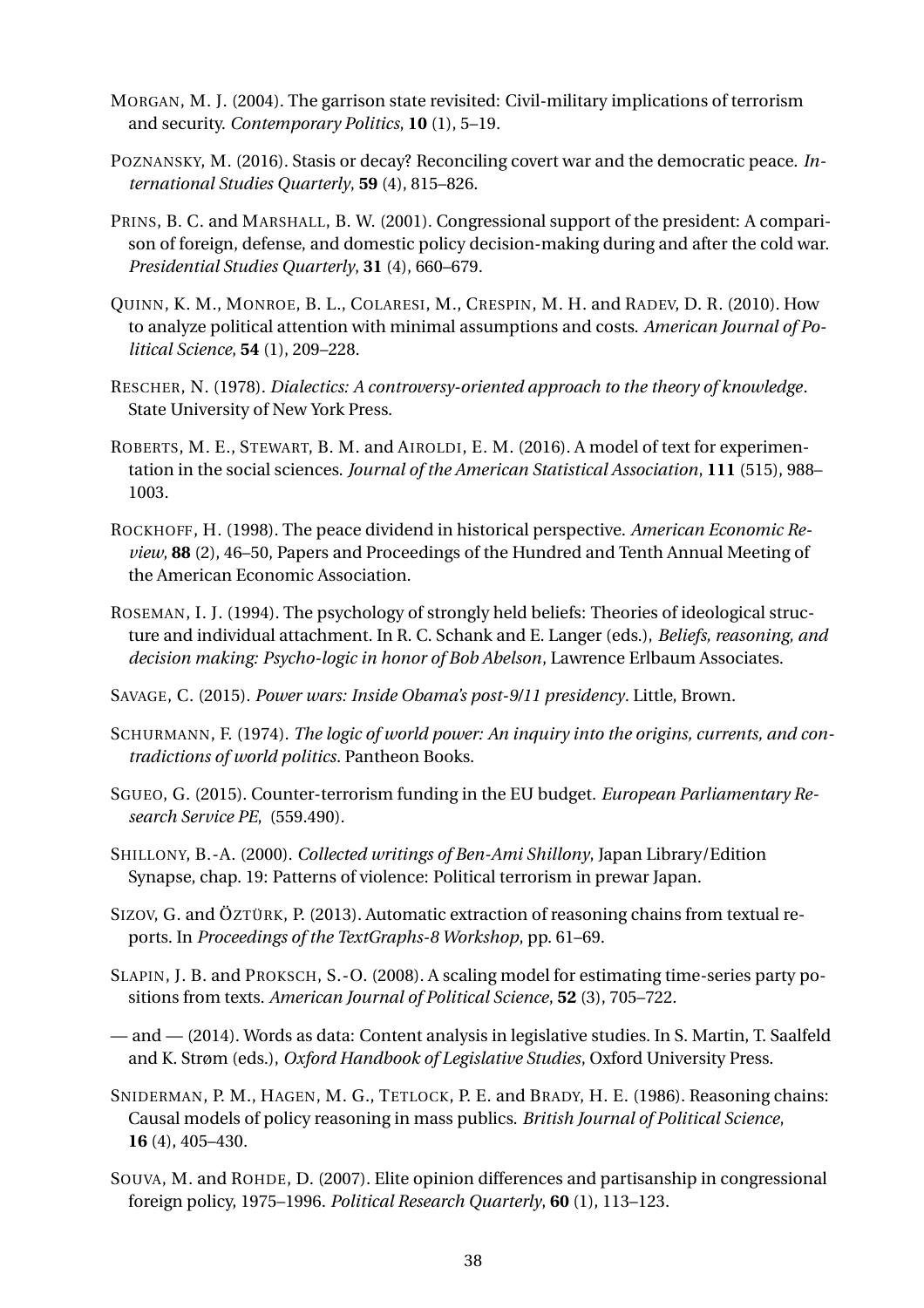- <span id="page-40-0"></span>SPARROW, J. T. (2011). *Warfare state: World War II Americans and the age of big government*. Oxford University Press.
- STUART, D. (2008). *Creating the national security state: A history of the law that transformed America*. Princeton University Press.
- SYLVAN, D. and MAJESKI, S. (2009). *U.S. foreign policy in perspective: Clients, enemies and empire*. Routledge.
- and THORNTON, A. (2015). Has foreign policy become more consensual? Measuring ideology over time, Paper presented at the Annual Conference of the European Political Science Association.
- and (2016a). A farewell to argument? The development of elite consensus on national security policy, Paper presented at the Annual Meeting of the American Political Science Association.
- and (2016b). From Lasswell to Snowden: Do all democracies end up as garrison states?, Paper presented at the Annual Convention of the International Studies Association.
- —, and MAJESKI, S. (2014). "No there there": The extent and diminution of ideological disputes in U.S. foreign policy, Paper presented at the Annual Meeting of the International Studies Association.
- THOMAS, M., PANG, B. and LEE, L. (2006). Get out the vote: Determining support or opposition from congressional floor-debate transcripts. In *Proceedings of EMNLP*, pp. 327–335.
- THORNTON, A. (2016). How does ideology influence welfare retrenchment proposals? Application of a new methodology. *Party Politics*, **22** (3), 370–381.
- and SYLVAN, D. (2015). The structure of belief systems on national security: Connecting foreign policy analysis and political psychology, Paper presented at the Annual Convention of the International Studies Association.
- and (2016). Political character analysis: A methodology for the study of political debate. typescript, under submission.
- THORPE, R. U. (2014). *The American warfare state: The domestic politics of military spending*. University of Chicago Press.
- TOULMIN, S. (1958). *The uses of argument*. Cambridge University Press.
- TÖRNBERG, A. and TÖRNBERG, P. (2016). Combining CDA and topic modeling: Analyzing discursive connections between Islamophobia and anti-feminism on an online forum. *Discourse and Society*, **27** (4), 401–422.
- VUORI, J. A. (2008). Illocutionary logic and strands of securitization: Applying the theory of securitization to the study of non-democratic political orders. *European Journal of International Relations*, **14** (1), 65–99.
- WEINER, T. (2007). *Legacy of ashes: The history of the CIA*. Doubleday.
- WETZLING, T. M. (2010). *Same myth, different celebration? Intelligence accountability in Germany and the United Kingdom*. Ph.D. thesis, Graduate Institute of International and Development Studies, Geneva, Switzerland.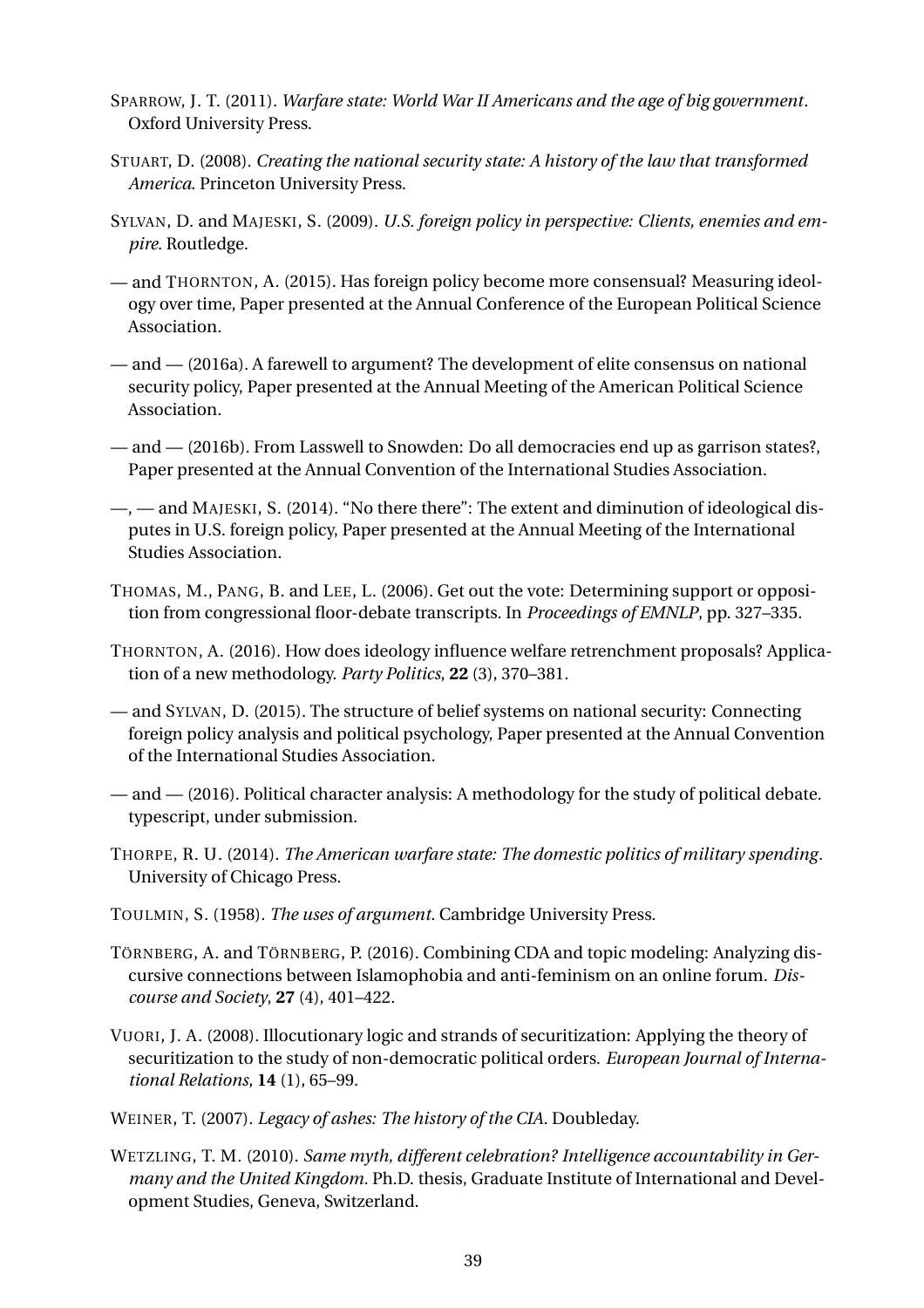<span id="page-41-0"></span>WILDAVSKY, A. (1966). The two presidencies. *Transaction*, **4** (2), 7–14.

WOODS, C. (2015). *Sudden justice: America's secret drone wars*. Hurst & Company.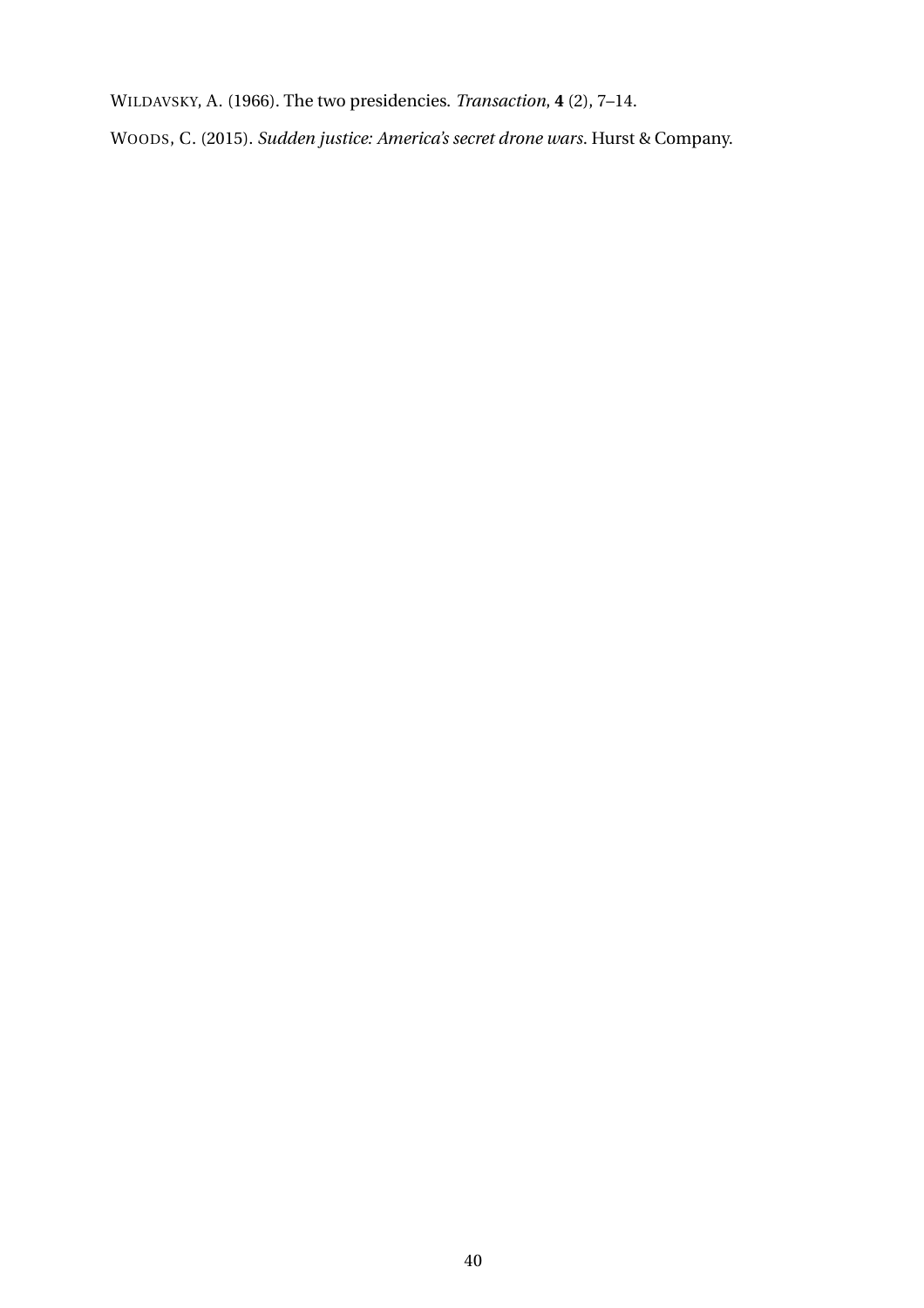|                        | Within sides |            | Across sides |
|------------------------|--------------|------------|--------------|
|                        | <b>PRO</b>   | <b>CON</b> |              |
| Germany T1             | 0.088        | 0.103      | 0.018        |
| Germany T2             | 0.124        | 0.142      | 0.029        |
| Germany T <sub>3</sub> | 0.131        | 0.069      | 0.066        |
| UKT1                   | 0.073        | 0.086      | 0.015        |
| UKT <sub>2</sub>       | 0.060        | 0.106      | 0.037        |
| UKT3                   | 0.120        | 0.052      | 0.018        |
| France T1              | 0.129        | 0.084      | 0.031        |
| France T <sub>2</sub>  | 0.117        | 0.118      | 0.032        |
| France T <sub>3</sub>  | 0.065        | 0.111      | 0.024        |
| Japan T1               | 0.146        | 0.233      | 0.062        |
| Japan T <sub>2</sub>   | 0.095        | 0.196      | 0.043        |
| Japan T3               | 0.268        | 0.211      | 0.043        |
| New Zealand T1         | 0.132        | 0.124      | 0.014        |
| New Zealand T2         | 0.100        | 0.105      | 0.020        |
| New Zealand T3         | 0.132        | 0.124      | 0.014        |
| Switzerland T1         | 0.107        | 0.215      | 0.039        |
| Switzerland T2         | 0.028        | 0.031      | 0.020        |
| Switzerland T3         | 0.096        | 0.165      | 0.010        |

### Table 1: Overlap scores<sup>a</sup>

<sup>a</sup> PRO positions: GT1, CDU govt, EDC; GT2, CDU govt, First Gulf War; GT3, SPD govt, Afghanistan/terror; UKT1, Labour govt, conscription; UKT2, Conservative govt, First Gulf War; UKT3, Conservative/LibDem govt, Syria bombing; FT1 Radical govt, EDC; FT2 Socialist govt, mil spending; FT3, REM govt, terrorism; JT1, Liberal govt, peace & security treaties; JT2, Liberal govt, First Gulf War; JT3, Liberal govt, Iraq; NZT1, Labour opp, no-confidence motion on dock strike; NZT2, Labour govt, nuclear arms/ships; NZT3, National govt, intelligence agencies; SwT1, Radical majority, purchase of fighter jets; SwT2, Socialist opp, domestic spying; SwT3, coalition govt, surveillance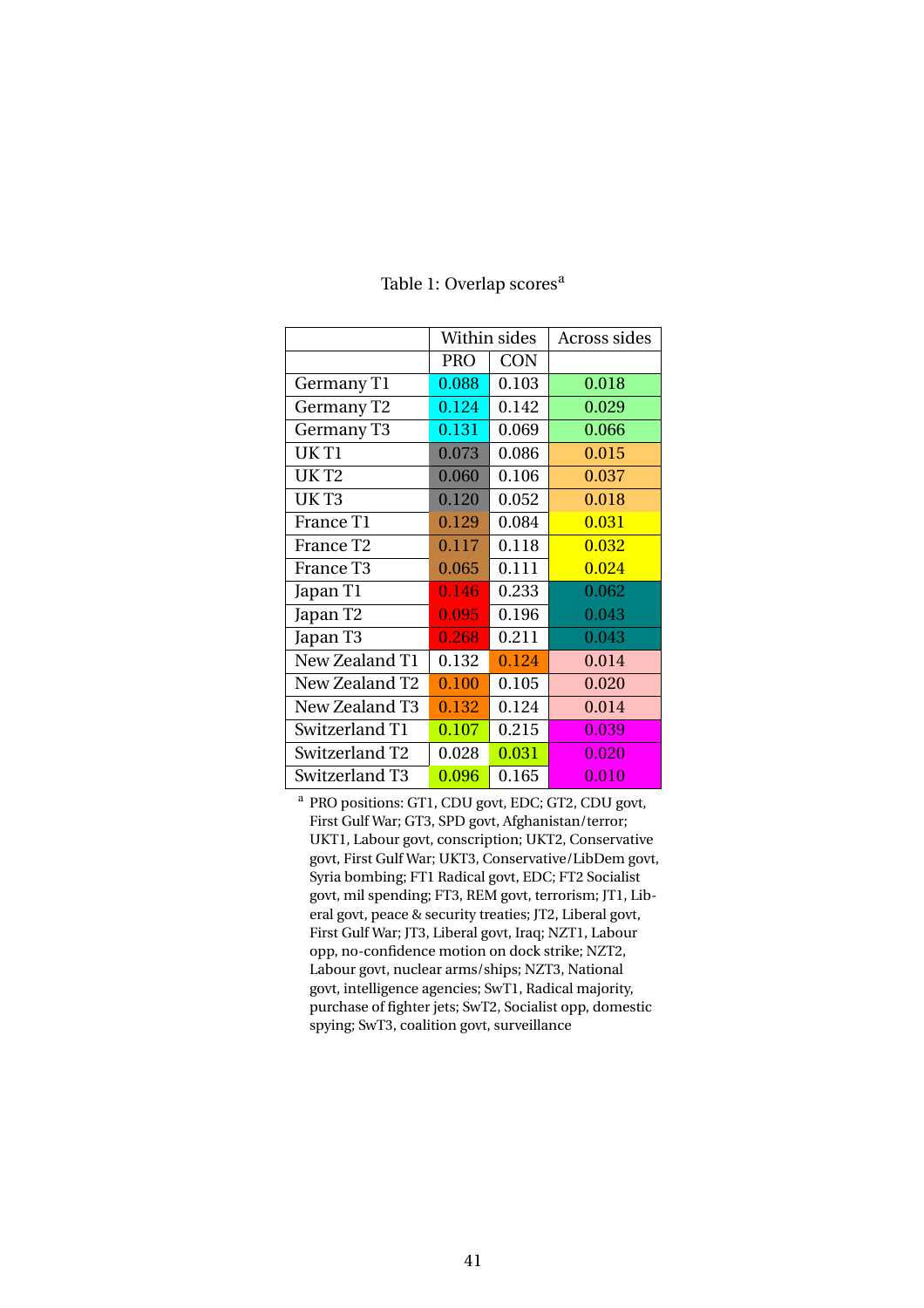|                        | By speeches |            | All reasons |
|------------------------|-------------|------------|-------------|
|                        | <b>PRO</b>  | <b>CON</b> |             |
| Germany T1             | 0.037       | 0.158      | 0.011       |
| Germany T <sub>2</sub> | 0.143       | 0.625      | 0.067       |
| Germany T3             | 0.067       | 0.286      | 0.026       |
| UKT1                   | 0.033       | 0.042      | 0.014       |
| UKT <sub>2</sub>       | 0.085       | 0.231      | 0.019       |
| UKT3                   | 0.125       | 0.325      | 0.079       |
| France T1              | 0.389       | 0.258      | 0.016       |
| France T <sub>2</sub>  | 0.409       | 0.692      | 0.037       |
| France T3              | 0.276       | 0.188      | 0.052       |
| Japan T1               | 0.429       | 0.000      | 0.019       |
| Japan T2               | 0.015       | 0.462      | 0.042       |
| Japan T <sub>3</sub>   | 0.409       | 0.182      | 0.118       |
| New Zealand T1         | 0.000       | 0.143      | 0.010       |
| New Zealand T2         | 0.300       | 0.222      | 0.026       |
| New Zealand T3         | 0.588       | 0.174      | 0.054       |
| Switzerland T1         | 0.333       | 0.100      | 0.032       |
| Switzerland T2         | 0.000       | 0.273      | 0.036       |
| Switzerland T3         | 0.500       | 0.000      | 0.110       |

### Table 2: Concession scores<sup>a</sup>

<sup>a</sup> PRO positions: GT1, CDU govt, EDC; GT2, CDU govt, First Gulf War; GT3, SPD govt, Afghanistan/terror; UKT1, Labour govt, conscription; UKT2, Conservative govt, First Gulf War; UKT3, Conservative/LibDem govt, Syria bombing; FT1 Radical govt, EDC; FT2 Socialist govt, mil spending; FT3, REM govt, terrorism; JT1, Liberal govt, peace & security treaties; JT2, Liberal govt, First Gulf War; JT3, Liberal govt, Iraq; NZT1, Labour opp, no-confidence motion on dock strike; NZT2, Labour govt, nuclear arms/ships; NZT3, National govt, intelligence agencies; SwT1, Radical majority, purchase of fighter jets; SwT2, Socialist opp, domestic spying; SwT3, coalition govt, surveillance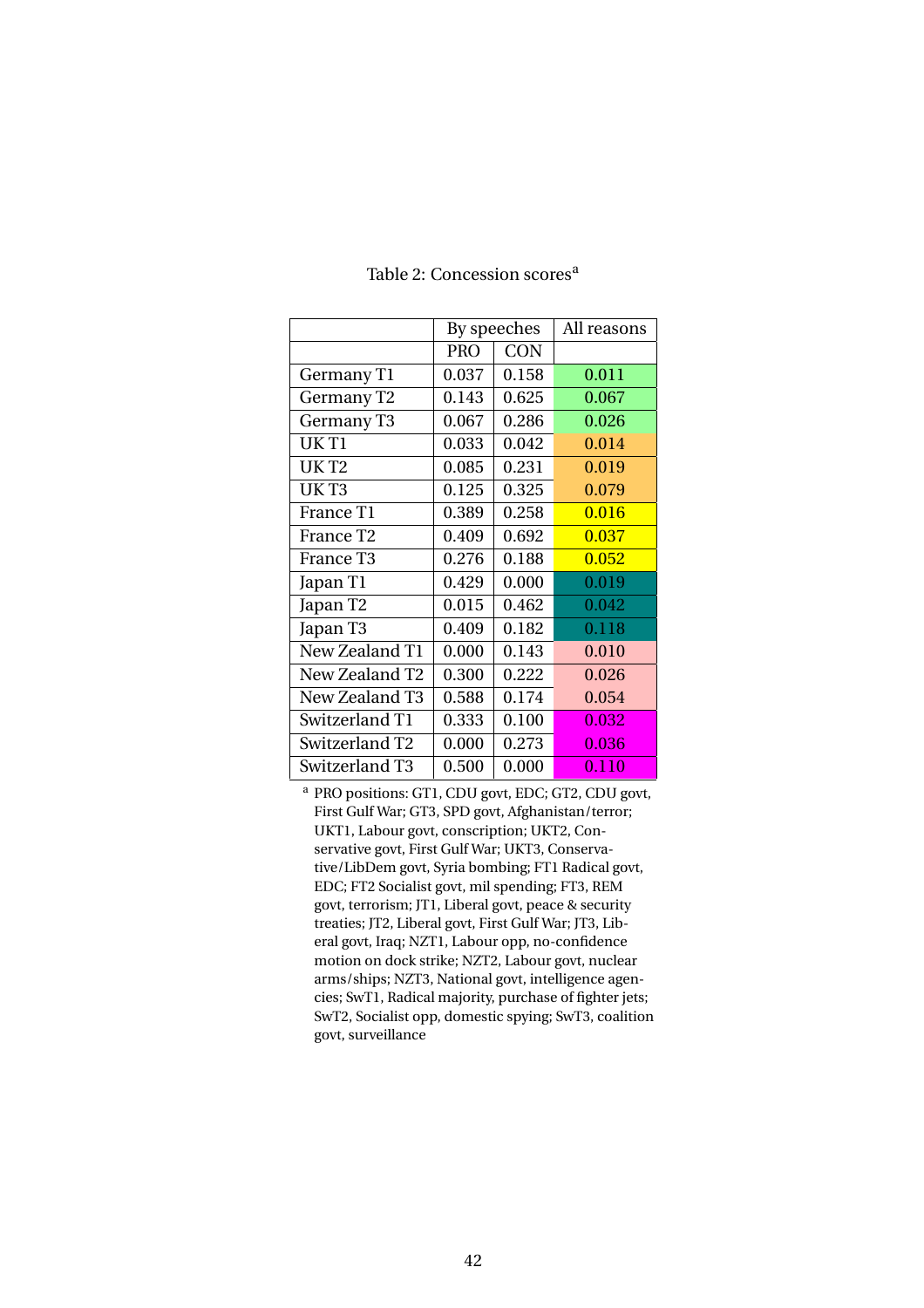# **Appendix 1 Statements on waterboarding**

### 1. Cheney (2008)

"The military has interrogated terrorists held at Guantanamo Bay. And in addition, a small number of terrorists, high-value targets, held overseas have gone through an interrogation program run by the CIA. It's a tougher program, for tougher customers. These include Khalid Sheikh Mohammed, the mastermind of 9/11. He and others were questioned at a time when another attack on this country was believed to be imminent. It's a good thing we had them in custody, and it's a good thing we found out what they knew.

"The procedures of the CIA program are designed to be safe, and they are in full compliance with the nation's laws and treaty obligations. They've been carefully reviewed by the Department of Justice, and very carefully monitored. The program is run by highly trained professionals who understand their obligations under the law. And the program has uncovered a wealth of information that has foiled attacks against the United States; information that has saved thousands of lives.

"The United States is a country that takes human rights seriously. We do not torture – it's against our laws and against our values. We're proud of our country and what it stands for. We expect all of those who serve America to conduct themselves with honor. And we enforce those rules. Some years ago, when abuses were committed at Abu Ghraib prison, a facility that had nothing to do with the CIA program, the abuses that came to light were, in fact, investigated, and those responsible were prosecuted. . . . "

### http://www.cbsnews.com/news/cheney-defends-us-use-of-waterboarding/

### 2. Bush (2010)

["CIA](http://www.cbsnews.com/news/cheney-defends-us-use-of-waterboarding/) [experts](http://www.cbsnews.com/news/cheney-defends-us-use-of-waterboarding/) [drew](http://www.cbsnews.com/news/cheney-defends-us-use-of-waterboarding/) [up](http://www.cbsnews.com/news/cheney-defends-us-use-of-waterboarding/) [a](http://www.cbsnews.com/news/cheney-defends-us-use-of-waterboarding/) [list](http://www.cbsnews.com/news/cheney-defends-us-use-of-waterboarding/) [of](http://www.cbsnews.com/news/cheney-defends-us-use-of-waterboarding/) [interrogation](http://www.cbsnews.com/news/cheney-defends-us-use-of-waterboarding/) [techniques.](http://www.cbsnews.com/news/cheney-defends-us-use-of-waterboarding/) [...](http://www.cbsnews.com/news/cheney-defends-us-use-of-waterboarding/) [At](http://www.cbsnews.com/news/cheney-defends-us-use-of-waterboarding/) [my](http://www.cbsnews.com/news/cheney-defends-us-use-of-waterboarding/) [direction,](http://www.cbsnews.com/news/cheney-defends-us-use-of-waterboarding/) [De](http://www.cbsnews.com/news/cheney-defends-us-use-of-waterboarding/)partment of Justice and CIA lawyers conducted a careful legal review. The enhanced interrogation program complied with the Constitution and all applicable laws, including those that ban torture.

"There were two that I felt went too far, even if they were legal. I directed the CIA not to use them. Another technique was waterboarding, a process of simulated drowning. No doubt the procedure was tough, but medical experts assured the CIA that it did no lasting harm."

Though Bush confirms that he knew the use of waterboarding would one day become public, and acknowledges that it is "sensitive and controversial," he asserts that "the choice between security and values was real," and expresses firm confidence in his decision. "Had I not authorized waterboarding on senior al Qaeda leaders, I would have had to accept a greater risk that the country would be attacked. In the wake of 9/11, that was a risk I was unwilling to take," he writes.

Bush further declares that the new techniques proved effective, yielding information on al Qaeda's structure and operations, and leading to the capture of Ramzi bin al Shibh, the logistical planner of the 9/11 attacks who was captured on the first anniversary of 9/11.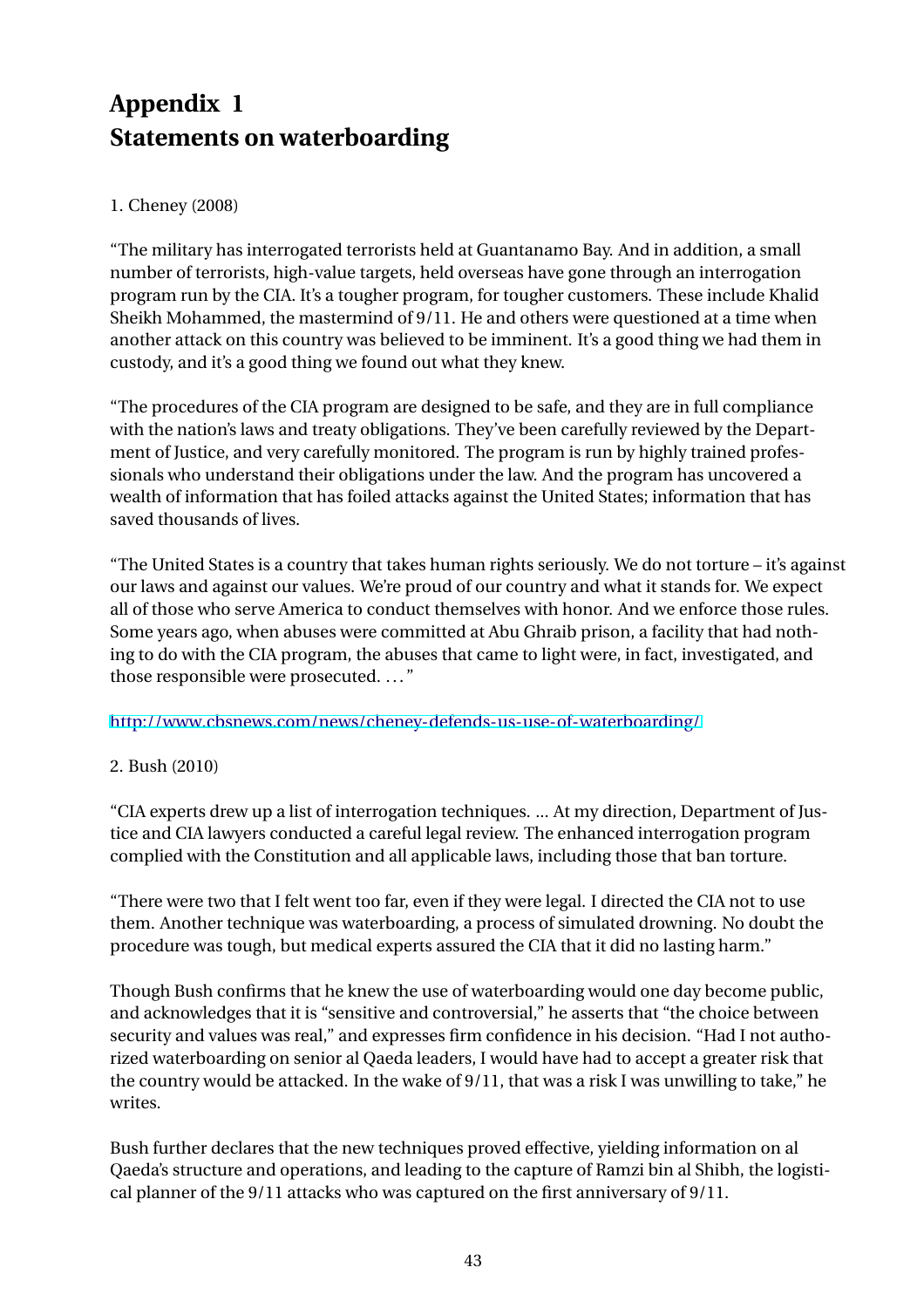And if there were any lingering doubts or conflict about the use of waterboarding, Bush discloses that he received reassurance from an unlikely source: terror suspect Abu Zubaydah.

The former president writes, "His understanding of Islam was that he had to resist interrogation only up to a certain point. Waterboarding was the technique that allowed him to reach that threshold, fulfill his religious duty, and then cooperate." Bush elaborates that Zubaydah gave him a direct instruction, "'You must do this for all the brothers.'"

Intelligence gleaned from interrogations of Abu Zubaydah and other suspects led to the capture of Khalid Sheikh Mohammed, Bush writes. During a raid on Mohammed's compound, agents discovered more plans for terrorist attacks on U.S. soil.

Prompted by the discoveries, Director of Central Intelligence George Tenet asked if he had permission to use enhanced interrogation techniques including waterboarding on Mohammed.

Bush exposes his inner thoughts on what led him to reach this decision: "I thought about my meeting with Danny Pearl's widow, who was pregnant with his son when he was murdered. I thought about the 2,971 people stolen from their families by al Qaeda on 9/11. And I thought about my duty to protect my country from another act of terror.

'Damn right,' I said."

### http://edition.cnn.com/2010/POLITICS/11/05/bush.book/

### 3. McCain (2016)

["Given](http://edition.cnn.com/2010/POLITICS/11/05/bush.book/) [the](http://edition.cnn.com/2010/POLITICS/11/05/bush.book/) [loose](http://edition.cnn.com/2010/POLITICS/11/05/bush.book/) [talk](http://edition.cnn.com/2010/POLITICS/11/05/bush.book/) [on](http://edition.cnn.com/2010/POLITICS/11/05/bush.book/) [the](http://edition.cnn.com/2010/POLITICS/11/05/bush.book/) [campaign](http://edition.cnn.com/2010/POLITICS/11/05/bush.book/) [trail](http://edition.cnn.com/2010/POLITICS/11/05/bush.book/) [about](http://edition.cnn.com/2010/POLITICS/11/05/bush.book/) [reviving](http://edition.cnn.com/2010/POLITICS/11/05/bush.book/) [wa](http://edition.cnn.com/2010/POLITICS/11/05/bush.book/)terboarding and other inhumane interrogation techniques, it is important to remember the facts: that these forms of torture not only failed their purpose to secure actionable intelligence to prevent further attacks on the U.S. and our allies, but compromised our values, stained our national honor, and did little practical good. It is also important to remember that our nation has tried, convicted, and executed foreign combatants who employed methods of torture, including waterboarding, against American prisoners of war. As I have said before, our nation should never have employed such practices in the past, and we should never permit them in the future.

"There is broad, bipartisan agreement on this fundamental question. Last year, the United States Senate passed in an overwhelming vote of 91–3 the National Defense Authorization Act for Fiscal Year 2016, legislation that took a historic step forward to ban torture once and for all by limiting U.S. Government interrogation techniques to those in the Army Field Manual. The Manual embodies the values Americans have embraced for generations – preserving the ability of our interrogators to extract critical intelligence from our adversaries while recognizing that torture and cruel treatment are ineffective interrogation methods. Some of the nation's most respected leaders from the U.S. military, CIA, FBI, as well as faith communities and human rights organizations, have expressed their support for this legislation.

"As Americans of conscience we must remember that in the war on terrorism, we are fighting not only to defend our security, but for an idea that all men are endowed by their Creator with inalienable rights. How much safer the world would be if all nations believed the same. How much more dangerous it can become when we forget it ourselves even momentarily, as we learned in the aftermath of Abu Ghraib. Our nation needs a Commander-in-Chief who will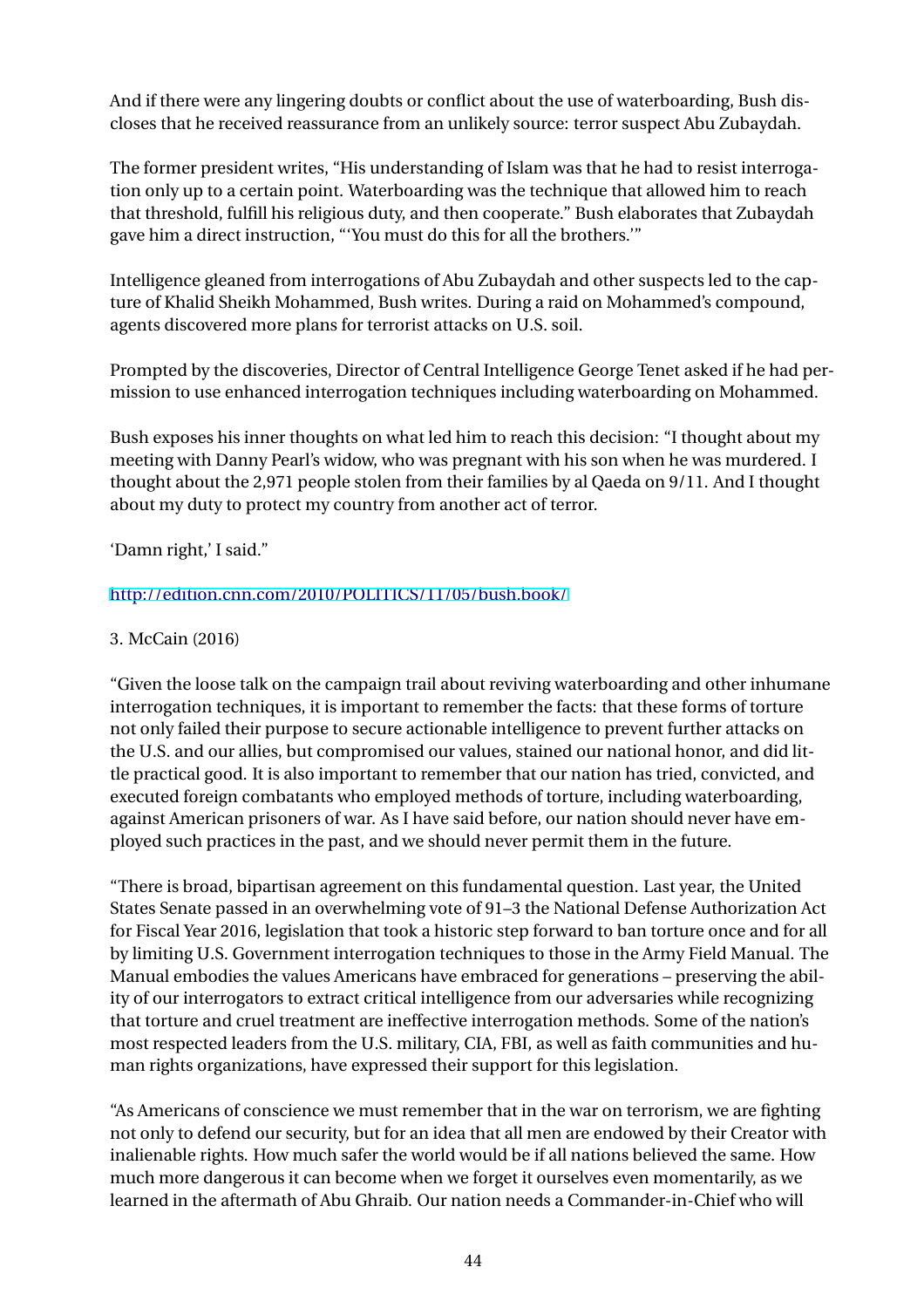make clear to those that fight on our behalf that they are defending this sacred ideal, and that sacrificing our respect for human dignity will make it harder, not easier, to prevail in this war."

http://www.mccain.senate.gov/public/index.cfm/press-releases?ID=6044CE90-20F1-4823- A126-C03D5F770565

### [4. Clinton \(2014\)](http://www.mccain.senate.gov/public/index.cfm/press-releases?ID=6044CE90-20F1-4823-A126-C03D5F770565)

["Today](http://www.mccain.senate.gov/public/index.cfm/press-releases?ID=6044CE90-20F1-4823-A126-C03D5F770565) [we](http://www.mccain.senate.gov/public/index.cfm/press-releases?ID=6044CE90-20F1-4823-A126-C03D5F770565) [can](http://www.mccain.senate.gov/public/index.cfm/press-releases?ID=6044CE90-20F1-4823-A126-C03D5F770565) [say](http://www.mccain.senate.gov/public/index.cfm/press-releases?ID=6044CE90-20F1-4823-A126-C03D5F770565) [ag](http://www.mccain.senate.gov/public/index.cfm/press-releases?ID=6044CE90-20F1-4823-A126-C03D5F770565)ain in a loud and clear voice, the United States should never condone or practice torture anywhere in the world," Clinton said.

The former secretary of state, accepting an award from the Robert F. Kennedy Center for Justice and Human Rights, acknowledged that Americans are frustrated by the country's "division and polarization" that often seems to block progress.

"That should be absolutely clear as a matter of both policy and law, including our international treaty obligations, and if that requires new legislation, then Congress should work with President Obama to quickly enact it and it shouldn't be an issue of partisan politics," Clinton said of eliminating the use of torture techniques.

"America is at our best when our actions match our values," she said.

Clinton said she was "proud" to be part of the Obama administration noting brutal interrogation tactics such as waterboarding were banned with a 2009 executive order.

"Yes, the threat of terrorism is real and urgent, scores of children were just murdered in Pakistan, beheadings in the Middle East, a siege in Sydney, these tragedies not only break hearts but should steel our resolve and underscore that our values are what set us apart from our adversaries," Clinton said.

http://abcnews.go.com/US/hillary-clinton-speaks-us-torture/story?id=27654296

### 5. Trump (2015)

["Would](http://abcnews.go.com/US/hillary-clinton-speaks-us-torture/story?id=27654296) [I](http://abcnews.go.com/US/hillary-clinton-speaks-us-torture/story?id=27654296) [approve](http://abcnews.go.com/US/hillary-clinton-speaks-us-torture/story?id=27654296) [waterboarding?](http://abcnews.go.com/US/hillary-clinton-speaks-us-torture/story?id=27654296) [You](http://abcnews.go.com/US/hillary-clinton-speaks-us-torture/story?id=27654296) [bet](http://abcnews.go.com/US/hillary-clinton-speaks-us-torture/story?id=27654296) [your](http://abcnews.go.com/US/hillary-clinton-speaks-us-torture/story?id=27654296) [ass](http://abcnews.go.com/US/hillary-clinton-speaks-us-torture/story?id=27654296) [I](http://abcnews.go.com/US/hillary-clinton-speaks-us-torture/story?id=27654296) [would](http://abcnews.go.com/US/hillary-clinton-speaks-us-torture/story?id=27654296) [–](http://abcnews.go.com/US/hillary-clinton-speaks-us-torture/story?id=27654296) [in](http://abcnews.go.com/US/hillary-clinton-speaks-us-torture/story?id=27654296) [a](http://abcnews.go.com/US/hillary-clinton-speaks-us-torture/story?id=27654296) [heartbeat,"](http://abcnews.go.com/US/hillary-clinton-speaks-us-torture/story?id=27654296) [Trump](http://abcnews.go.com/US/hillary-clinton-speaks-us-torture/story?id=27654296) said to loud cheers during a rally at a convention center here Monday night that attracted thousands. "And I would approve more than that. Don't kid yourself, folks. It works, okay? It works. Only a stupid person would say it doesn't work."

Trump said such techniques are needed to confront terrorists who "chop off our young people's heads" and "build these iron cages, and they'll put 20 people in them and they drop them in the ocean for 15 minutes and pull them up 15 minutes later."

"It works," Trump said over and over again. "Believe me, it works. And you know what? If it doesn't work, they deserve it anyway, for what they're doing. It works."

https://www.washingtonpost.com/news/post-politics/wp/2015/11/23/donald-trump-onwaterboarding-if-it-doesnt-work-they-deserve-it-anyway/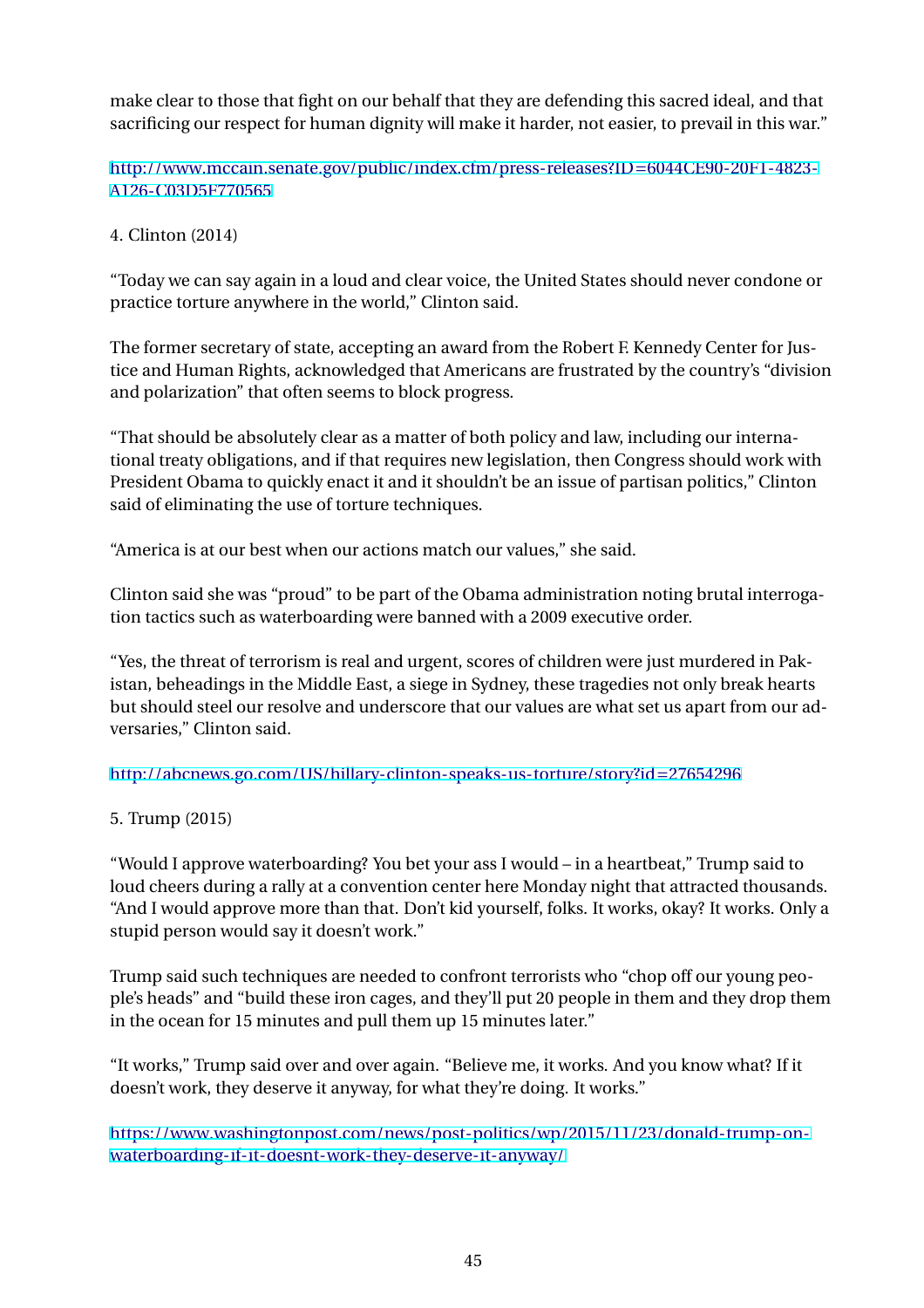# **Appendix 2 Reasoning chains for waterboarding**

Claim: Blanket prohibition on waterboarding

### Reasons

- 01 Waterboarding is good
- 02 Prisoners talk
- 03 Waterboarding is not torture
- 04 Waterboarding is safe
- 05 Prisoners deserve to be waterboarded
- 06 Waterboarding is torture
- 07 Waterboarding is bad
- 08 Prisoners lie
- 09 Waterboarding stains our reputation
- 10 Waterboarding is contrary to our values
- 11 US should never condone waterboarding
- 12 US follows international law

### Reasoning chains

Cheney

O-1-2 O-3-4

Bush

O-1-2 O-3-4

McCain

S-7-8 S-9-10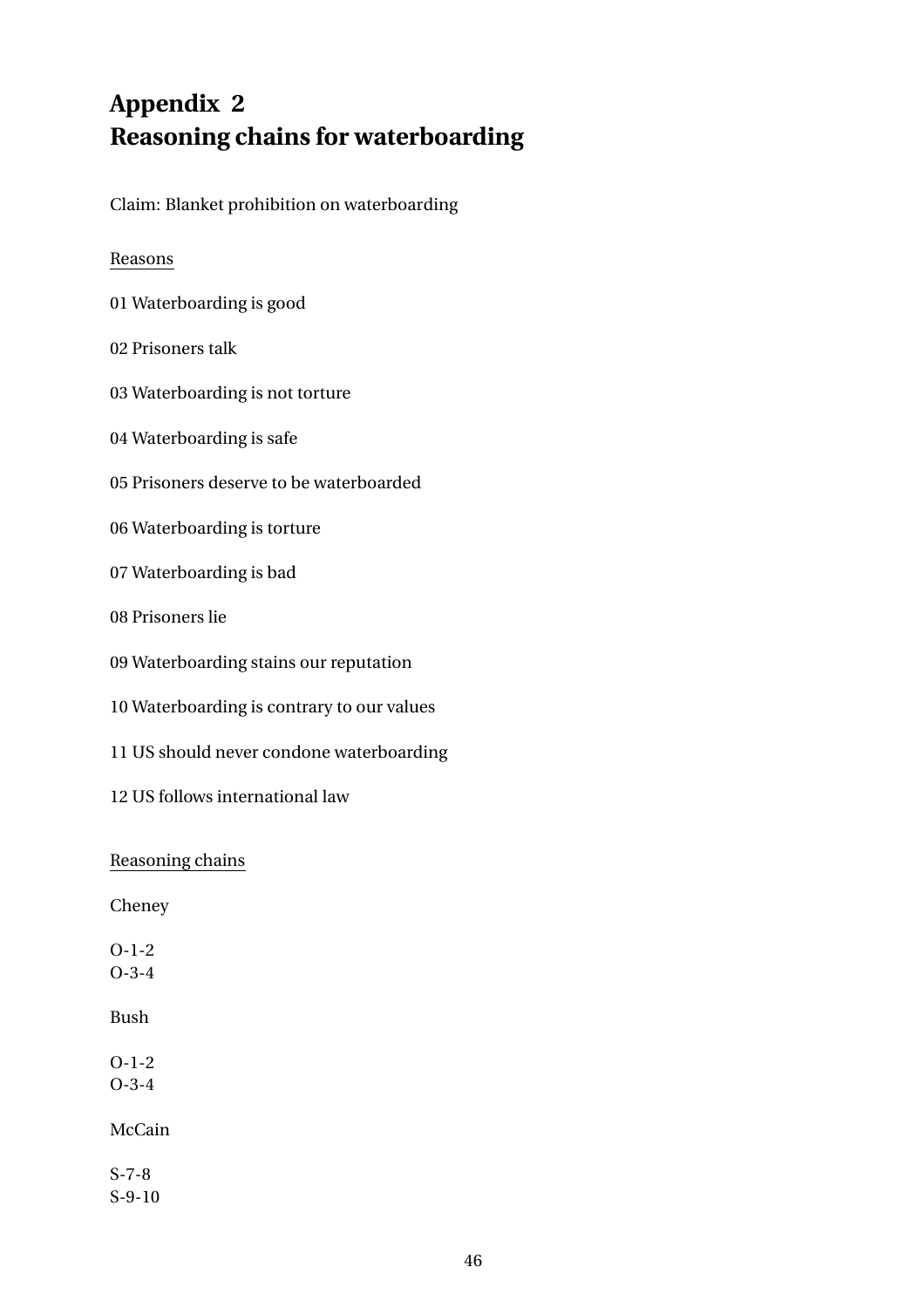## Clinton

| $S-11-12$ |
|-----------|
| $S-9-10$  |

## Trump

O-1-2 O-5-6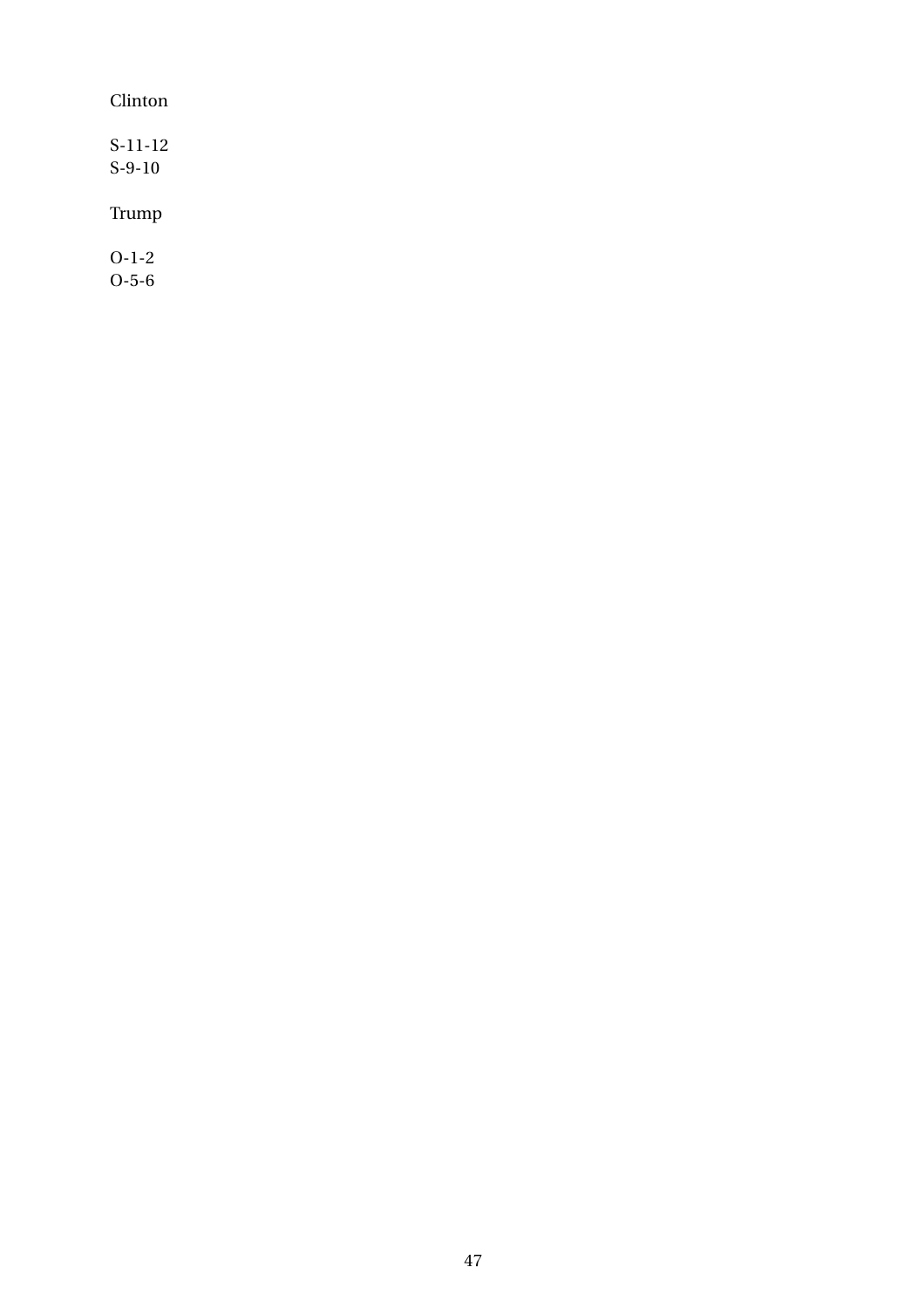# **Appendix 3 Paraphrasing, summarizing, reasons, and reason chains**

From the debate over the New Zealand Nuclear Free Zone, Disarmament, and Arms Control Bill (1987)

Lead speech, David Lange (PM, Labour)

*Paraphrase* (sentence by sentence)

§1. I move, That this Bill be now read a second time. The Bill is the most serious measure of arms control ever enacted in New Zealand. It reflects the Government's determination to adopt measures of arms control that are real. It will be passed because nuclear weapons are the greatest threat to New Zealand's existence. The Government has a duty to the people to adopt every serious and responsible measure of arms control that is within its power.

### *Summary*

§1. The Government is determined to adopt serious and substantial measures of arms control. The greatest threat to New Zealand's existence comes from nuclear weapons and the Government has a duty to the people to reduce that threat [That is the responsible thing to do.]

### *Reasons*

Reason 1: The Government advances real – not symbolic – measures against nuclear weapons Reason 2: Nuclear weapons are the greatest threat to NZ Reason 4: The Government is acting responsibly

*Chains*

Chain: 4-1-2

## *Paraphrase* (sentence by sentence)

§2. The Bill contributes to arms control by excluding nuclear weapons from New Zealand. It provides the legal basis for this policy. It enacts the provisions of the arms limitation and control treaty [the UN Nuclear Non-Proliferation Treaty, which entered into force in 1970] that New Zealand signed, and includes the provisions of the South Pacific Nuclear Free Zone Treaty [1985]. It is part of New Zealand's continuing effort in the international process of disarmament and arms control.

## *Summary*

§2. The Bill provides the legal basis to exclude nuclear weapons from New Zealand, which is a central measure of arms control. The Bill enacts the provisions of the NPT and the South Pacific Nuclear Free Zone Treaty [later SPNFZ] and continues New Zealand's effort toward disarmament and arms control.